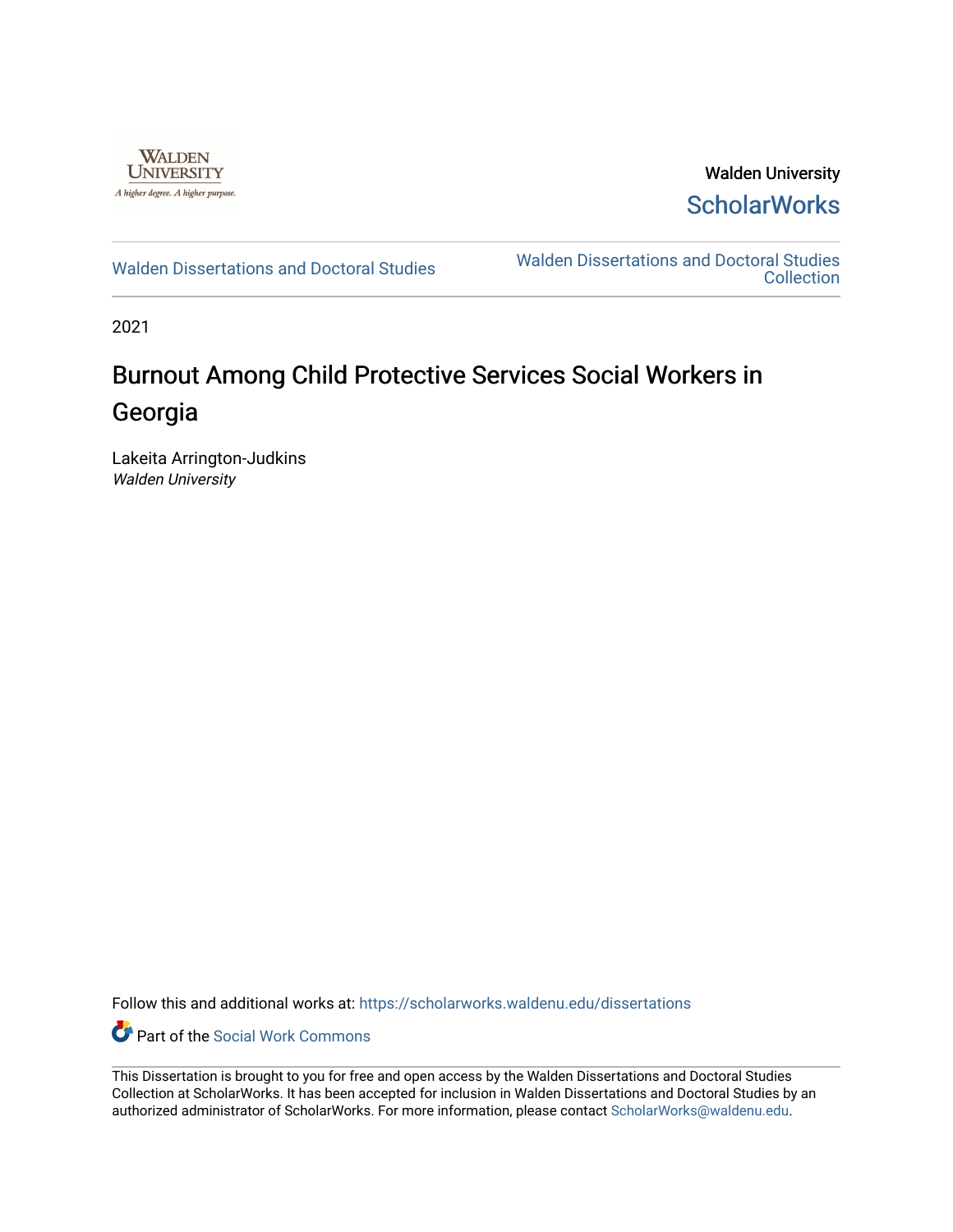# Walden University

College of Social and Behavioral Sciences

This is to certify that the doctoral study by

Lakeita Arrington-Judkins

has been found to be complete and satisfactory in all respects, and that any and all revisions required by the review committee have been made.

Review Committee Dr. Debora Rice, Committee Chairperson, Social Work Faculty Dr. Yvonne Chase, Committee Member, Social Work Faculty Dr. Nancy Campbell, University Reviewer, Social Work Faculty

> Chief Academic Officer and Provost Sue Subocz, Ph.D.

> > Walden University 2021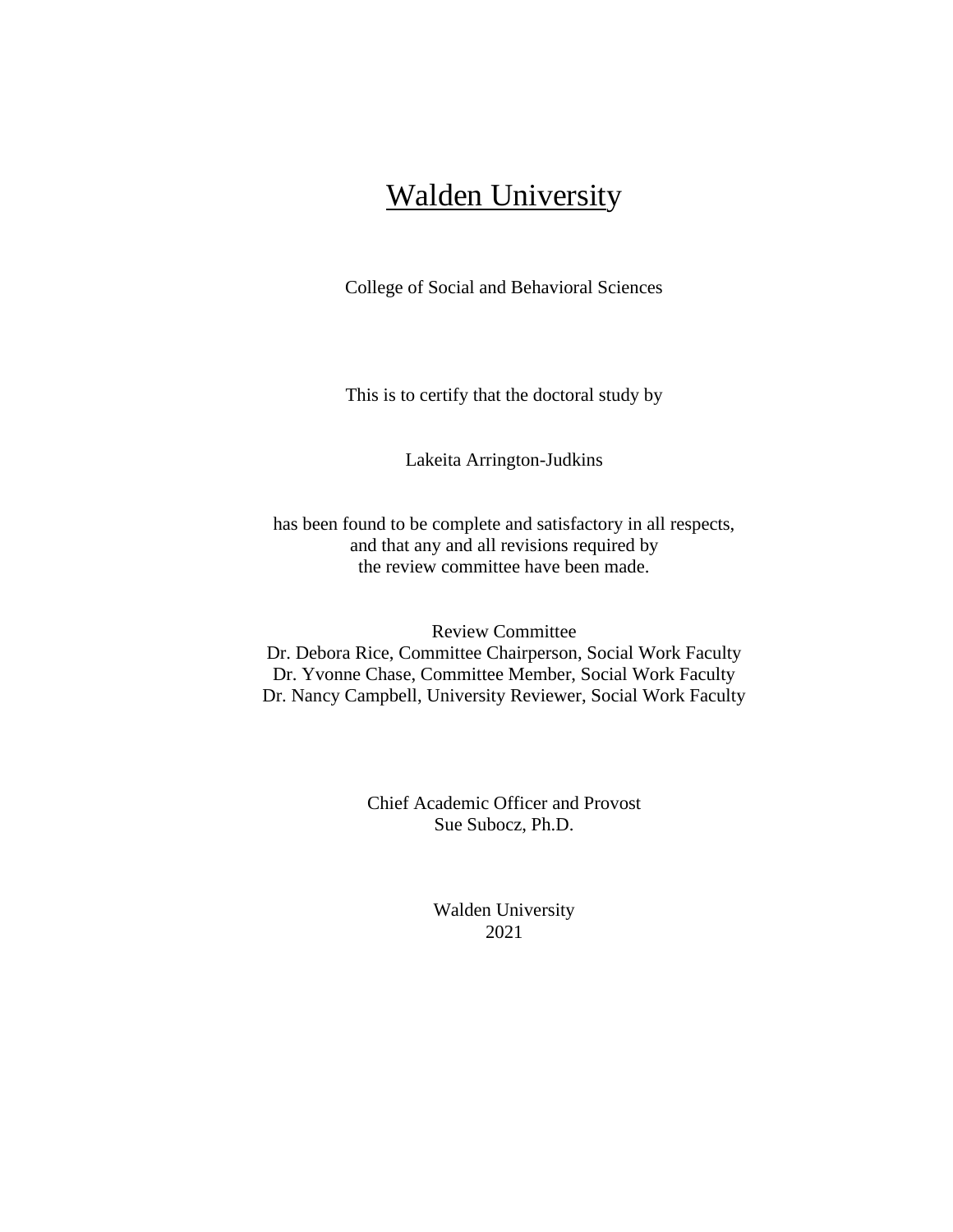Abstract

Burnout Among Child Protective Services Social Workers in Georgia

by

Lakeita Arrington-Judkins

MSW, University of Southern California, 2014

BSW, Auburn University, 2011

Project Submitted in Partial Fulfillment

of the Requirements for the Degree of

Doctor of Social Work

Walden University

February 2021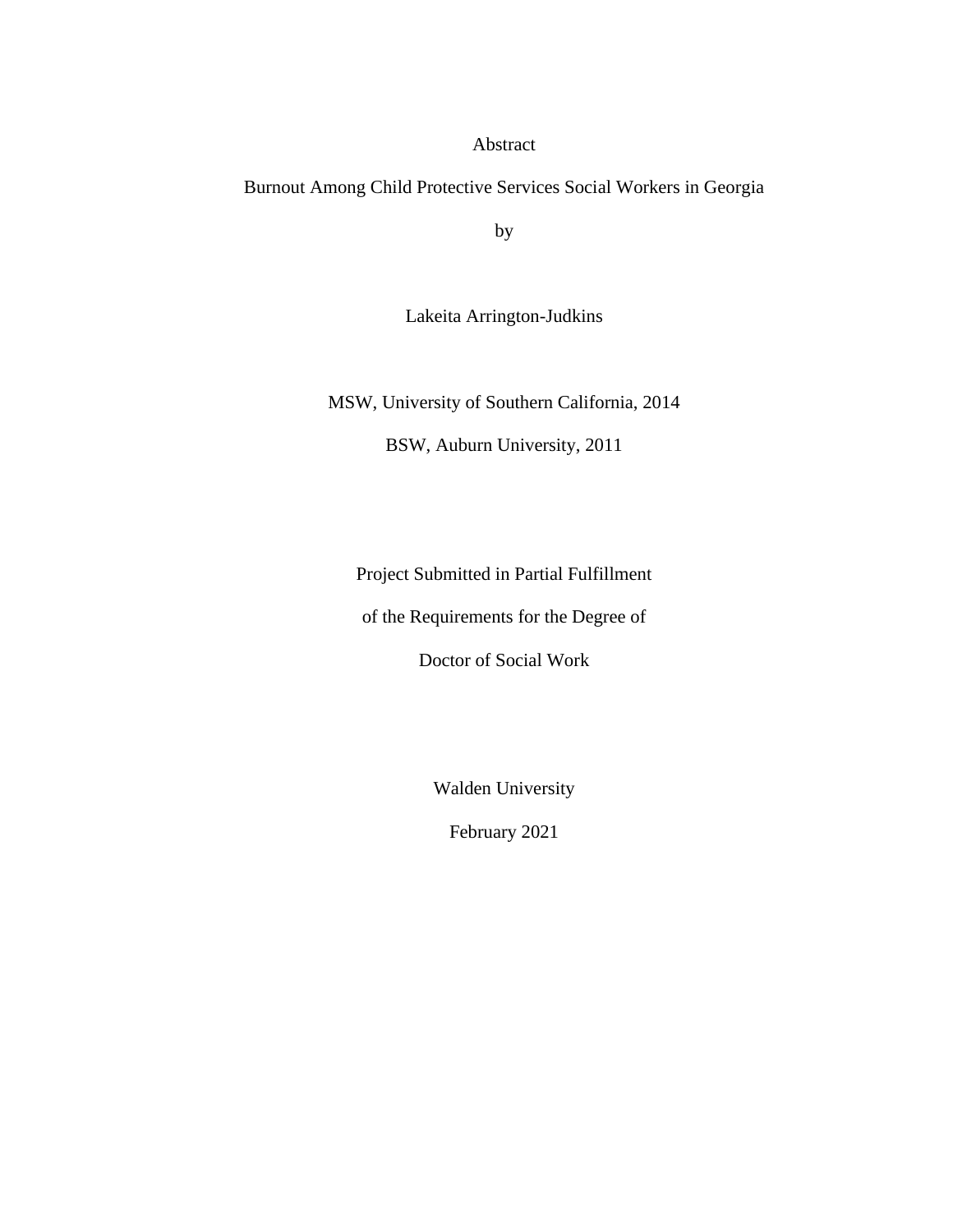# Abstract

CPS (child protective services) social workers are critical to the social service community. Due to the responsibilities of this role, CPS social workers encounter multiple stressors and high demands in the workplace. Burnout is prominent in the social service profession, specifically among CPS social workers. This qualitative action research study was conducted to explore CPS social workers' experiences of burnout and organizational issues related to those burnout experiences. Maslach's multidimensional theory on burnout was the theoretical framework. Data collection involved individual interviews facilitated online. The sample consisted of 8 experienced CPS social workers from the Georgia Department of Human Services. Using thematic analysis, 4 themes were identified: (a) lack of positive social interaction, (b) physical and mental exhaustion from field work, (c) impact of stress on work demands, and (d) lack of incentives on the job. The findings from this study can be used by CPS social workers and other professionals in the social service field to understand the organizational factors related to burnout. This understanding could prompt positive social change through leadership and policy adjustments designed to support the needs of CPS social workers related to burnout.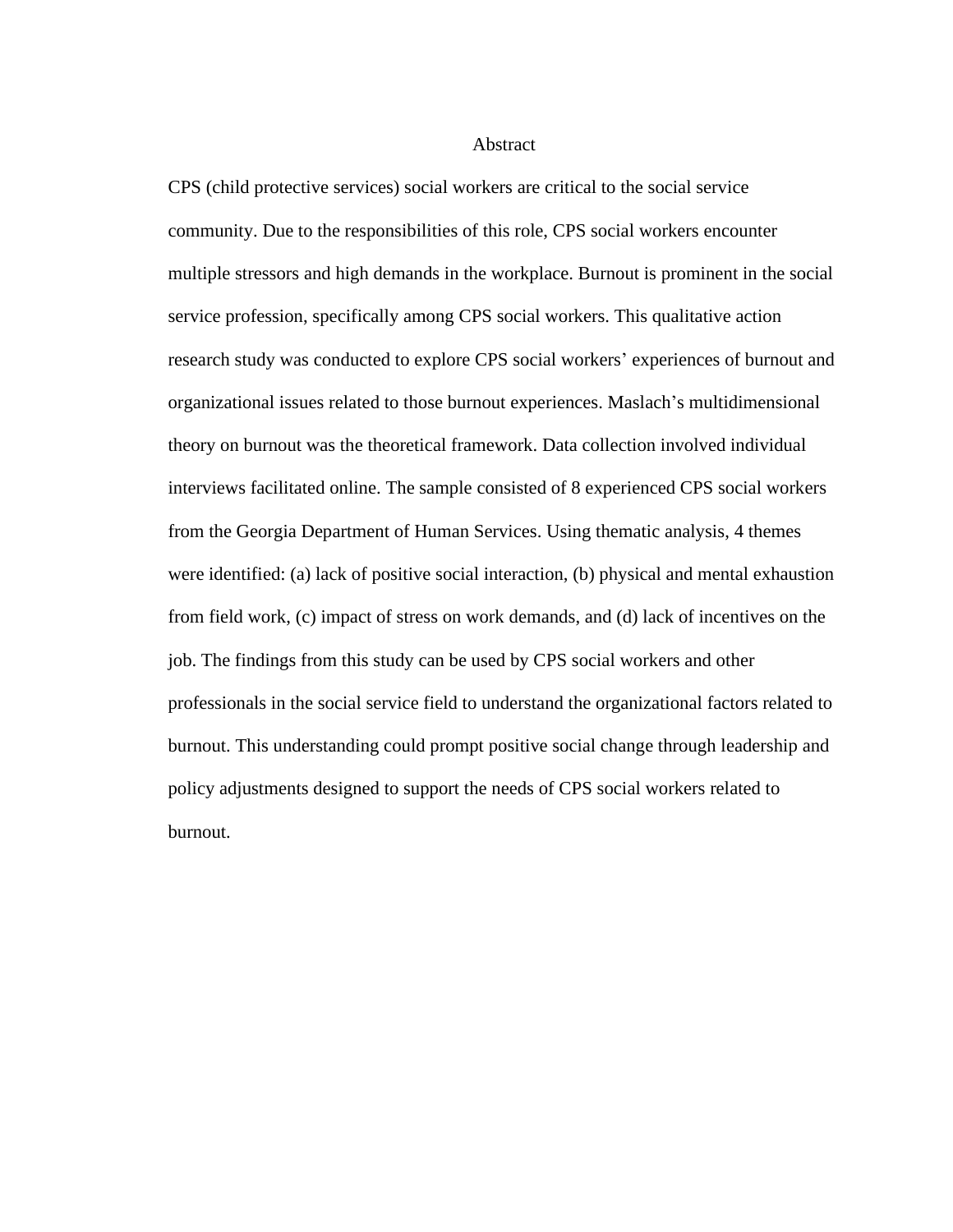Burnout Among Child Protective Services Social Workers in Georgia

by

Lakeita Arrington-Judkins

MSW, University of Southern California, 2014

BSW, Auburn University, 2011

Project Submitted in Partial Fulfillment

of the Requirements for the Degree of

Doctor of Social Work

Walden University

February 2021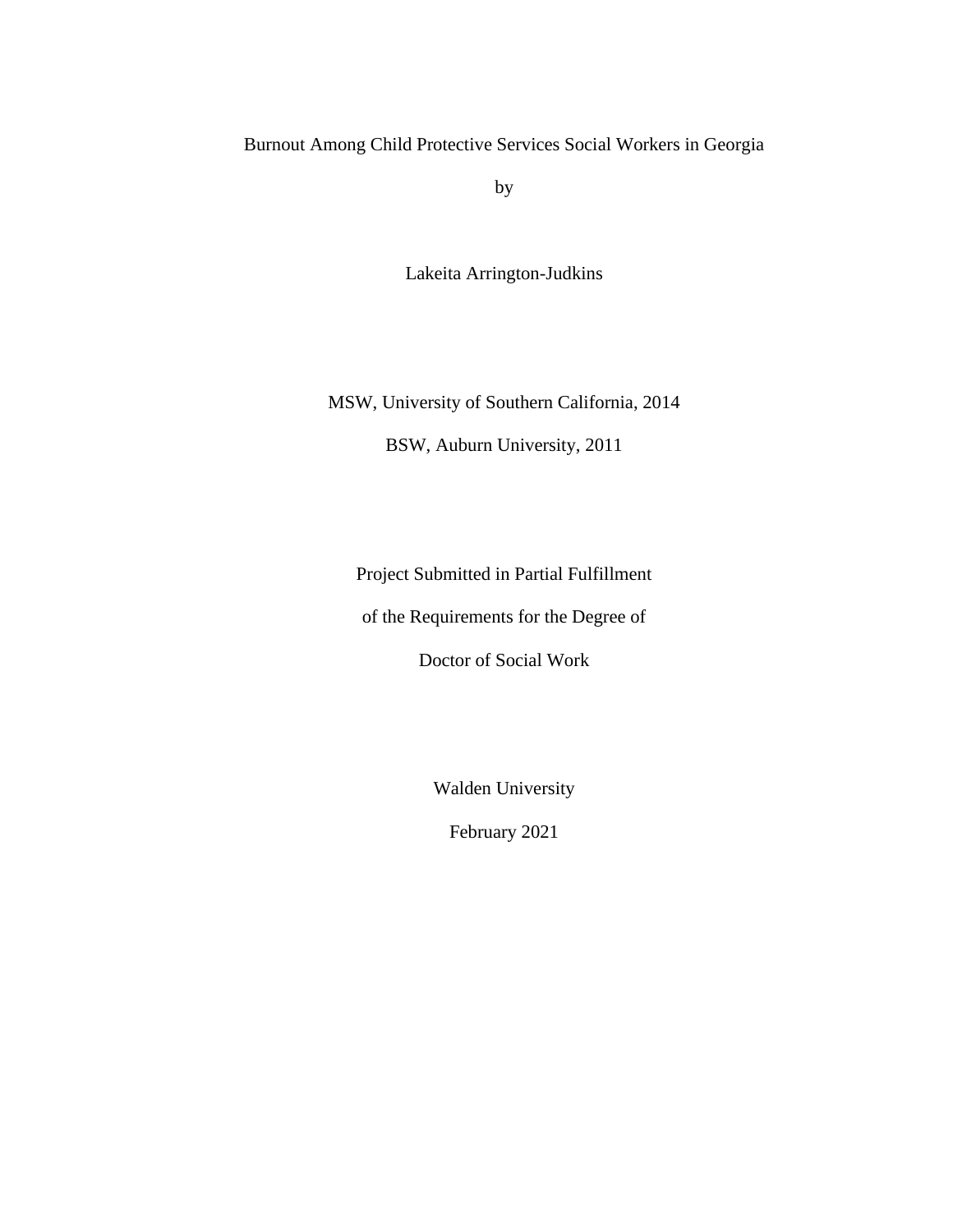# Dedication

I dedicate this research study to my father, the late Ernest Arrington Jr. Although he did not live to see me receive any collegiate and postgraduate accomplishments, I will always remember his voice telling me to strive to do my best and I can accomplish whatever I put my mind to. A special thanks to my mother, Geneva Arrington, for all her prayers and encouragement throughout this journey. I also dedicate this to my lovely husband, Patrick, and my daughter Sydney.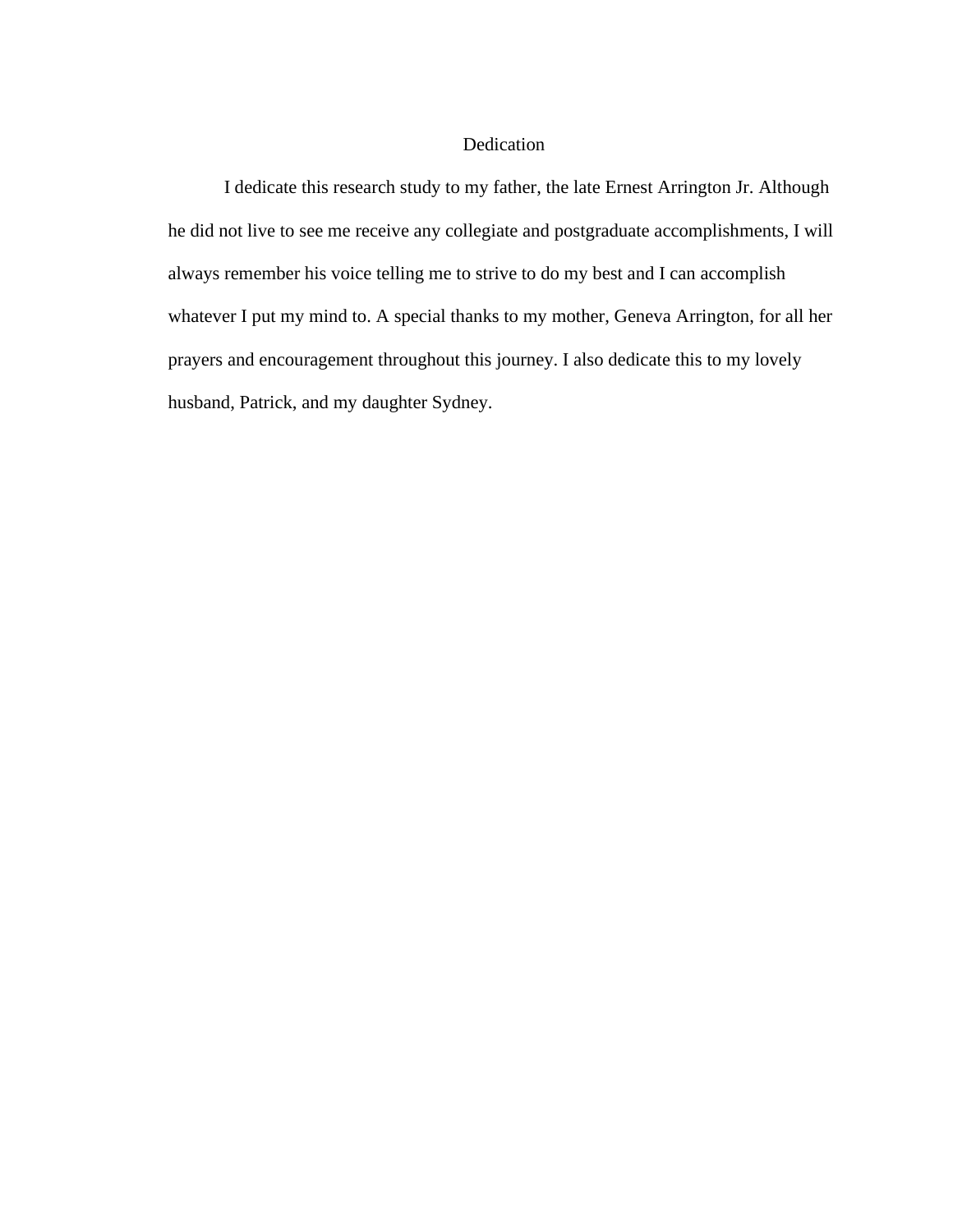# Acknowledgments

I would like to first thank God for giving me the stick-to-itiveness to achieve this accomplishment. I would also like to thank my committee chair, Dr. Debora Rice, for her patience and guidance throughout this dissertation journey. Dr. Rice's support will never be forgotten. Thank you, Dr. Dean-EL and Dr. Roberts, for your constant encouragement and motivation throughout this doctoral journey.

I would like to thank my husband for his continuous support. His motivation and encouragement assisted me through this process. The late-night conversations helped me to refocus on my goal. Thank you for propelling me to achieve my goal.

To my dear children, always remember you can achieve whatever you set your mind to achieve. Always set your goals high and know that it is okay if you fail to reach some levels towards your goal. Just remember never give up. Remember if you can dream it, then you can achieve it.

To my mother and grandmother, thank you for the reminders of the things you did not have the opportunity to achieve. Thank you for supporting and loving me unconditionally. Without your prayers, I would not have come this far. Thank you!

To my dear sisters, remember you can achieve your wildest dreams. Life can be a maze, but with patience and persistence, you will find yourself at the end of the tunnel. Keep achieving your goals and put your best in everything you do.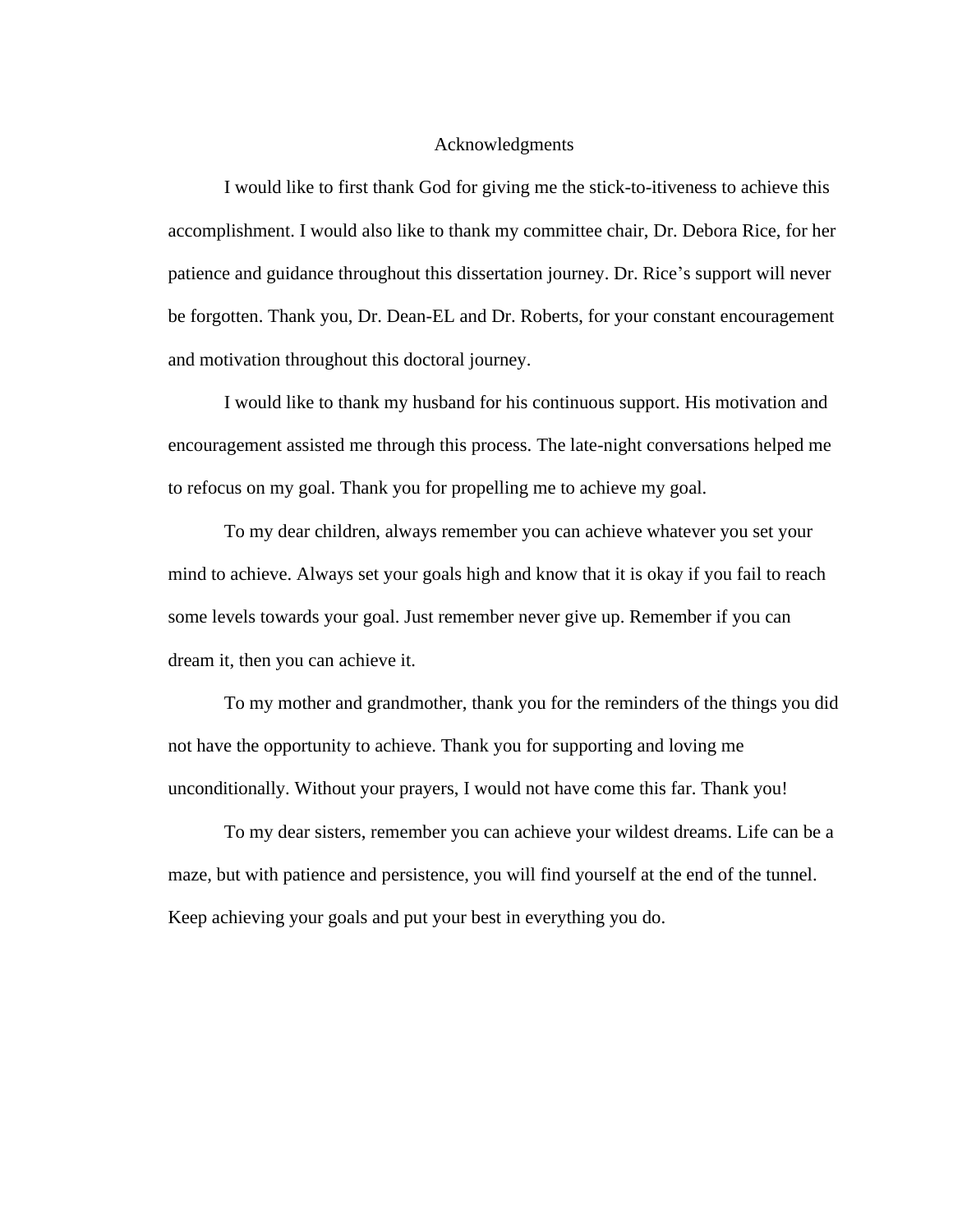| <b>Table of Contents</b> |  |
|--------------------------|--|
|--------------------------|--|

| Child Protective Services and Role of Child Welfare Social Workers 11 |
|-----------------------------------------------------------------------|
|                                                                       |
| Organizational Factors Affecting Burnout in Child Welfare 16          |
|                                                                       |
|                                                                       |
| Personal Factors Affecting Burnout in Child Welfare Social Workers 22 |
|                                                                       |
|                                                                       |
|                                                                       |
|                                                                       |
|                                                                       |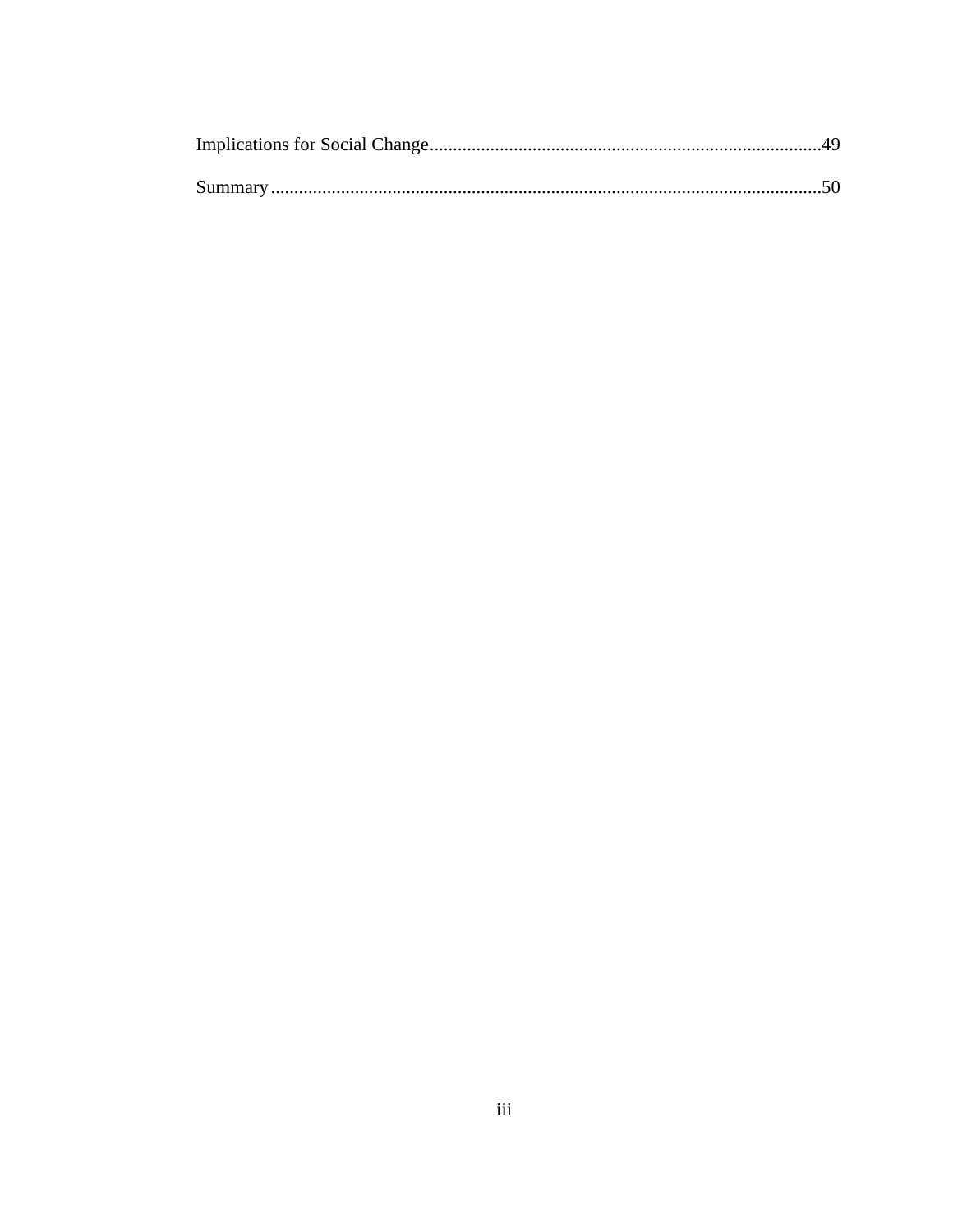Section 1: Foundation of the Study and Literature Review

## **Introduction**

<span id="page-10-1"></span><span id="page-10-0"></span>Burnout among professionals is a rising concern (Maslach & Schaufeli, 2017), and burnout among child protective service (CPS) social workers has steadily risen in recent years (Kimes, 2016). The Georgia Welfare Council reports a constant rise every year in turnover rates of CPS social workers due to burnout (State of Georgia, 2015). Social worker burnout can create a significant spiral effect on an individual if the workplace has been identified as high stress (Kimes, 2016). *Burnout* refers to when an individual is overstretched and no longer satisfied at the current place of employment (Maslach & Schaufeli, 2017).

The methodology used for this project was action research. Individual interviews of CPS social workers were conducted for this study. With this study, I aimed to perform an in-depth analysis of burnout experienced by CPS social workers in a large urban area in the state of Georgia. The purpose of this qualitative study was to explore social work burnout and organizational issues related to burnout among CPS social workers. The findings of this study have the potential for social change implications as a result of CPS social workers addressing social work burnout and organizational factors that could assist with reducing burnout.

Burnout can negatively impact CPS social workers and can negatively affect the community. Understanding ways to address CPS social worker burnout may decrease burnout symptoms, decrease turnover rates, increase workplace morale, and improve CPS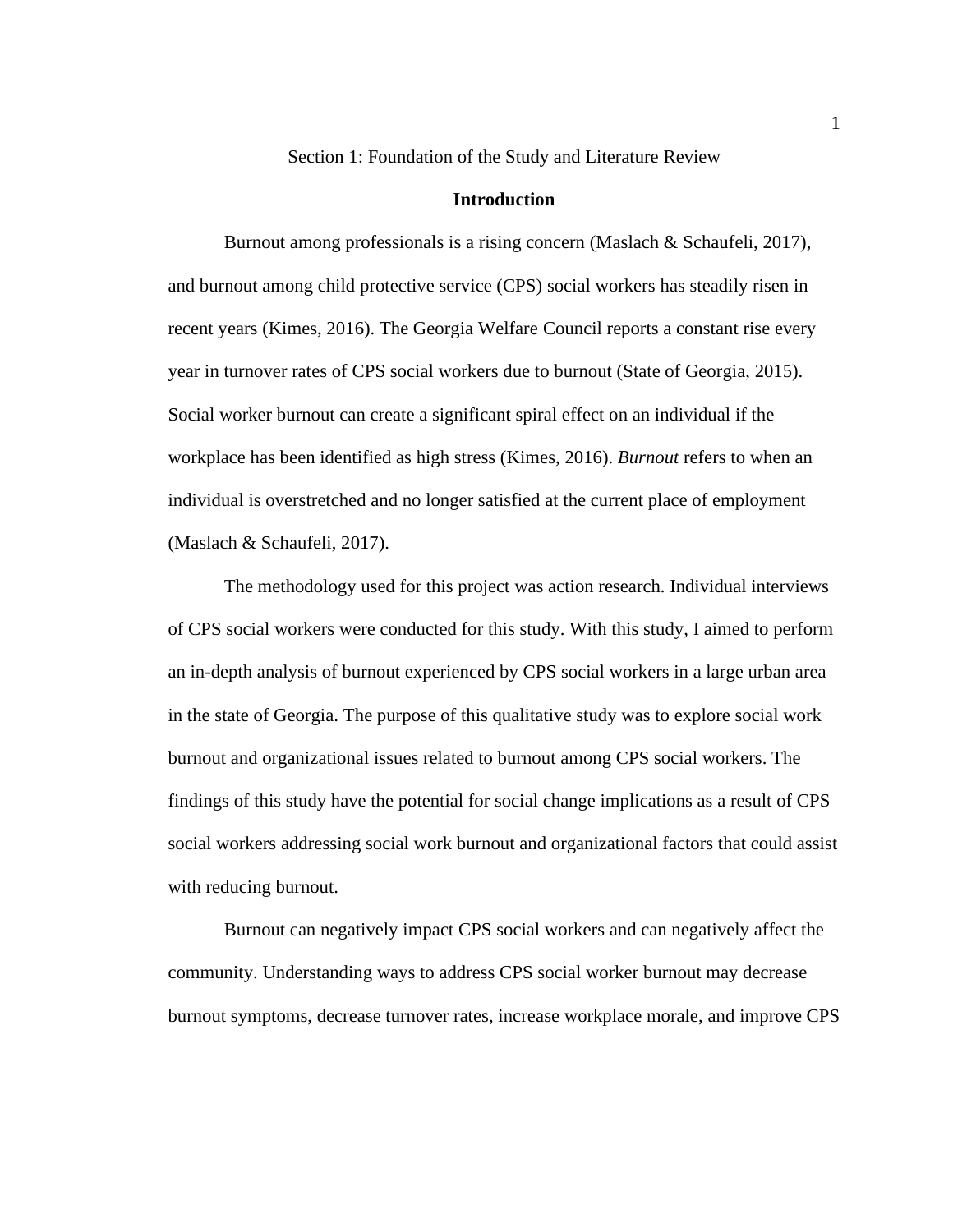social workers' overall health. Thus, it is essential to ascertain how the CPS department is addressing burnout with social workers.

This action research project is subdivided into several sections. In the first section of this project, the identified problem, the purpose of this study, and the research questions are reviewed. This section is followed with a discussion of the nature of the doctoral project and the significance of the study as it relates to social work practice. The key theoretical framework that supports the study is also reviewed and followed by an exploration of associated values and ethics, a professional and academic literature review, and a summary. Section 2 provides a review of the selected methodology, data analysis, ethical procedures, and a summary.

## **Problem Statement**

<span id="page-11-0"></span>Burnout is a common issue among social workers who work in the field of CPS (McFadden, Campbell, & Taylor, 2014). In a large urban city in Georgia, there is a lack of understanding of the social work organizational factors that contribute to burnout of local CPS social workers. However, despite the common issue of burnout and the lack of understanding, there has not been any research completed addressing burnout among CPS social workers in this area. The social work practice problem addressed in this research project is the understanding of the influence of organizational factors that contribute to burnout of CPS social workers in a large urban city in Georgia.

Social work burnout has increased over the years (McFadden et al., 2014). As a result, the turnover rate has nearly doubled among those working in the social work profession (Wagaman, Geiger, Shockley, & Segal, 2015). The work environment is a key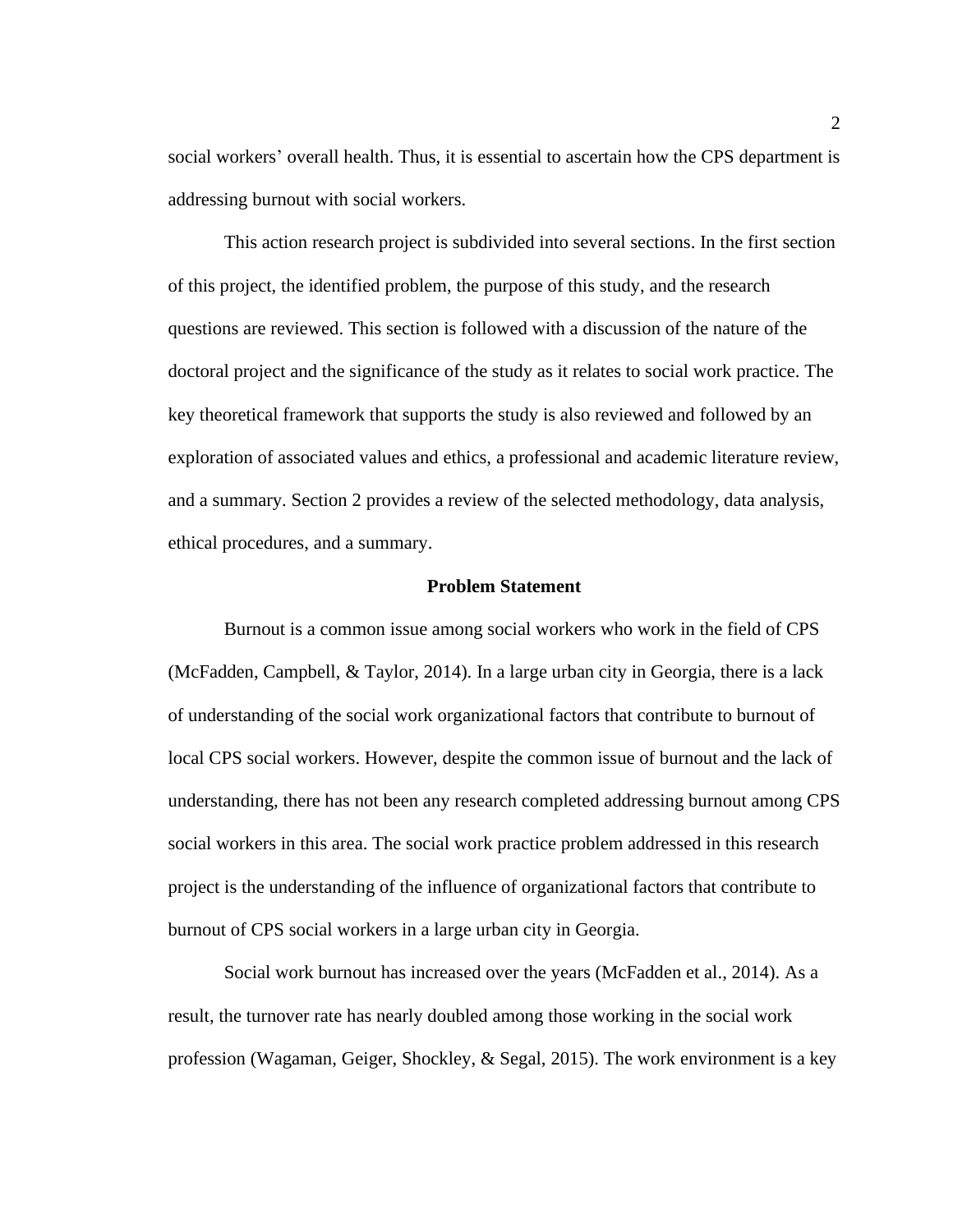contributing factor that has played a significant role in burnout (Cho & Song, 2017). The increased demand of CPS services has created tremendous burnout among CPS social workers (Woodhead, Northrop, & Edelstein, 2016). Researchers have also found that social worker burnout may be associated with high caseloads, which creates a stressful environment (Cho & Song, 2017).

Increased social worker burnout rates have caused an increase in job turnover rates (Kimes, 2016). This can be seen in the job retention rates for different departments in the State of Georgia. Annually, the State of Georgia Department of Human Services sets various target goals involving employee retention. While the department had an employee retention goal of 20.68% for the 2018 fiscal year, the department ended the fiscal year with only 13.50% retention (State of Georgia, 2018). Low retention rates can be detrimental to social work practice because of higher demand on existing workers, which can create social worker burnout (Kimes, 2016).

The local CPS offices in this large urban city have experienced difficulties filling social work positions due to the constant turnover rate (State of Georgia, 2015). This difficulty has occurred despite state efforts to recruit licensed social workers to fill the positions. During the 2013 fiscal year, the State of Georgia created a stipend as an incentive to recruit social workers to CPS positions. Despite implementing this stipend, the State of Georgia continues to have difficulty filling these social work positions. Corresponding data show there were 126,364 reports of child abuse and neglect cases investigated in the state of Georgia in 2018 (State of Georgia Department of Human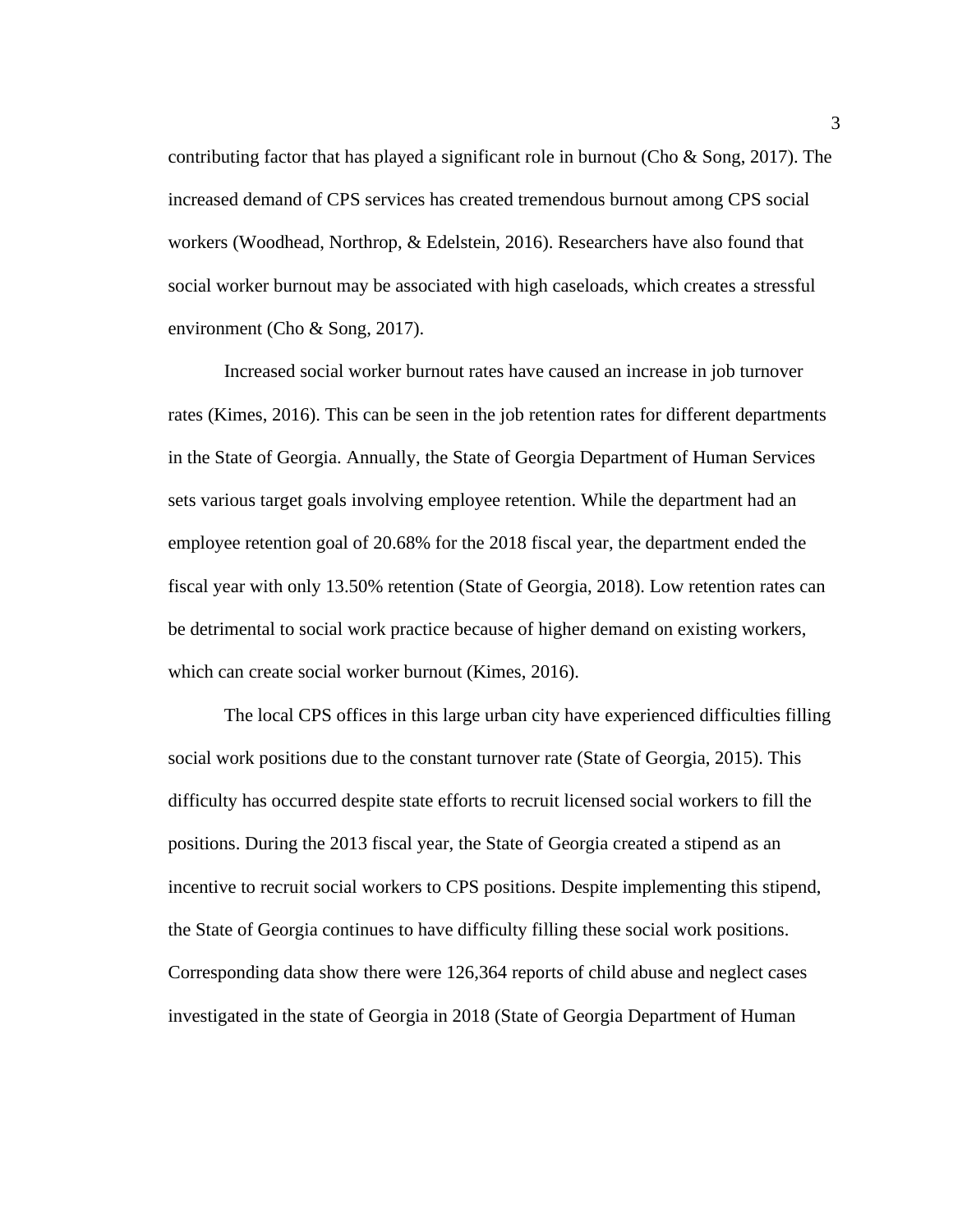Services, 2018). The State of Georgia Department of Human Services (2018) also reported that every social worker is assigned an average of 18 cases to manage.

Through research into the experiences of CPS social workers in Georgia as they relate to burnout and organization factors, this study has the potential to increase awareness of the issues surrounding social worker burnout of local CPS workers. The results of this study may also provide CPS social workers with increased knowledge of how to manage stressful work environments amid limited workers and resources.

### **Purpose Statement and Research Questions**

<span id="page-13-0"></span>The purpose of this action research project was to explore burnout among CPS social workers in a large urban community in Georgia and the organizational factors surrounding their experiences of burnout. The following research questions were used to guide this exploration:

RQ1: What are the experiences of CPS social workers in a large urban community in Georgia related to burnout?

RQ1a: What role does the organization play in the experience of burnout?

RQ2: What strategies do CPS social workers in a large urban community in Georgia use to address burnout?

RQ2a: What role does the organization play in the strategies used to address burnout?

This doctoral study is needed because researchers have recognized the deficiencies surrounding CPS social workers and burnout. Burnout among CPS social workers has become the primary issue discussed related to worker retention (Miller et al.,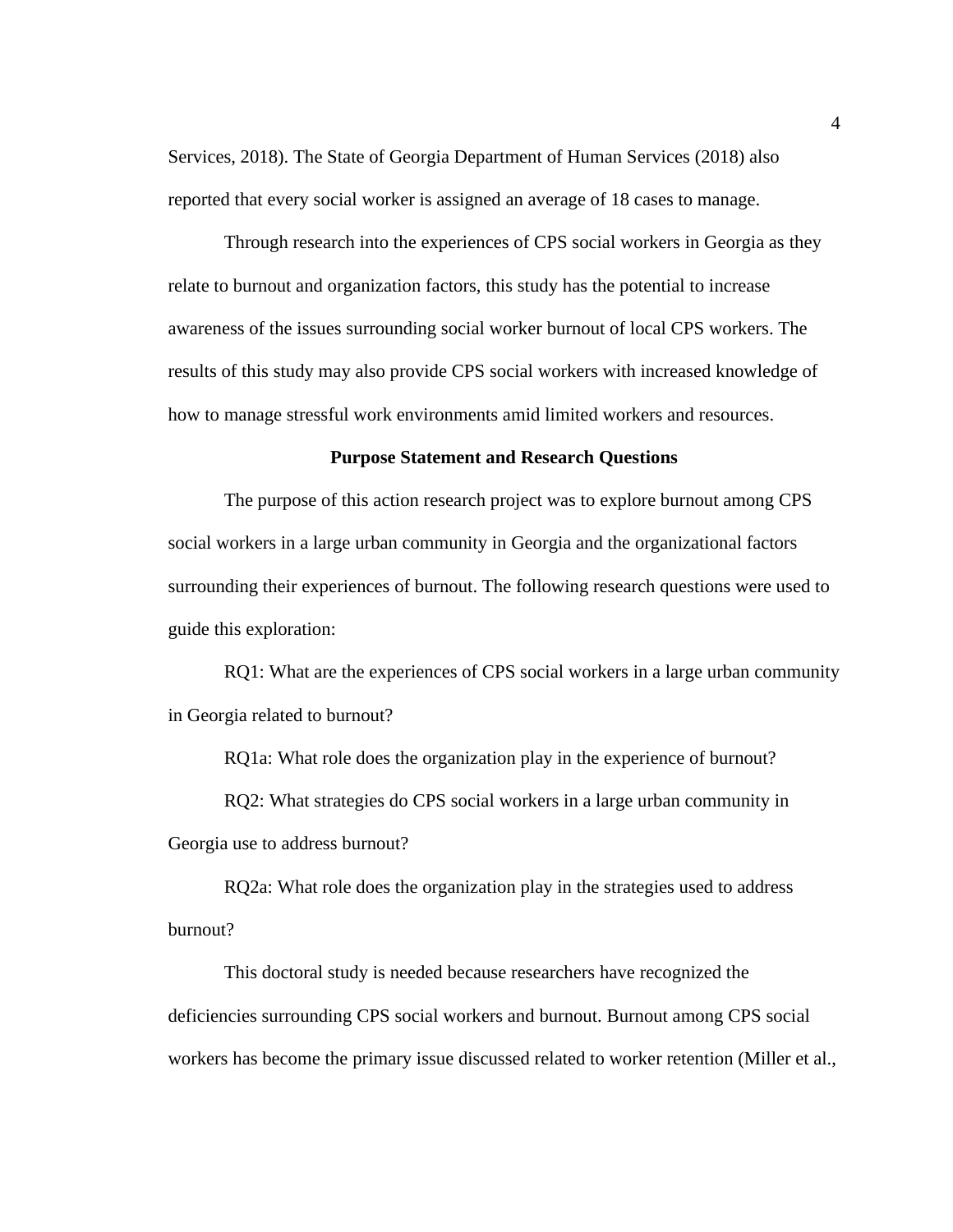2017). The increased reports of child abuse and neglect cases place a significant strain on the CPS department to ensure enough social workers are available to handle the number of cases (Laird et al., 2018). With the findings from this study, I hope to assist CPS social workers in heightening awareness surrounding burnout and the organizational factors associated with it.

# **Definitions of Key Terms**

<span id="page-14-0"></span>*Burnout*: Diminishing one's strength; being overstretched, which is followed by exhaustion (Maslach & Leiter, 2016).

*Child Protective Service (CPS) Social Worker*: A person who investigates child abuse and neglect cases (Benbenishty et al., 2015).

*Organizational Factors*: A culture that focuses on the delivery of values, norms, beliefs, structure not limited to policy and procedures in that organization (Zidane et al., 2016).

#### **Nature of Doctoral Project**

<span id="page-14-1"></span>Action research is the best methodology for this study as this research is used to gather practice-focused knowledge from clinicians in the field. Action research focuses on enhancing practice issues and knowledge and creating a strong societal structure (Newton & Burgess, 2016). Action research also contributes to the standard of focusing on changing practice understanding (Newton & Burgess, 2016). The data for this qualitative study was influential in capturing authentic feedback from participants while including non-objectivity within milieu (Given, Winkler, & Willson, 2014). Individual interviews were the best data collection method for this study because conducting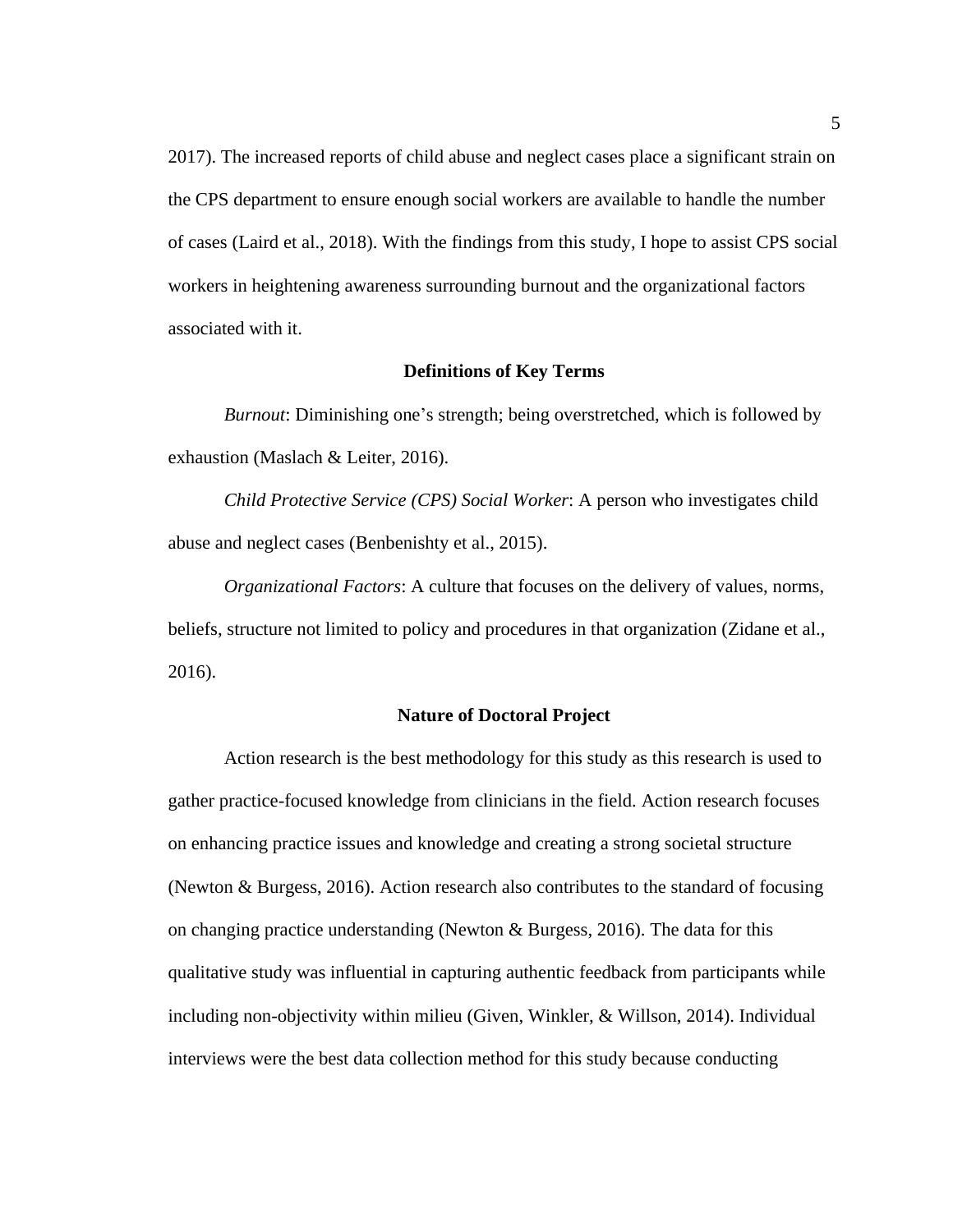interviews provided me the ability to obtain feedback from various experiences within a personal and relaxed setting, which can stimulate in-depth conversations (Paradis et al., 2016).

Through action research, I conducted this study to identify in-depth details surrounding the experiences of CPS social workers related to burnout and the role of the organization surrounding burnout. The facilitation of this action research study may also assist me with my goal of providing an understanding of the organizational factors contributing to the experiences of burnout of CPS social workers (see Bortoletto, 2017; Ungar et al., 2015).

Individual interviews were conducted with CPS social workers. Participants were recruited using social work groups on the social media platform Facebook. I also used purposive sampling and networked with former colleagues within CPS to identify and recruit potential participants. Eligible participants were invited to participate in individual interviews online via Zoom.

As a qualitative research method, individual interviews, are structured using an open group format allowing for the collection of descriptive data. The individual interviews were recorded and transcribed verbatim. The thematic analysis of the collected data allowed me the opportunity to examine and record patterns to ensure accurate data were obtained.

### **Significance of the Study**

<span id="page-15-0"></span>Burnout among CPS social workers has steadily risen (Kimes, 2016). However, there is a lack of research and understanding of burnout among CPS social workers in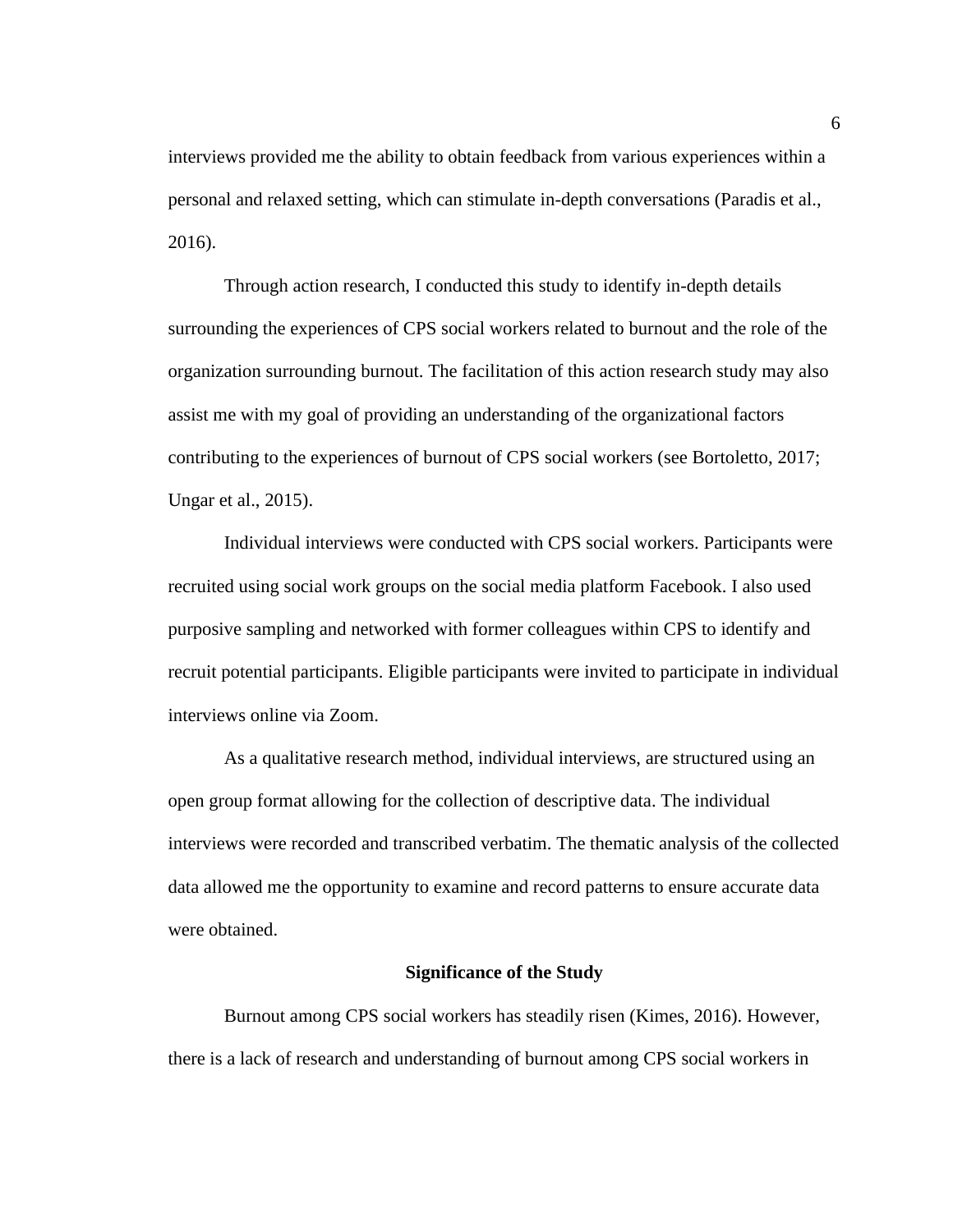Georgia. Data collected from this action research study will add to the literature on burnout for the social work profession. The collected data and study results may also be used to contribute to social work practice by improving the understanding of the influence of organizational factors in social work that contribute to burnout of CPS social workers. The findings from this study may also be used specifically by Georgia CPS social workers and social service agencies to increase their awareness about burnout and organizational factors that contribute to burnout.

This study may also contribute to policy changes in social organizations. The use of action research for this study will allow participants to share their experiences of burnout. Through the analysis of the data collected from the individual interviews, I sought to identify specific barriers that CPS social workers in a large urban community in Georgia encounter regarding burnout at work. This information may be used to provide suggestions on strategies that can be implemented to reduce burnout among CPS social workers (see Barck-Holst et al., 2017).

#### **Theoretical/Conceptual Framework**

<span id="page-16-0"></span>The theory used to enhance this study was Maslach's (1976) multidimensional theory on burnout, which was implemented to extrapolate how CPS social workers in a large urban community in Georgia look at their experiences of burnout within the organization. Maslach's multidimensional theory of burnout is commonly used to describe stressful work experiences of social workers and other human services professionals (Bianchi et al., 2014). Maslach and Schaufeli (2017) reported burnout as a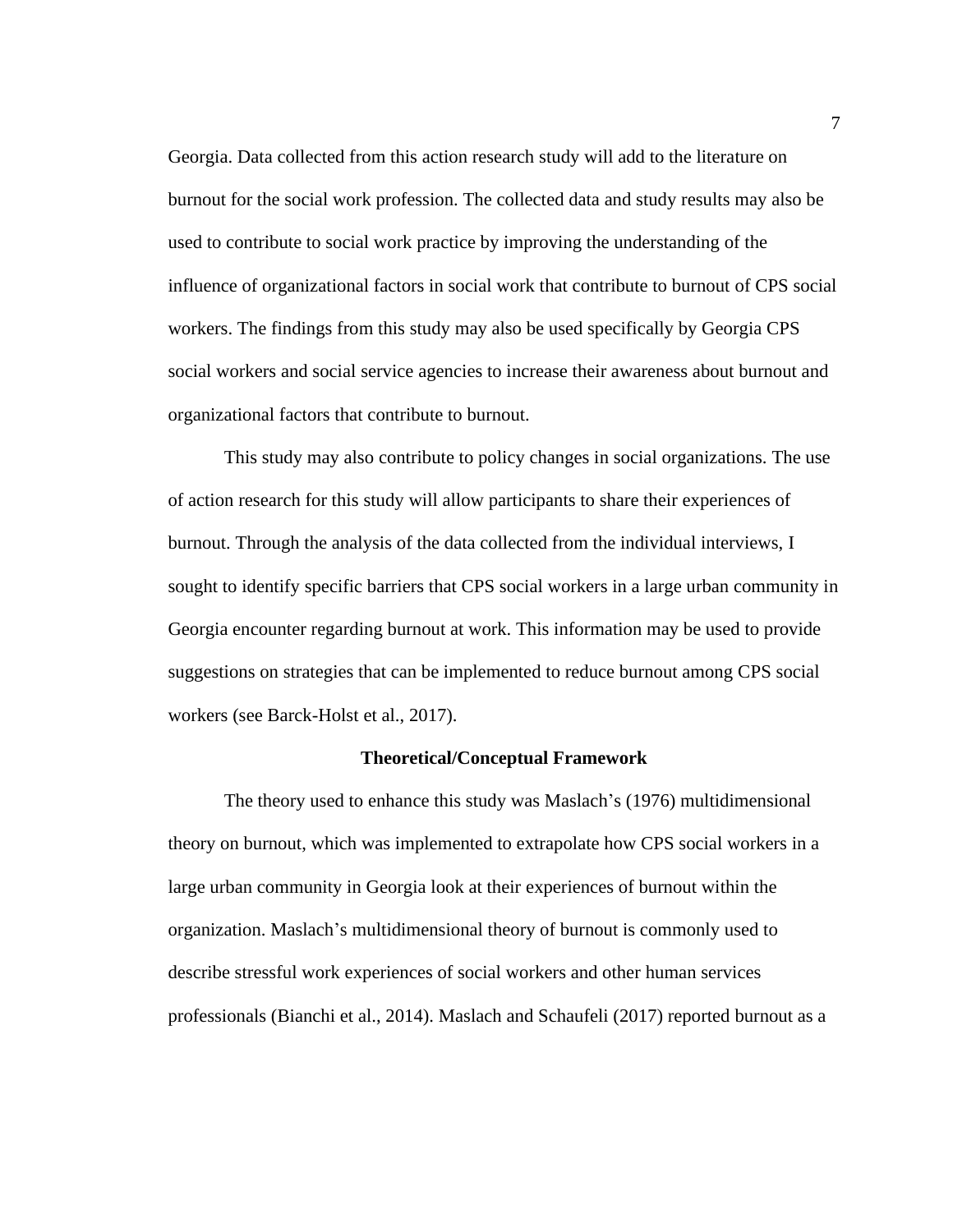psychological stressor and torment that leads to frustration in the workplace. Maslach's multidimensional theory is used throughout many professions and work environments.

Recent empirical research has formulated burnout as a work condition (Bianchi et al., 2014). With the support of recent empirical research, Maslach's multidimensional theory of burnout was used for this study to analyze burnout among CPS social workers and the impact of organizational factors on burnout (see Maslach, 1998). With the multidimensional theory of burnout, Maslach (1993) conceptualized burnout based on three significant elements: (a) depersonalization, (b) emotional exhaustion, and (c) personal accomplishments.

Additionally, there are six areas of work-life that can exhibit tremendous mismatch among individuals and those in the workplace based on Maslach's multidimensional theory (Maslach & Schaufeli, 2017). Those six areas of work-life mismatch are (a) workload, (b) control, (c) community, (d) reward, (e) values, and (f) fairness (Maslach & Leiter, 2016). The value of the six areas of work-life within a workplace is significant for Maslach's theory, which was used to support this research study (Maslach & Schaufeli, 2017).

Through individual interviews in this qualitative study, CPS social workers provided organic experiences and strategies related to burnout. Maslach's multidimensional theory has the potential to assist CPS social workers with an outlook on burnout and organizational factors in a large urban community in Georgia. Using Maslach's multidimensional theory as a theoretical framework, CPS social workers can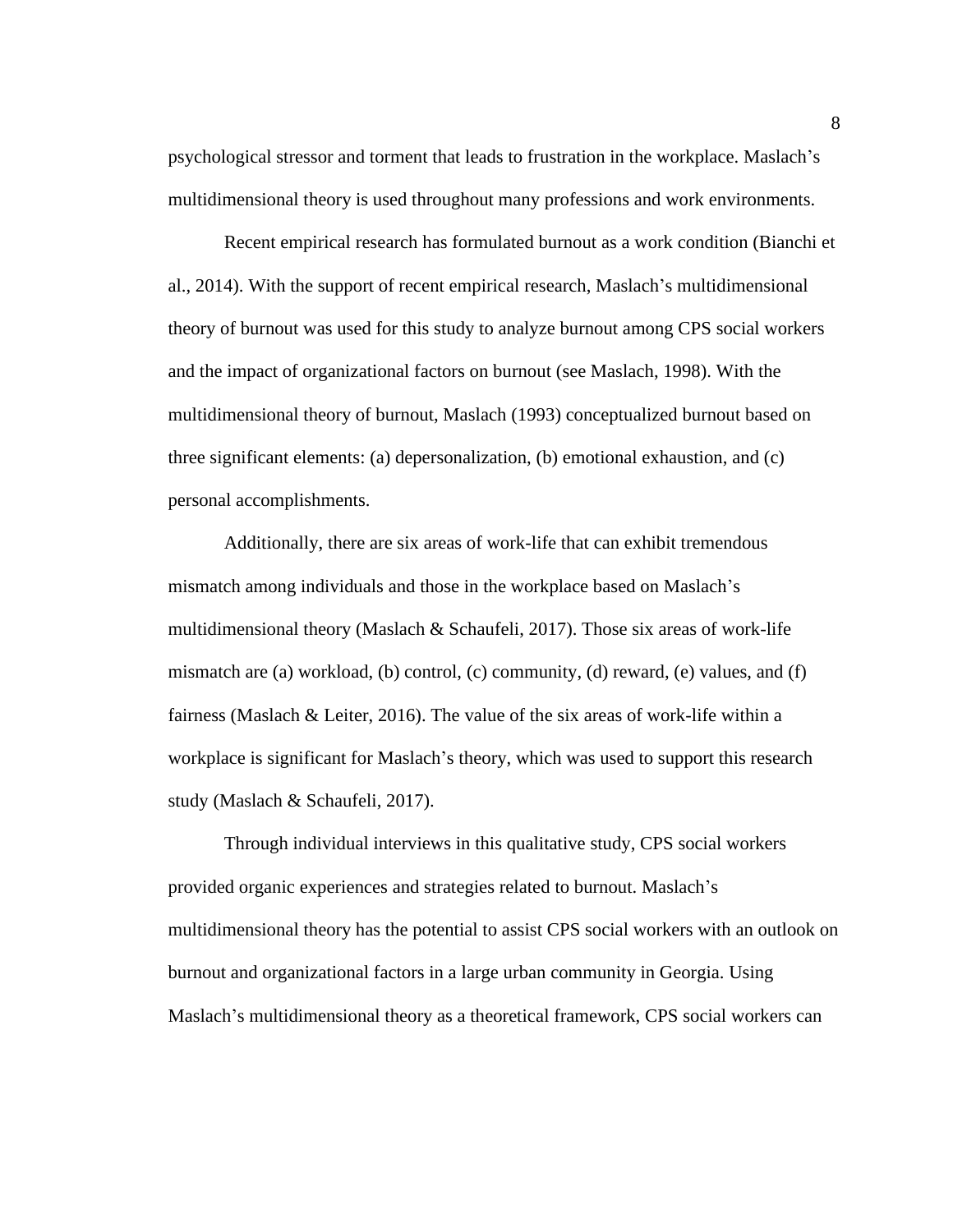decipher their experiences and strategies surrounding burnout because of organizational factors (Maslach & Schaufeli, 2017).

# **Values and Ethics**

<span id="page-18-0"></span>CPS social workers have the potential to encounter burnout within the workplace that can diminish a person's performance and critical thinking. CPS social workers exhibit the majority of their burnout in the workforce while investigating abuse and neglect cases (Cho & Song, 2017). Research has shown a significantly increased rate of burnout in the workplace of CPS social workers (Cho & Song, 2017). Social workers often reference the values and ethics that govern this profession with guidance in dealing with burnout (Cho & Song, 2017).

The National Association of Social Workers (NASW) code of ethics highlights different values for which social workers are held accountable. These values include service, social justice, dignity and self-worth of a person, importance of the human relationship, integrity, and competence. The social work values/principles most relevant to this research study are service and integrity. The value of service relates to how a social worker assists clients with reaching and obtaining client-centered goals (NASW, 2018). The value of integrity provides a lens into ethical practice in the field of social work and the role of a social worker's honesty in the profession (NASW, 2018). CPS social workers and their organizations must follow the NASW code of ethics to ensure quality and integrity are exemplified. Hence, CPS social workers and the organization must maintain integrity and service while propelling clients forward.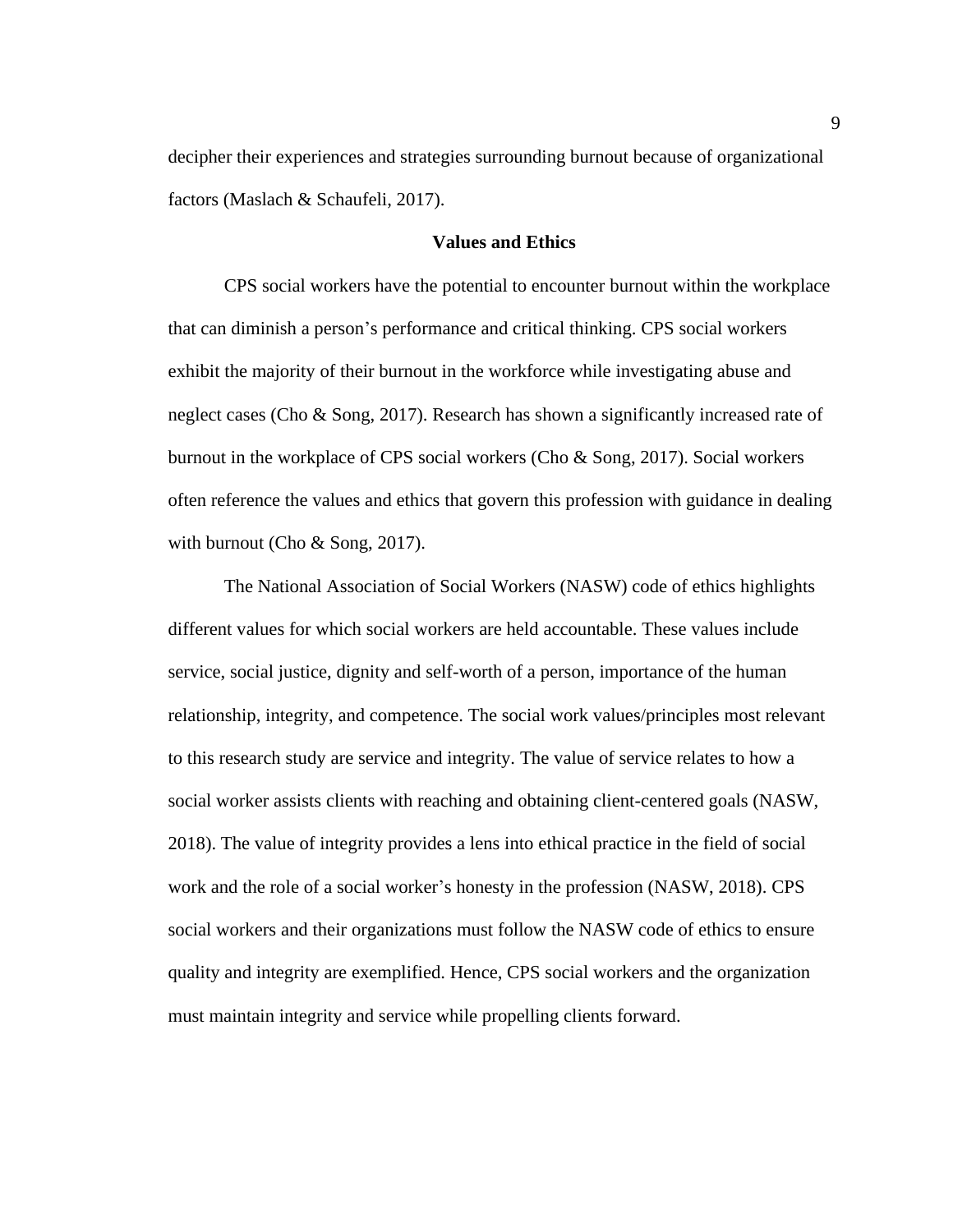These NASW values were essential to my action research project. NASW values assist an organization and CPS social workers by guiding them ethically and professionally. The NASW Code of Ethics (2018) was focused on developing top-tier service to patients and organizations to ensure all needs are fulfilled. As a result, this action research study on burnout among CPS social workers and the impact of organizational factors is intertwined with the NASW Code of Ethics values, principles, and standards by supporting excellence in the field and workplace (NASW, 2018).

# **Review of the Professional and Academic Literature**

<span id="page-19-0"></span>In this study, I focused on CPS social worker burnout in a large urban city in Georgia and organizational factors surrounding burnout. For the purposes of this study, empirical research was located specifically related to burnout among social workers. However, there are limited data on burnout among CPS social workers. The majority of peer-reviewed articles included are scholarly articles no older than 5 years. Few scholarly articles older than 5 years were located and provided additional insight on patterns other researchers observed.

The databases used to conduct the literature review included PsycInfo and SocIndex, ProQuest Research Library, ProQuest Central, ProQuest Psychology Database, ProQuest Social Science Database, ProQuest Sociology Database, PsycArticles, Sage Journals, Science Direct, SpringerLink Journals, Taylor & Francis Online, Wiley Online Library, and Google Scholar. These databases and search engines assisted me in locating articles using keywords, including *social work burnout, burnout, emotional exhaustion,*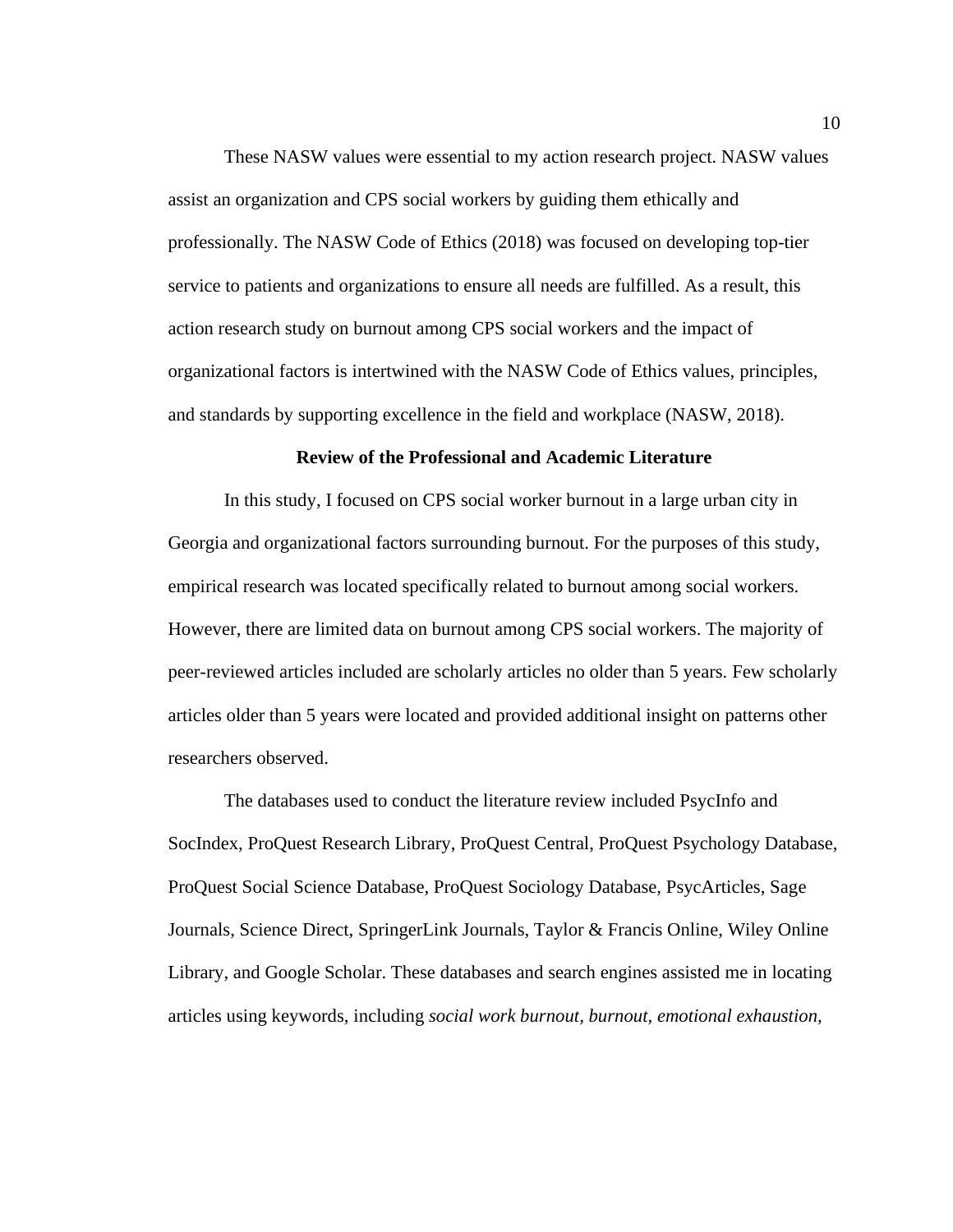*social worker, coping, work stress, job stress, CPS turnover rate, social work turnover, social work retention,* and *CPS retention*.

## <span id="page-20-0"></span>**Child Protective Services and Role of Child Welfare Social Workers**

CPS social workers fill many roles within their departments. Foster care, along with child abuse and neglect cases, receive the majority of reports within an agency. Advocacy is also an essential role in child welfare departments (Greenbaum et al., 2015). Williams (2018) found evidence that child welfare social workers are not only advocates for those who are most vulnerable, but these social workers become an important support member for the families. Additionally, the amount of advocacy a CPS social worker employs for a client to ensure the client's safety needs are met is immeasurable (Bragin et al., 2015). Researchers credit aggressive advocacy and the firmness of the worker for overcoming specific barriers social workers encounter related to following government policies and procedures (Lizano, 2015). Additionally, child welfare social workers are taught how to navigate some of the most graphic cases, which is essential in the field of advocacy (Salloum, Kondrat, Johnco, & Olson, 2015). Child welfare social workers must go into homes that have reports of possible abuse or neglect (Williams, 2018). Advocating for the most vulnerable is a daily role for many CPS social workers. CPS social workers effectively engage with community stakeholders regarding specific problems that affect the community (Williams, 2018). Therefore, advocacy is primary role for CPS social workers.

CPS social workers have a role in conducting child abuse and neglect investigations. Benbenishty et al. (2015) report that the goal for any CPS social worker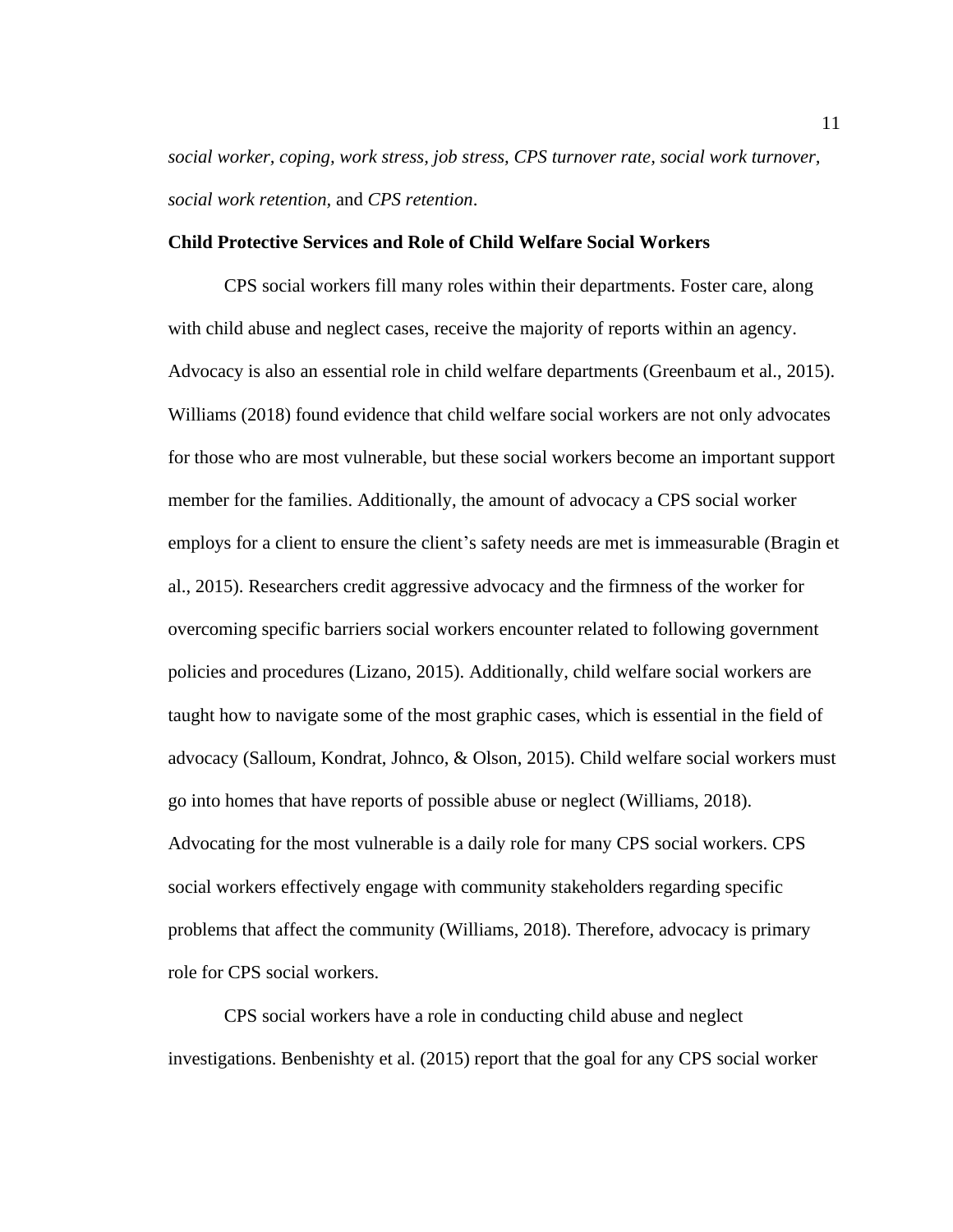who goes into a home to assess the safety and needs of that child is to ensure every need is fulfilled. Additionally, CPS social workers must remain vigilant while assessing a child's environment (Benbenishty et al., 2015). Research shows that predators in the home are usually the primary guardian or caretakers during the initial home visit, which is why vigilance is vital for CPS social workers (Radey, Schelbe, McWey, & Holtrop, 2017). Additionally, CPS social workers are placed under tremendous stress when conducting unannounced home visits that require a quick response to determine a child's safety (Brassard & Fiorvanti, 2015). Benbenishty et al. (2015) reported that CPS social workers are at heightened risk of danger while conducting child abuse and neglect investigation in which clients are in a dangerous situation. Furthermore, conducting investigations for child abuse and neglect carry enormous amounts of stress.

Another role for CPS social workers is case management. The increased caseload and the uncertainty of what each day will entail for these professionals have the potential of causing burnout (Steinlin et al., 2017). In a quantitative study with 319 Swiss children and youth residential care staff, child abuse cases were identified as the hardest cases to manage for child welfare social workers throughout an investigation (Steinlin et al., 2017). Hence, managing difficult cases requires child welfare service social workers to initially complete each case without any background information. CPS social workers must ensure records and files are kept up to date with little to no errors. Those who carry a big caseload can risk falling behind while ensuring records are maintained and in compliance.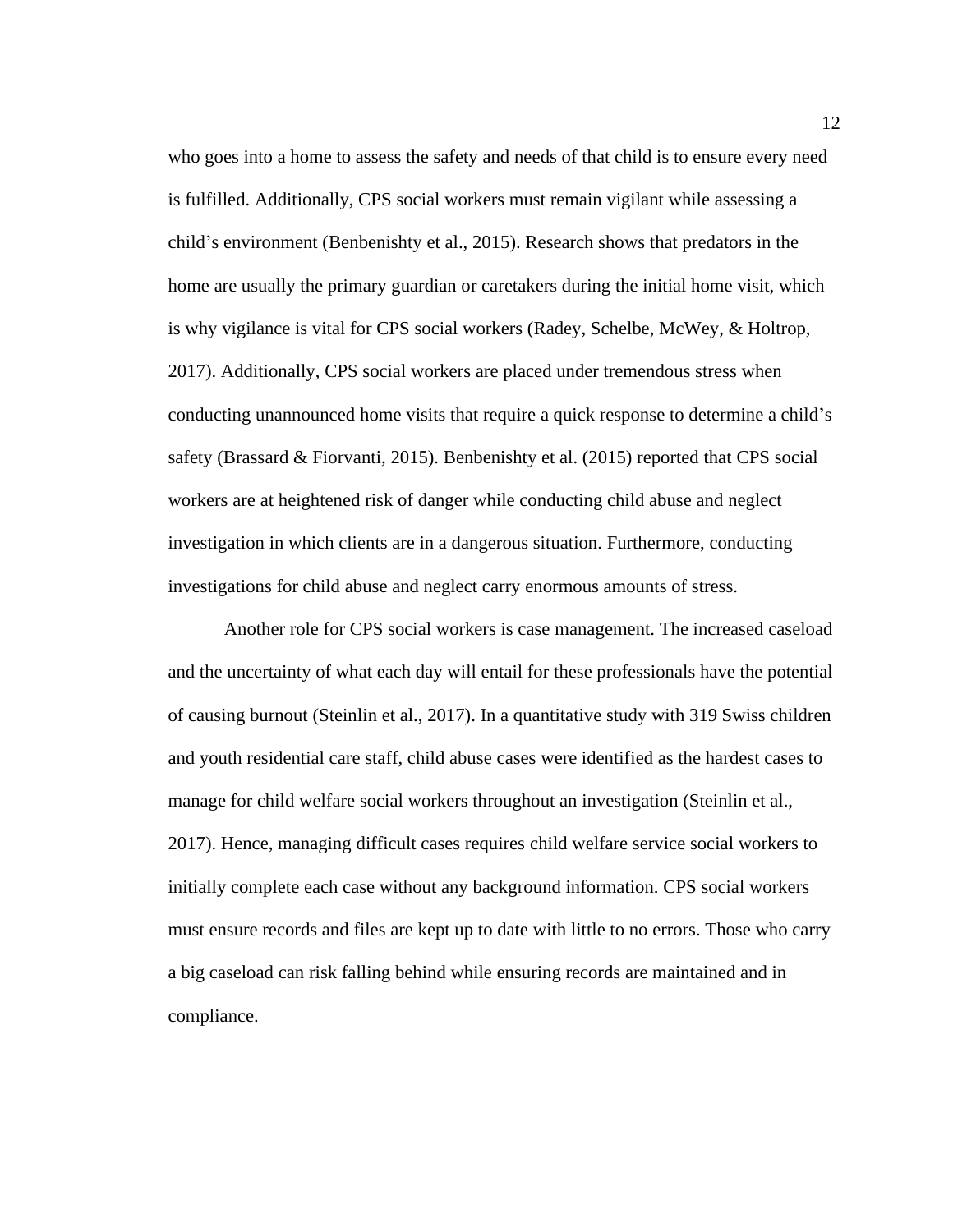In addition, child welfare workers are assigned a certain number of cases and must go into the victim's home to determine if abuse and/or neglect are present (Yurur & Sarikaya, 2012). After the CPS social worker has conducted their investigation, they must determine if the case will be substantiated or unsubstituted (Yurur & Sarikaya, 2012). If the case is substantiated for child abuse or neglect, there are additional documents and record keeping that CPS social workers must complete when submitting files to law enforcement.

Locating community resources is another essential role of CPS social worker. If a child needs additional resources, such as counseling assistance, food assistance, utility assistance, locating a provider, transportation, childcare assistance, and shelter, CPS social workers must attempt to locate resources in the clients' community. These professionals may find themselves stressed and overwhelmed if there is a lack of resources (Donisch, Bray, & Gewirtz, 2016). CPS social workers tend to go into their place of employment not knowing what to expect throughout their workday (Schelbe, Radey, & Panisch, 2017). CPS social workers have expressed that having unpredictable workdays increases burnout (Schelbe et al., 2017).

Burnout has caused some CPS social workers to seek employment with more stability (Schelbe et al., 2017). Additionally, CPS social workers have stated that priority cases and after-hour cases contribute to the root cause of burnout (Dagan, Ben-Porat, & Itzhaky, 2016). Social workers may have to stay out in the field an additional eight or more hours, attempting to resolve an issue in the home or even to relocate a child for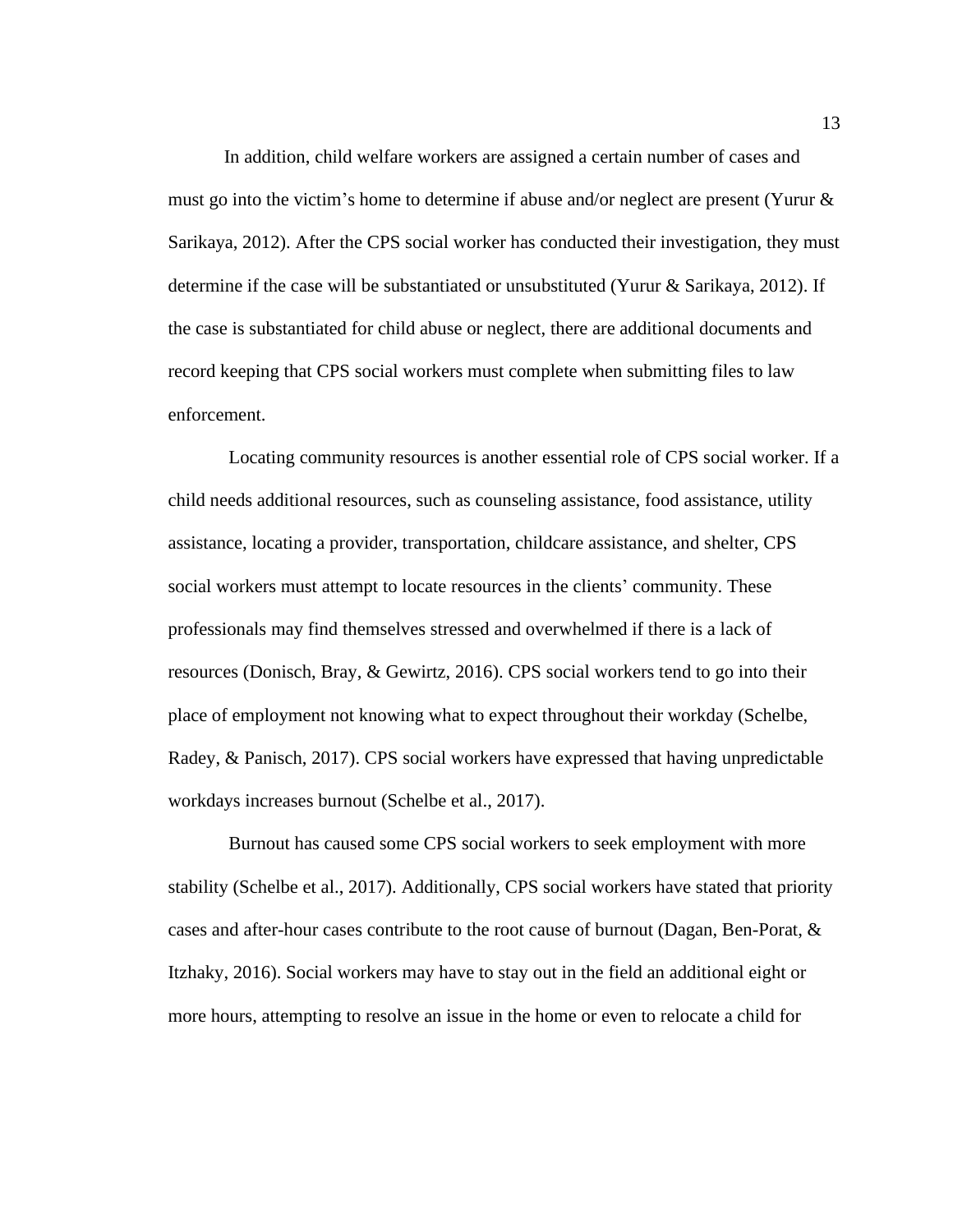safety reasons (Dagan et al., 2016). As a result, unpredictable roles encountered in a workday have the potential to cause burnout.

# <span id="page-23-0"></span>**Burnout in Child Welfare**

*Burnout* is defined as stress that has been dormant for an extended period (Maslach & Leiter, 2016). Researchers have found that burnout among child welfare social workers is a prime topic of discussion for many child service agencies (Miller et al., 2017). Researchers have also found that burnout among a majority of child welfare social workers is due to high demand cases (Laird, Morris, Archard, & Clawson, 2018). Caseloads pile up when child welfare social workers attempt to locate proper placement when a child's safety is at risk (Laird et al., 2018).

Increased workload for child welfare agencies is a global issue; within a 5-year span in the United Kingdom, referrals to children's services increased by 35,000 cases (Laird et al., 2018). This significant increase in caseloads prompted a governmental change in the child welfare program, and Laird et al. (2018) conducted a mixed-method study to evaluate the effectiveness of the program. Additionally, researchers have reported a 28% spike in child welfare cases that resulted in increased burnout among CPS social workers in the United Kingdom (Laird et al., 2018). According to Laird et al. (2018), there was a 16% rise in staff turnover, correlated with high caseloads in the child welfare program in England. A CPS social worker's inability to manage a high caseload in conjunction with a department's high turnover rates can increase experiences of burnout.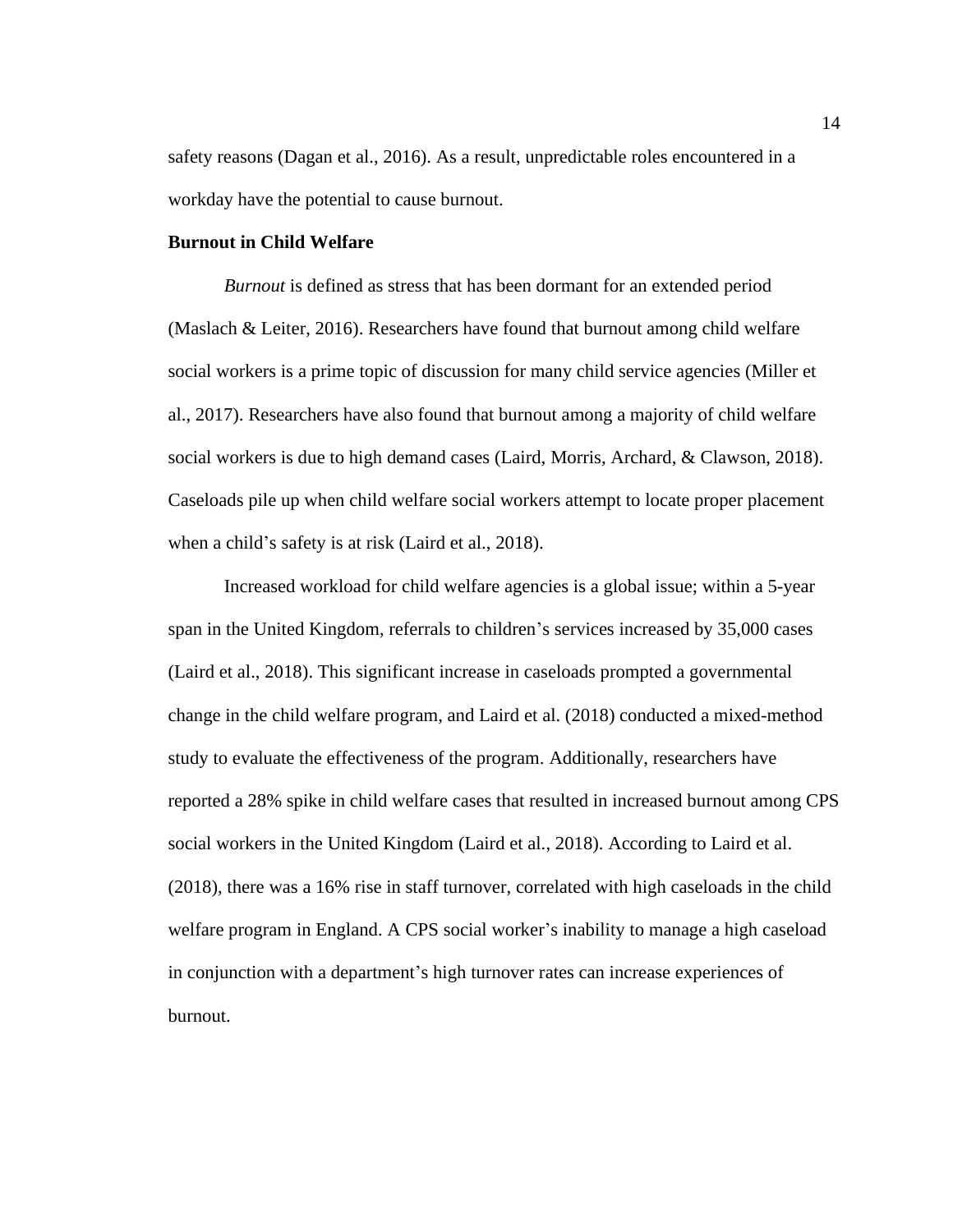Savaya, Gardner, and Stange (2011) reported that child welfare social workers have encountered verbally and physically aggressive clients. The researchers used the critical reflection theory in their qualitative research conducted in Israel. The researchers asked students to identify critical incidents in child welfare practice. The findings suggested that critical reflection allows social workers to manage stress levels more effectively (Savaya et al., 2011).

In addition, researchers have found that another cause for burnout among child welfare social workers is a lack of resources (Manttari-van der Kulp, 2016). Manttari-van der Kulp (2016) incorporated the moral distress theory in a quantitative research study, in which data was collected using electronic questionnaires distributed to 817 Finnish social workers. In addition, this study's results show that 42.4% of workers did not want to continue working at their current job (Manttari-van der Kulp, 2016). This information is beneficial and heightens awareness surrounding burnout among child welfare workers that can be generalized to child welfare workers in the United States.

In one quantitative study, with a group of patients receiving a sick certificate in Southern Germany, researchers have found that the overload on social workers attempting to locate resources, experienced fatigue, and depression due to the worker's inability to fulfill the assignment (Schneider et al., 2017). In addition, researchers report that social workers expressed their concerns constantly to their supervisors, regarding the need of using sick leave due to overwhelming stress on the body and the need to recoup for the next unpredictable workforce day (Lidwall, 2015). Therefore, this vital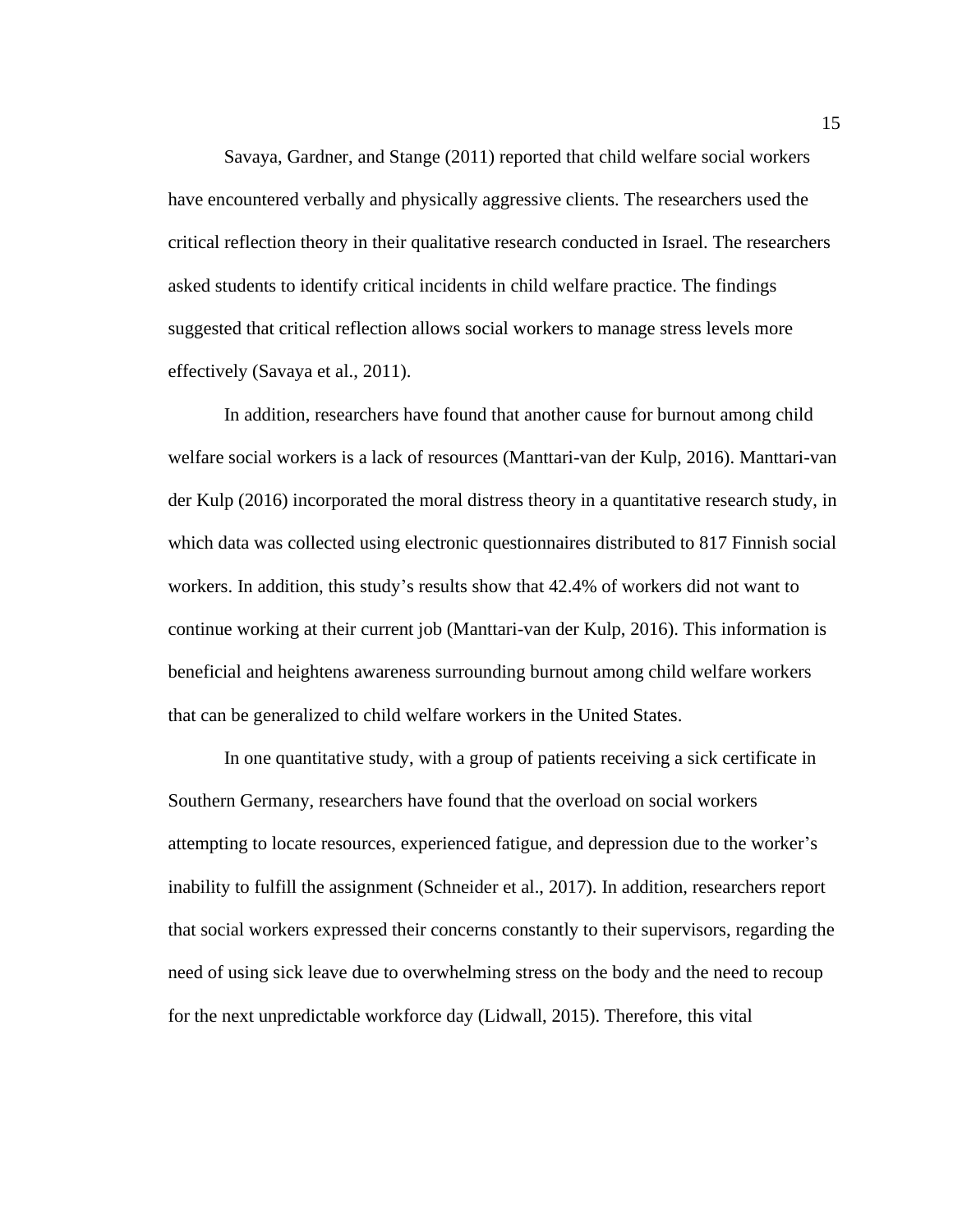information provides an understanding of the impact a worker may encounter physically and mentally throughout a workday.

## <span id="page-25-0"></span>**Organizational Factors Affecting Burnout in Child Welfare**

Child welfare social workers rely on the organization to provide policies and guidelines on how to perform professionally within the job description (Seymour, 2017). The high work demand that organizations place on social workers can increase burnout (Woodhead et al., 2016). Since this is an ongoing issue, child welfare social workers have expressed how their organization can assist with reducing and, in turn, increase retention in the organization (Gibbons, Murphy  $\&$  Joseph, 2011). In a quantitative study with child welfare social workers, Woodhead et al., (2016) discovered that occupational stress levels are high, and strategies were suggested by the workers to reduce burnout and increase retention. Therefore, an investigator can be emotionally overwhelmed, which has the effect of increasing burnout.

Moreover, researchers have found that a child welfare social worker that has longevity with the job tends to hold on amid burnout, due to attempting to fulfill retirement requirements (Schwartz, Tiamiyu & Dwyer, 2007). Schwartz et al., (2007)'s quantitative study used hope theory and analyzed it to understand social worker burnout more in-depth. They further investigated the exhaustion that occurs throughout the span of a social worker's career and noted that the levels of stress and exhaustion slowly increased throughout the career of the professional.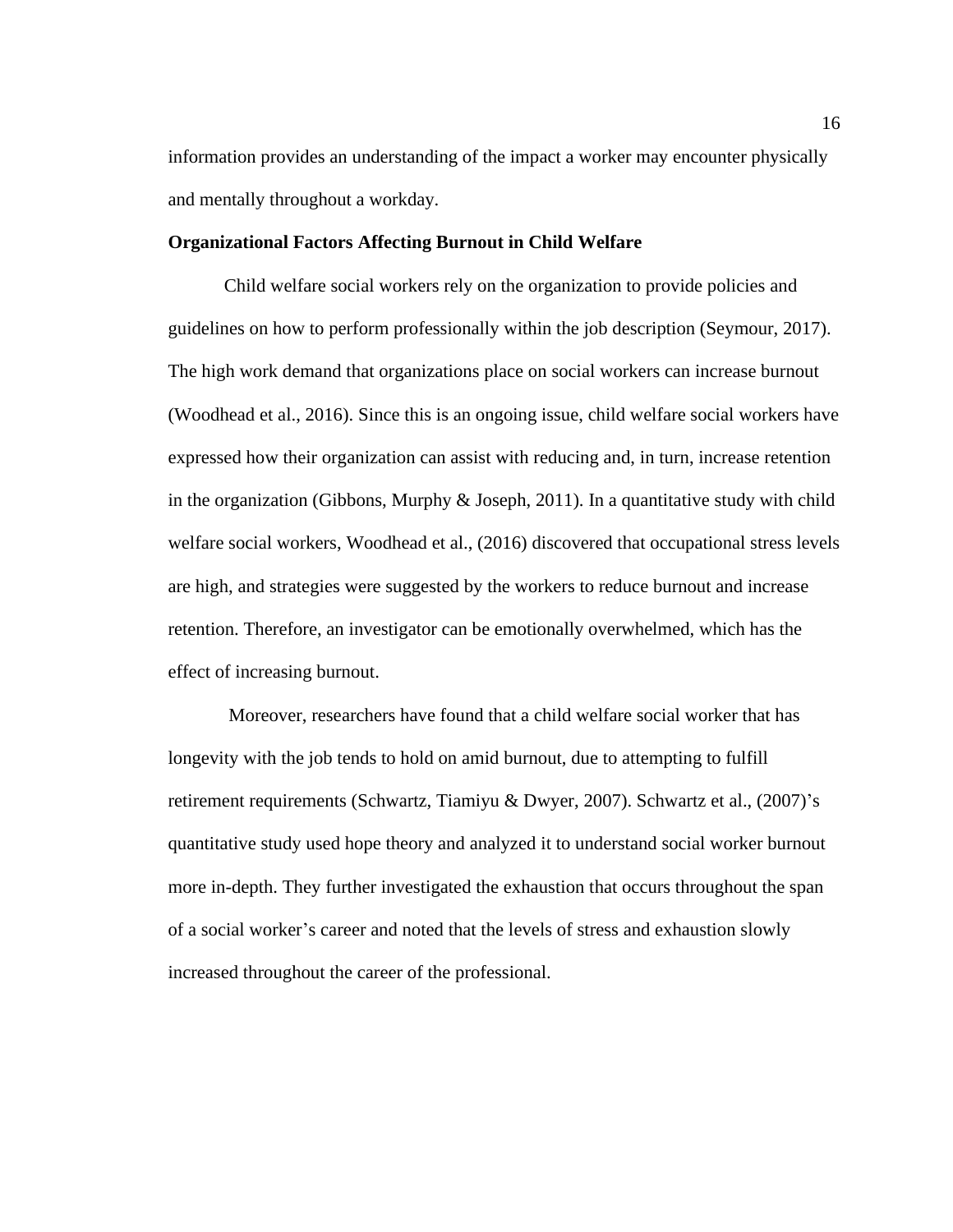Subsequently, the CPS social worker's inability to cope and manage high-stress situations can increase the symptoms of burnout in the field of social work. That burnout continuously increases as the professionals attempt to fulfill their duties.

# <span id="page-26-0"></span>**Practice Factors Affecting Burnout in Child Welfare**

The culture of today's society has shaped how CPS workers respond to an investigation. In the past, CPS social workers removed children from the home immediately until the investigation was finalized. Now, child welfare service social workers provide knowledge and in-home resources to assist the non-offending parent (Avby, Nilsen, & Ellström, 2017). Research studies show that most clients who implemented a safety plan towards keeping their children were generally cooperative with the CPS social worker (Avby et al., 2017).

Furthermore, Avby et al. (2017) reported that social worker satisfaction occurs when a good organization is implemented within the place of employment This information is helpful when determining how the organization within CPS can assist in delivering beneficial case management, with the hopes of reducing recurring cases. Therefore, CPS social workers can experience significant burnout due to the legal system that needs to approve a safety program. A quantitative study was created to investigate the physical and mental effects on a child protective services social worker (Wagaman et al., 2015). Based on the results from Wagaman et al. (2015), the authors indicated that social workers should be given adequate empathy in the beginning and throughout their careers.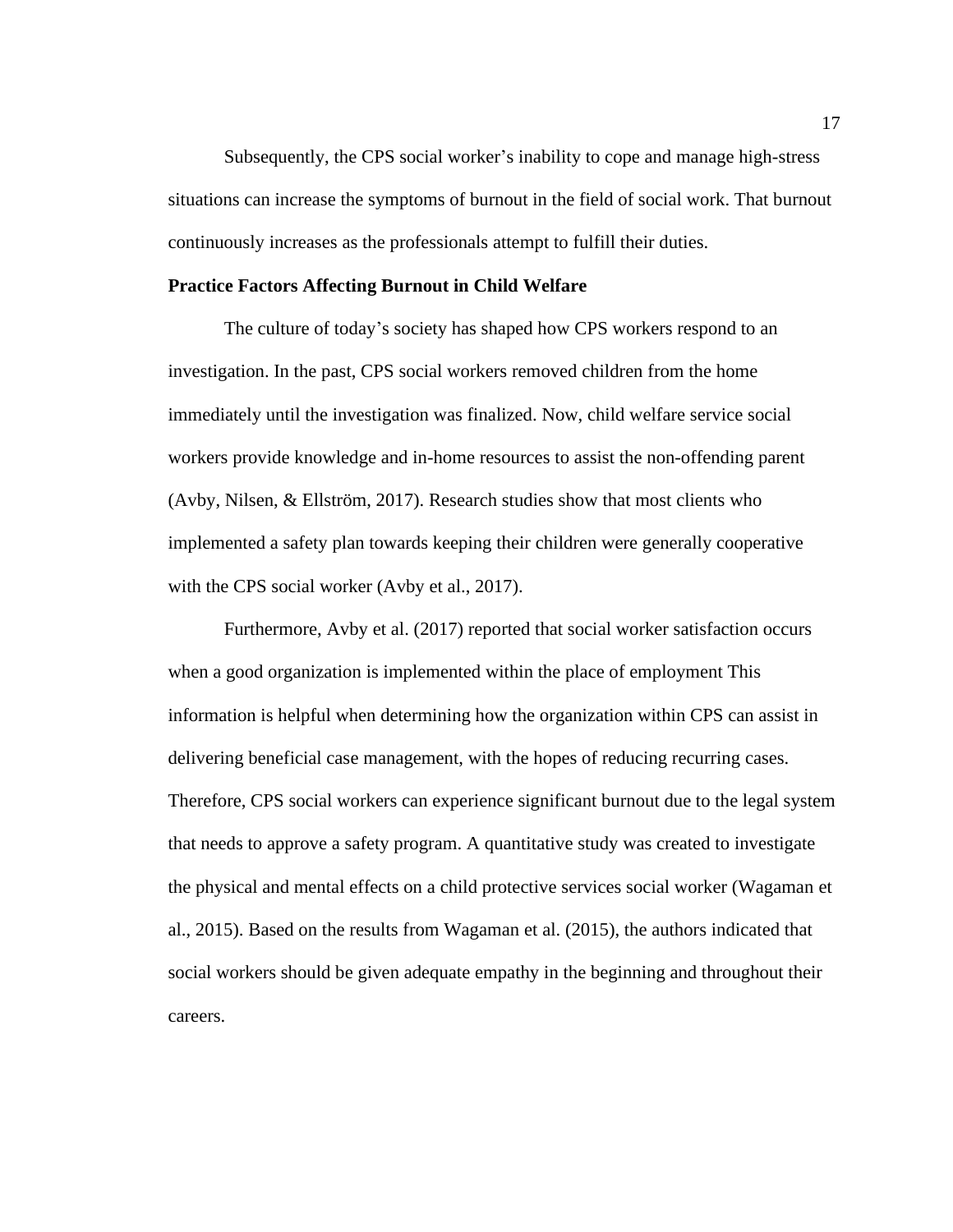Correspondingly, there is an average of 40% of social workers that carry a negative attitude in the workforce (Mizrahi & Berger, 2005). This information is helpful when understanding how a person's mindset may be preconditioned before entering the profession. Mizrahi and Berger (2005) report ways upper leadership can assist with curving this mindset of social workers, attempting to create a more positive outlook in the workplace. This positive change can increase a social worker's productivity and morale within the organization (Mizrahi & Berger (2005).

Therefore, one practice factor CPS social worker encounter is locating a child's parent during investigations due to the other parent being housed in prison (Seymour, 2017). For example, giving the child to the next of kin would be ideal in this situation however contacting the next biological parent is best practice (Seymour, 2017). Furthermore, the search process for the next biological parent and child being placed in temporary foster care forces a strain not only on the CPS social worker but also on the child. In fact, one research study showed that of many fathers that have gone to prison, their father had also been to prison, which can cause a domino effect on the child which creates an ongoing cycle for the role of CPS social workers (Hansen, 2017). In the study of incarcerated fathers, Hansen (2017) observed individuals four months before release and six months after release; the researcher noted the improvement within the household.

However, if the case is still open due to an investigation the social worker would typically create a safety plan. Granted, the father is back in the home the social worker practice role would now include constant observation in the home along with supervision of the father who was previously incarcerated to ensure a smooth transition with the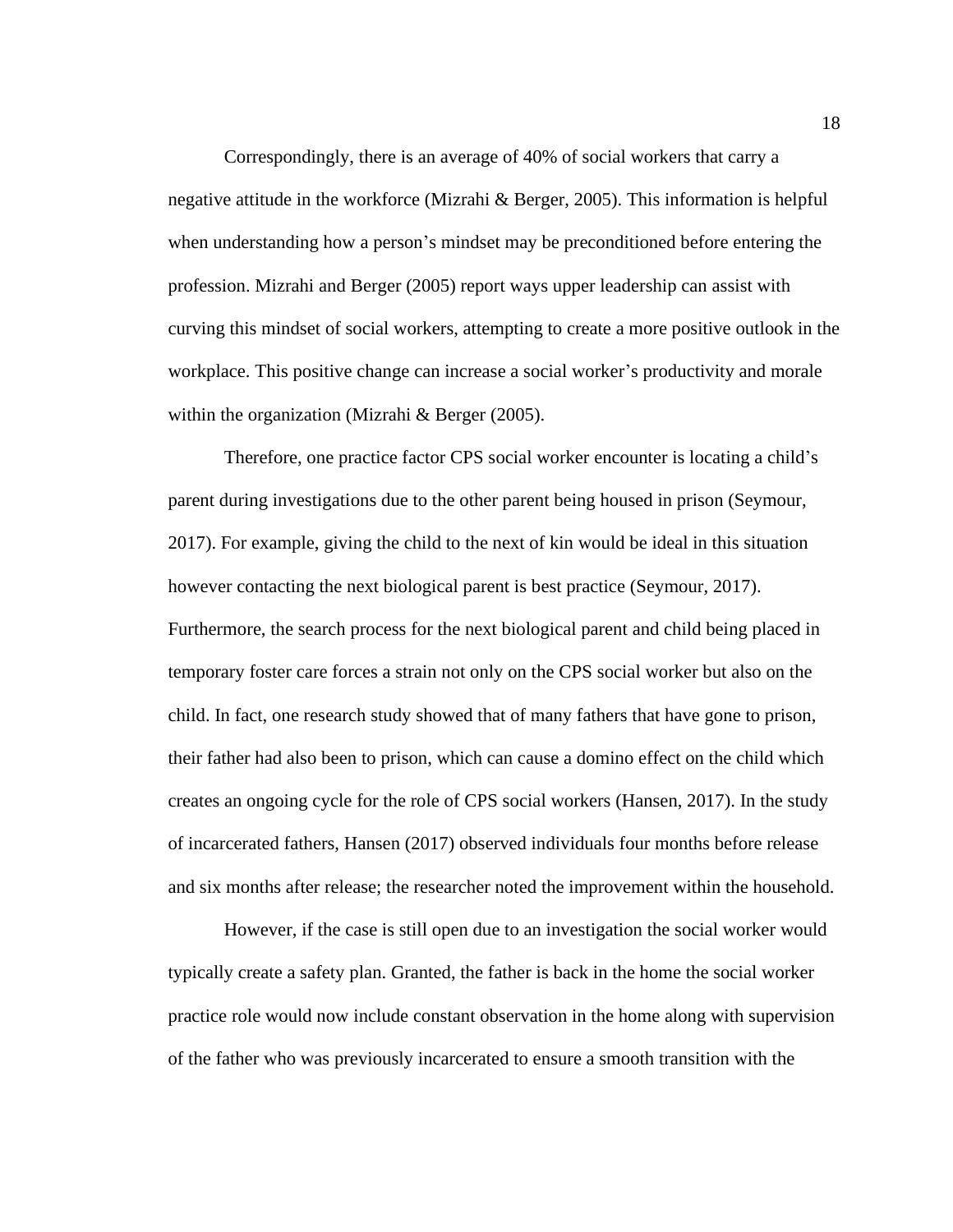father and child (Hansen, 2017). This observation allows the CPS social worker to note improvement which gives credit to the father who was in prison and obtains a job to meet the needs of the family (Hansen, 2017). For that reason, this support that is being noted by Hansen (2017) is helpful in understanding the correlation of a two-parent household and meeting the needs of the family which would provide a successful case closure and safety plan goals met. The supportive framework of this study will also reduce any future CPS involvement in the home which will reduce certain practice factors surrounding burnout among CPS social workers.

Hansen (2017) explained that social support plays a huge factor with a father who is incarcerated. Therefore, a CPS social worker may advocate for that father to have supervised visits from a prison video system (Hansen, 2017). This practice is an example of an evolving factor that is needed for today's society. Furthermore, the CPS social worker may now have to go through intensive channels to ensure the visitation plan is set in place for the child and incarcerated parent, which can create possible burn out (Seymour, 2017).

### <span id="page-28-0"></span>**Community Factors Affecting Burnout in Child Welfare**

There are several community factors that affect burnout among child welfare workers, such as financial, healthcare, food, and housing, just to name the most frequent issues (Bywaters et al., 2015). The mentioned issues are common problems that play a factor in the community. Child welfare social workers have observed constant reports of one or more of the needs from the list (Bywaters et al., 2015). Bywaters et al. (2015) report a correlation between a client's socioeconomic status and lack of resources.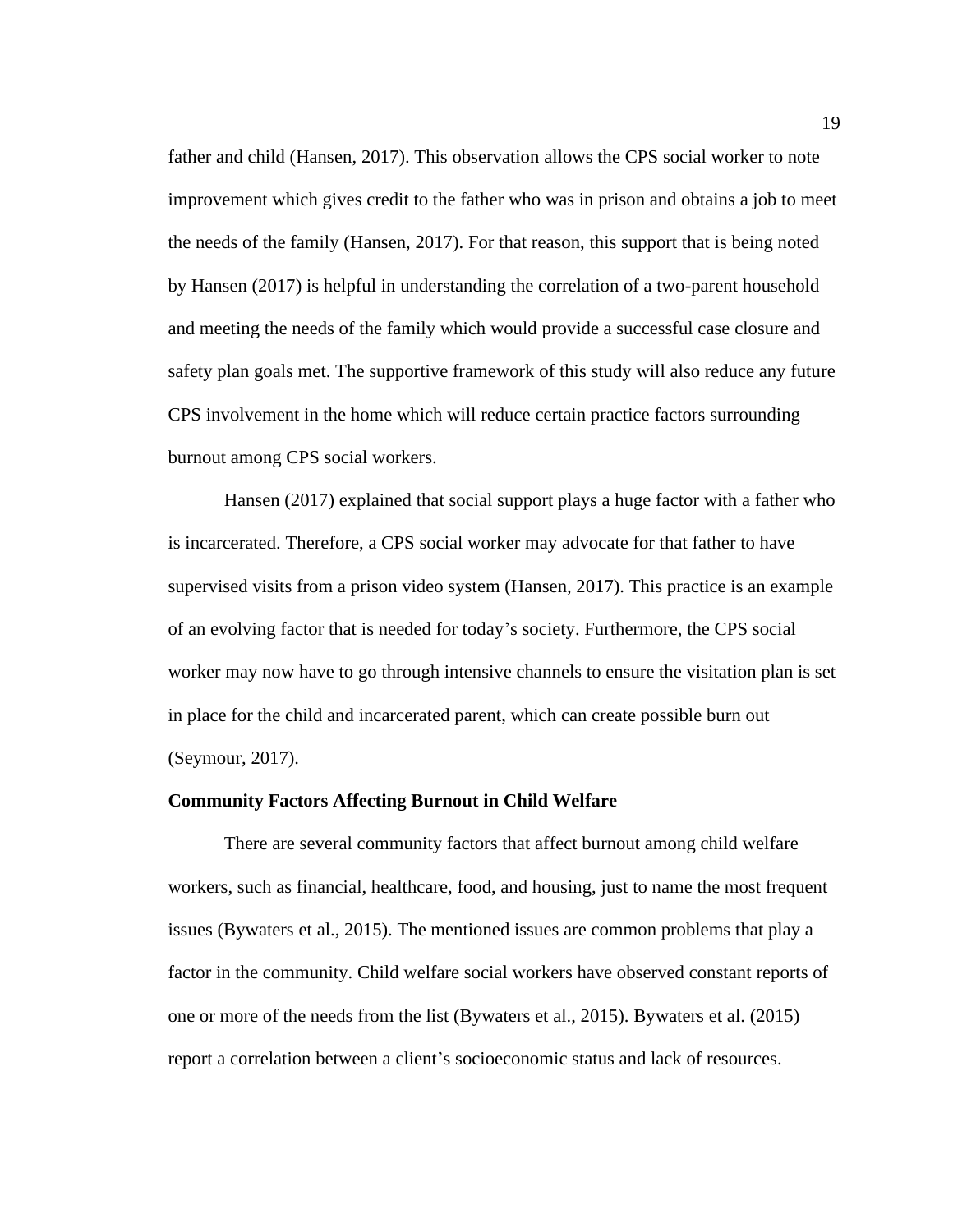Additionally, it is found that a client's location within a community can affect the type of assistance and resources available (Bywaters et al., 2015). In a sample using Los Angeles youth, Bywaters et al. (2015) noted the demand for resources for the lower parts of Los Angeles, compared to the north end. The researchers also noted that the demand is higher based on education, financial hardship, and location.

The majority of open and substantiated reports that were received from a family study with Child Protective Services in the home report cases of needed additional resources (Yang, 2015). Therefore, the lack of resources can have an impact on the CPS social workers attempting to locate entities willing to assist the families in need, which can create increased stress levels and lead to burnout (Yang, 2015). Yang (2015) reported the similarities among CPS involvement in the home and assistance needed; results show that CPS involvement decreases once the need is met. This information is helpful with projecting the importance to stakeholders in the community; it is to meet the needs of those who are having a hardship. In return, this may reduce social worker burnout.

Community resources play a role in factors that affect burnout in child welfare. There is a constant lack of financial assistance within the community (Peters, 2017). The socioeconomic status of the client can also play a role within the community. Individuals that generally encountered a hardship tend to have a need for finances, which can be limited or nonexistence in many communities (Bywaters et al., 2016). Pelton (2015) explains the correlation between poverty and child abuse and neglect, which has risen over the past five years. Therefore, the continued lack of financial resources will play a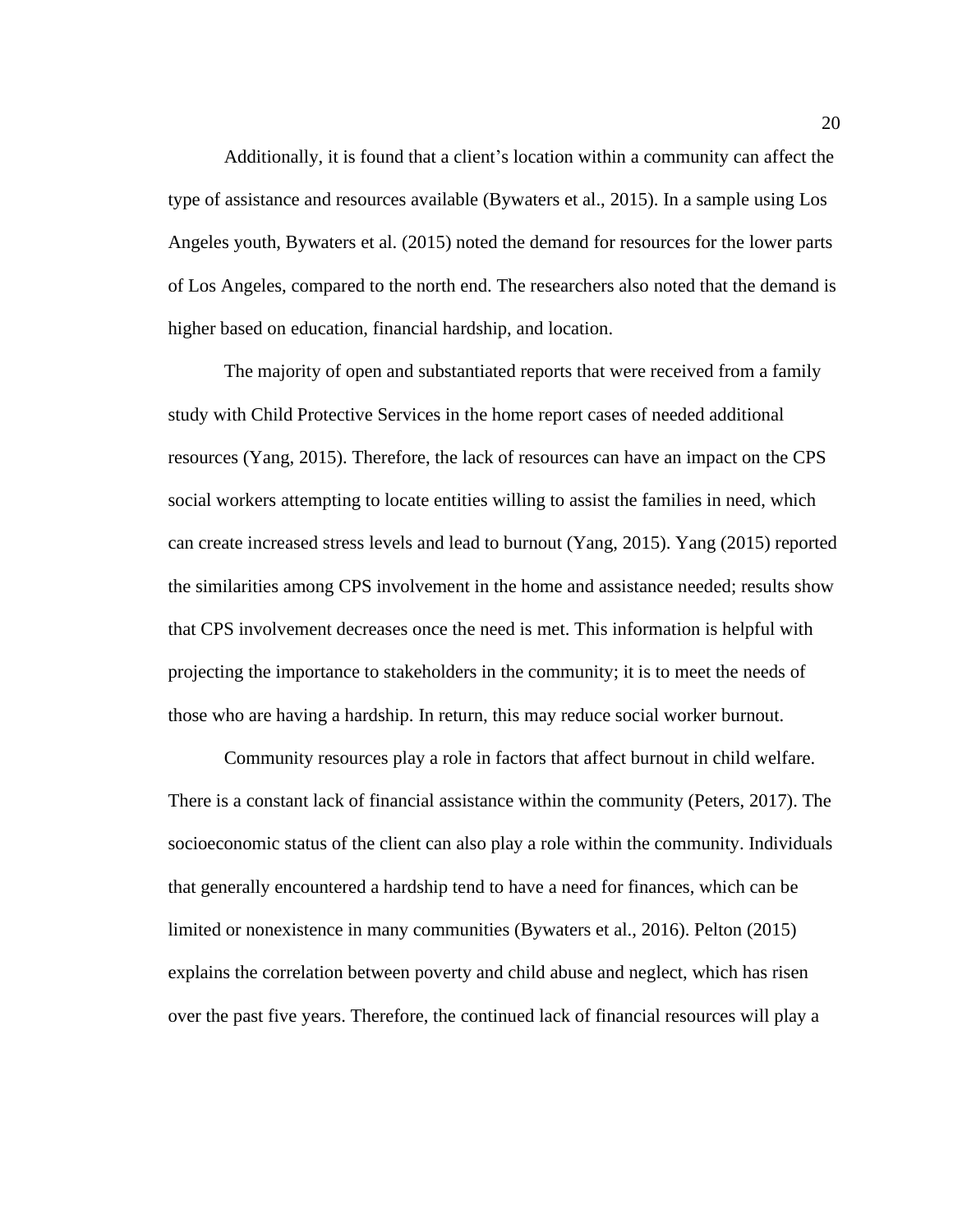role in child abuse and neglect cases (Pelton, 2015). Pelton (2015) reports that the increased cases of abuse and neglect correlate to the rise of social worker's burnout.

Research shows that individuals who are experiencing poverty must make the decision to either pay a bill or feed their family when in need of financial resources (Bywaters et al., 2016). Bywaters et al. (2016) explain that malnutrition is a nonfactor when there is a bill due, such as rent or utilities. Therefore, child welfare workers are now implementing several services in the home, which initially started out with one problem, but multiplied into several problems (all due to the lack of financial assistance) (Pelton, 2015).

Research shows that the lack of healthcare is another community factor that affects burnout among child welfare workers (Flores et al., 2016). Healthcare insurance is important for every growing child; therefore, being uninsured can prohibit children from maximizing their full potential (Flores et al., 2016). Furthermore, if a child needs to register for daycare, that child needs an updated status form completed by the pediatrician or another physician. (Samuels‐Kalow et al., 2016). The child welfare social worker could experience burnout due to the child being uninsured and unable to start a daycare, which would alleviate some stress on the parent (Samuels-Kalow et al., 2016).

Lastly, locating another entity that will accept the client with very limited health background can become overwhelming for a child welfare social worker, even more so when time restraints are attached (Flores et al., 2016). As of 2017, there was an average of 4.6 billion children in the United States, and 70% of the children were eligible for Medicaid, yet they were uninsured (Flores et al., 2017). Overall, increasing awareness of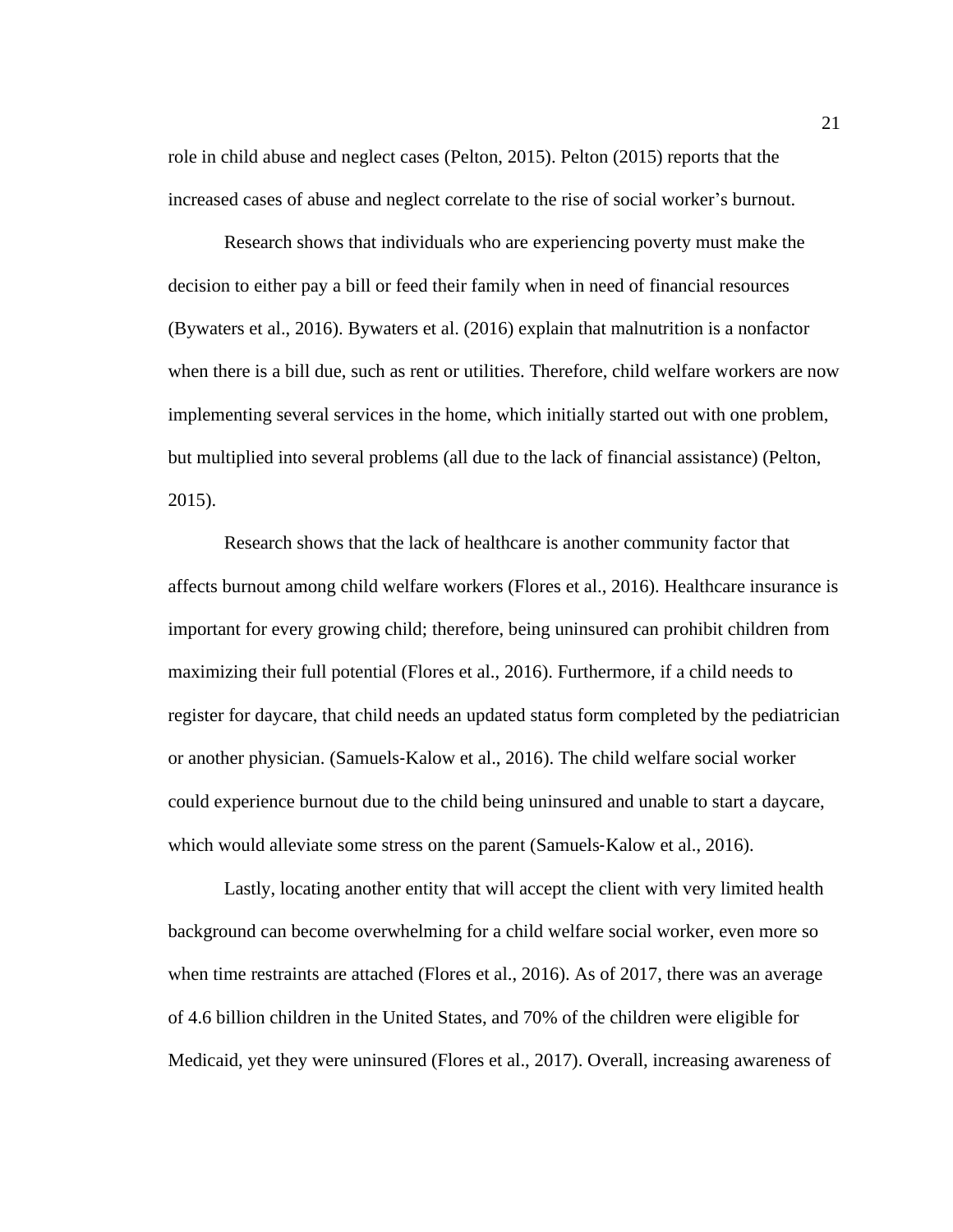the Medicaid application and why it is important is an essential community resource that may help eliminate high levels of stress that lead to social worker burnout (Flores et al., 2017).

Moreover, social workers' who experienced burnout as well as children who suffered from child abuse and neglect in comparison ultimately have an increased risk of being affected by trauma (Lizano, 2015). Emotional burnout is a factor that a child welfare social worker may experience due to the dire need of the situation (Pelton, 2015). Collectively, all the above factors can cause burnout for the professionals.

## <span id="page-31-0"></span>**Personal Factors Affecting Burnout in Child Welfare Social Workers**

There are some challenges social workers bring into the workplace, which increases their chances of burnout (Rizo‐Baeza et al., 2018). On average, 40% of workers who had low performance, or a single-parent displayed higher rates of burnout (Rizo‐Baeza et al., 2018). The similarities of a client having a single household go along with the correlation of a worker who is a single-parent (Rizo-Baeza et al., 2018). This is an imperative factor to consider when understanding the household structures within a family. In retrospect, a CPS social worker who has experienced workplace barriers, as well as other environmental barriers, is equivalent to a client experiencing hardships (Rizo‐Baeza et al., 2018).

# **Summary**

<span id="page-31-1"></span>In summary, CPS social worker burnout is rising. The role of CPS social workers can be overwhelming. In fact, the majority of CPS social workers are unaware of what to expect on a day-to-day work schedule (Schelbe et al., 2017). Furthermore, the role of a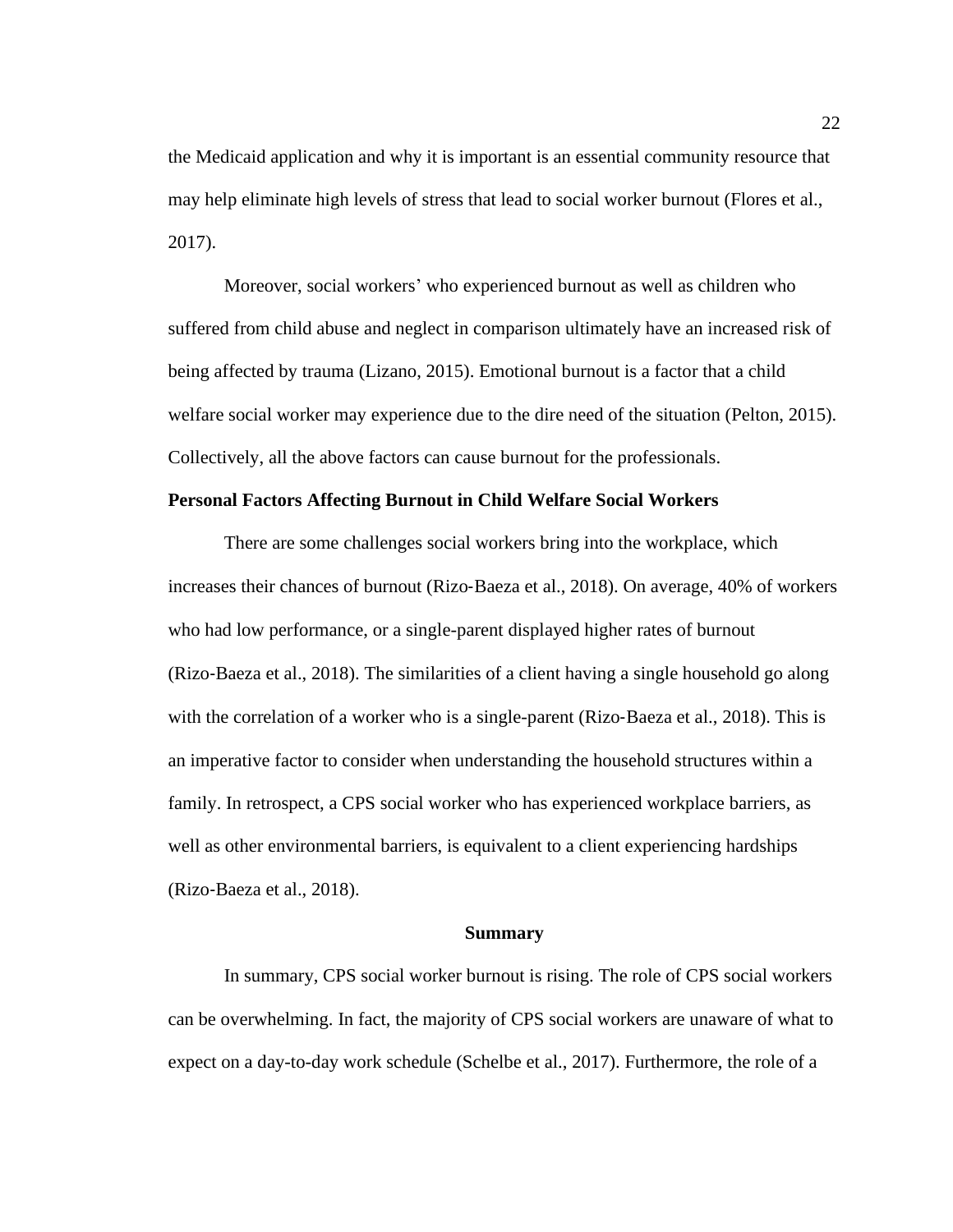CPS social worker requires flexibility and compassion. Overall, child welfare can be a tedious department to work in, which requires the CPS social worker to remain confidential while providing service with integrity while having the ability to process information accurately and efficiently.

In addition, CPS social worker burnout has several key contributing factors as to why burnout among CPS social workers is on the rise. The research discussed a few contributing factors that affect issues surrounding burnout such as: practice, personal, community, and organizational factors. There is a lack of research regarding incentives for social workers to overcome burnout when experienced in the workplace.

Foundationally, looking into social workers' practice factors in a large urban city in Georgia may provide clarification on what factors affect CPS social worker burnout. This study provides in-depth research on social work burnout while looking into the organizational factors surrounding burnout. Interviewing CPS social workers within the large urban city of Georgia will provide clarification on the rise of burnout within this population.

This action research project aims to identify specific organizational factors that have a role in social worker burnout in a large urban city in Georgia. The next section will provide additional information about the study's design and methodology.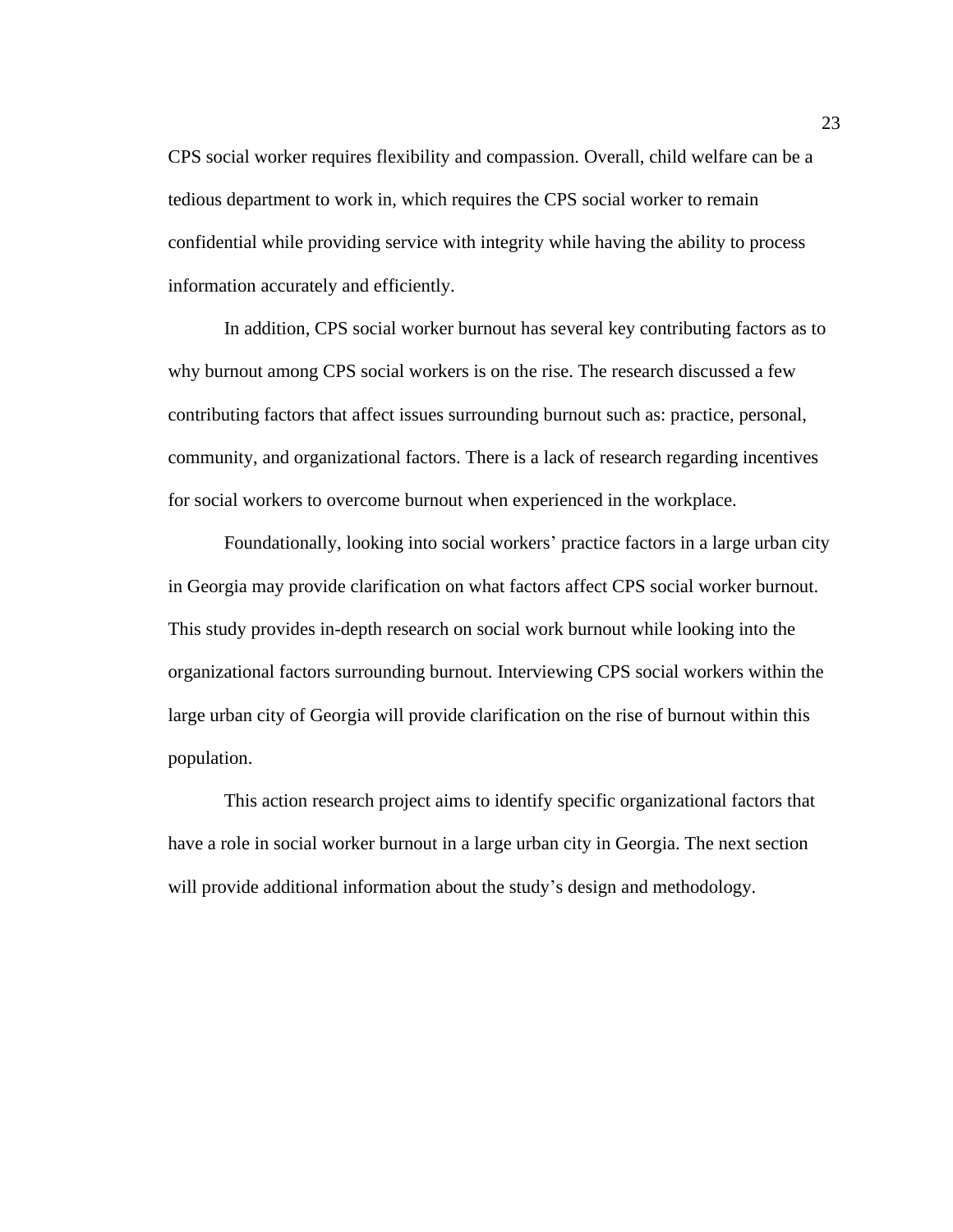# Section 2: Research Design and Data Collection

<span id="page-33-0"></span>Burnout among social workers has been an ongoing problem for many child protective services departments (Kimes, 2016). While several strategies have been developed and implemented to combat social worker burnout, this problem persists. As social worker burnout has increased over the years, the profession has also experienced near doubling of turnover rates (Wagaman et al., 2015). These high turnover rates have resulted in work environments where CPS workers are faced with high demands, extensive caseloads, and myriad responsibilities. The work environment is a key contributing factor influencing social worker burnout for CPS workers (Cho & Song, 2017). Through the facilitation of action research, I sought to explore burnout among CPS social workers in a large urban community in Georgia.

The data collected from this study were analyzed and used to explore the influence of organizational factors on burnout of CPS social workers in this region of Georgia. In this study I explored the experiences of CPS social workers. Qualitative data were collected and analyzed using thematic analysis. This methodology allowed me the opportunity to examine and record patterns of the CPS social workers' experiences to ensure accurate data were obtained. Section 2 of this research study includes details related to the study's research design, methodology, data analysis, and ethical procedures. The methodology section has been divided into subsections, including prospective data, participants, instrumentation, and existing data.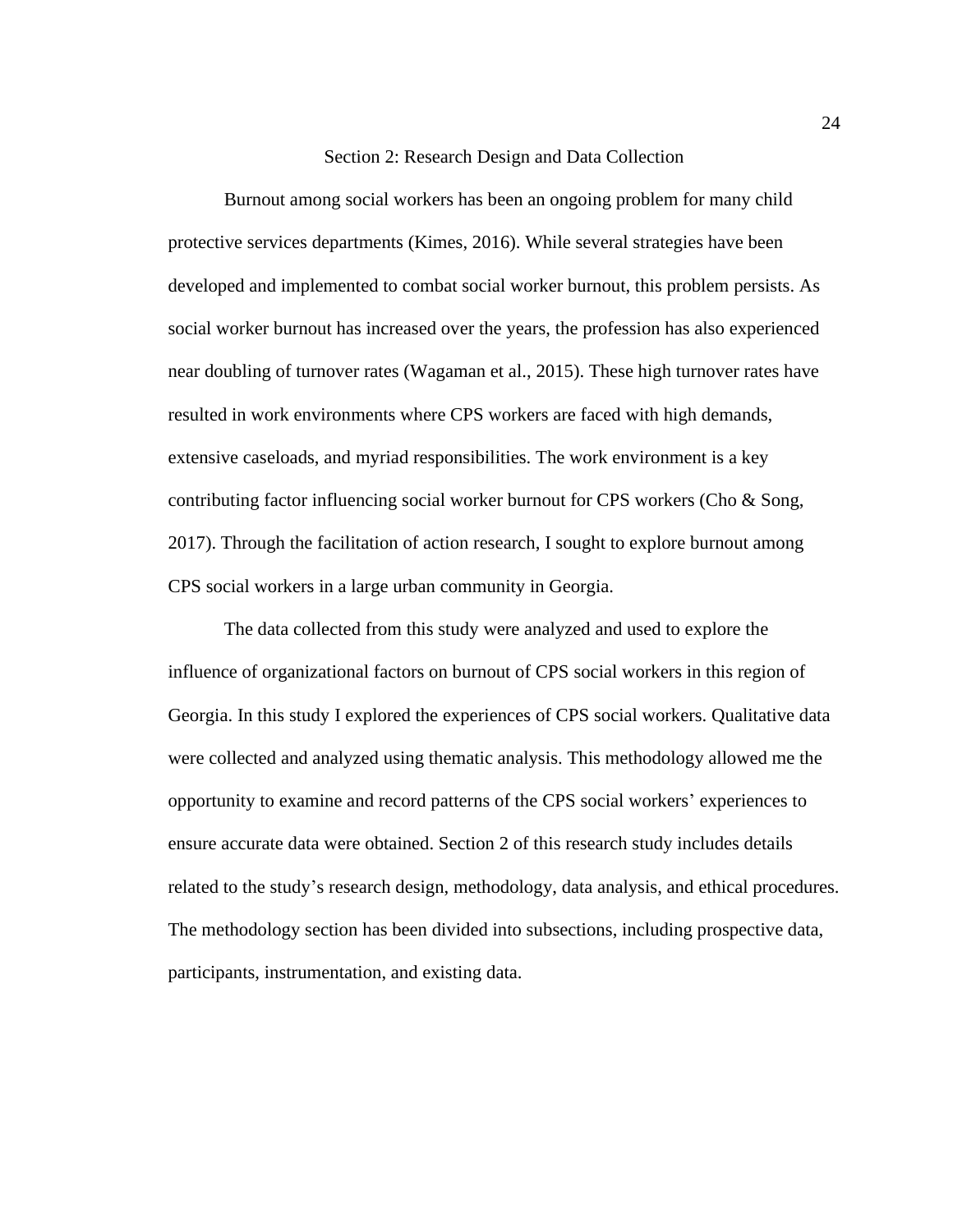# **Research Design**

<span id="page-34-0"></span>The social work practice problem addressed in this research project is the understanding of the influence of organizational factors that contribute to burnout of CPS social workers in a large urban city in Georgia. In this qualitative study, I used action research to explore social workers' experiences of burnout in child welfare, strategies used to address burnout, and the role organizational factors play in burnout experienced by CPS social workers in Georgia (Bortoletto, 2017; Patton, 2015). By researching the experiences of CPS social workers in Georgia related to burnout and organization factors, I was able to conduct a study that has the potential to increase awareness of the issues surrounding social worker burnout for local CPS workers. The results of this study may also provide CPS social workers with increased knowledge on managing stressful work environments amid limited workers and resources. The research questions used to guide this exploration were:

RQ1: What are the experiences of CPS social workers in a large urban community in Georgia related to burnout?

RQ1a: What role does the organization play in the experience of burnout?

RQ2: What strategies do CPS social workers in a large urban community in Georgia use to address burnout?

RQ2a: What role does the organization play in the strategies used to address burnout?

Action research was the best methodology for this research study. Through the use of focus groups, I employed this methodology to gather practice-focused knowledge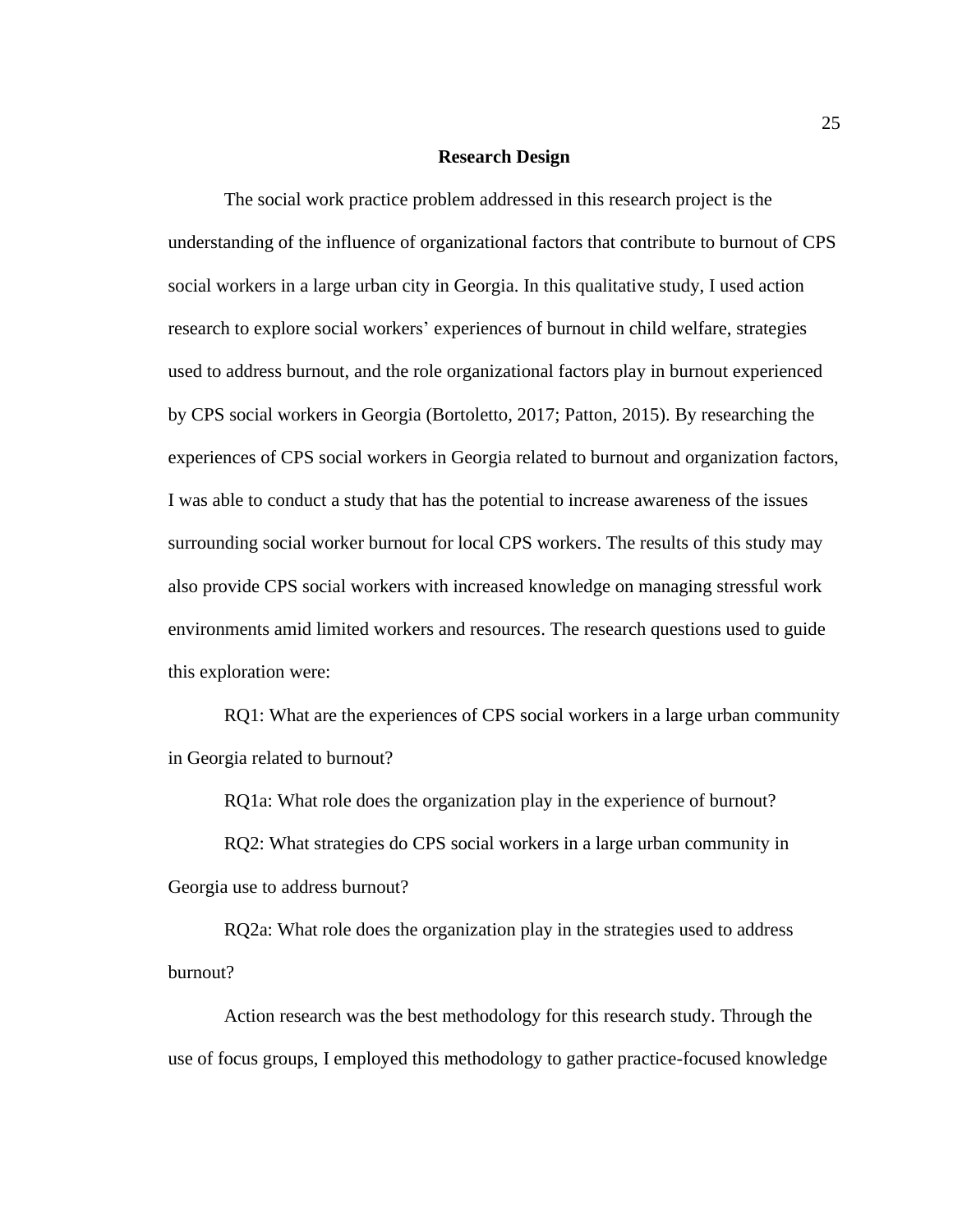from clinicians in the field of social work. Action research focuses on enhancing practice issues, experience, and creating a robust societal structure (Newton  $\&$  Burgess, 2016).

Furthermore, this methodology approach for this research has the potential of initiating change surrounding burnout among professionals. Action research provides a community approach allowing individuals to tune in to other experiences to assist them in developing a potential solution for change (Montgomery et al., 2015). Lastly, action research addresses specific issues at hand; it can be used to analyze the reason behind downfalls, and this method allows individuals to evaluate the success of a solution individually.

# **Methodology**

# <span id="page-35-1"></span><span id="page-35-0"></span>**Prospective Data**

Data were gathered for this action research project using individual interviews. Facilitation of individual interviews allowed me to collect data from local CPS social workers in a large urban community in Georgia and examine the influence of organizational factors that contribute to burnout. Researchers have found the use of focus groups a successful methodology to collect data; researchers can ask participants research questions related to a specific issue while also allowing participants to elaborate more on that specific issue or concern (Rombach et al., 2016).

The data collected from the research questions in the individual interviews was used to analyze the burnout experiences of CPS social workers and to develop an understanding of the role organizational factors have on burnout. Through the facilitation of the individual interviews and the analysis of the collected data, I also explored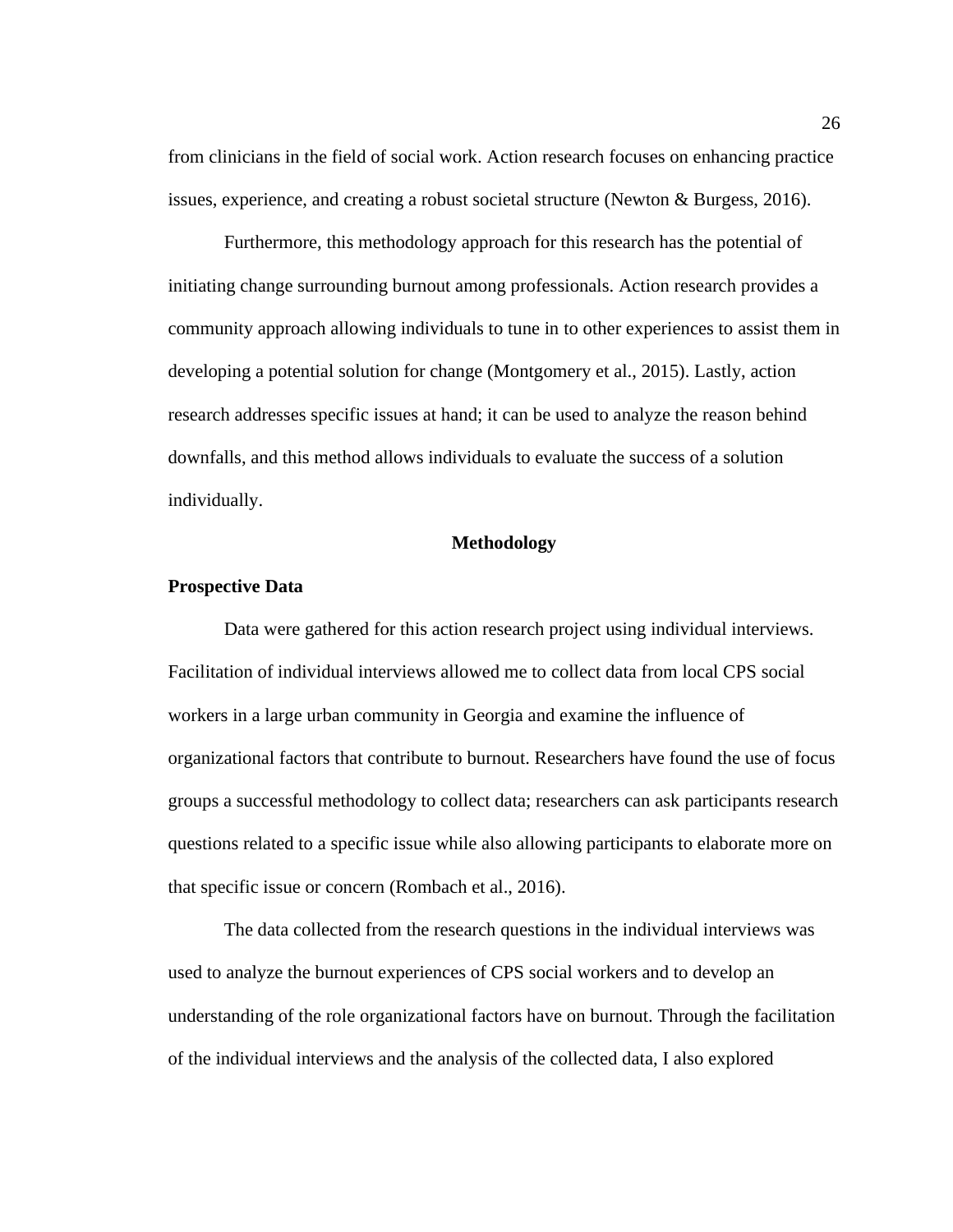strategies to address burnout that could potentially be used by CPS social workers to reduce or eliminate stressful work environments.

### **Participants**

A sample of 8–10 local CPS social workers was recruited for this study. The sample size of the participants was appropriate for this study because it provided an opportunity for participants to engage with other participants in the group actively. The size of this focus group was important primarily to ensure pertinent data were obtained. Saturation is important to maintain the quality of information being delivered. Repetitive information is not beneficial to a research study; therefore, saturation creates a point conducive to determining sample size with quality data for research and interview protocol (Saunders et al., 2018).

Convenience sampling was used to recruit participants for this study. According to Jager, Putnick, and Bornstein (2017), the convenience sampling method is the most efficient sampling method and yields excellent results due to the ability of selecting potential participants who will provide imperative data. Convenience sampling provides the participants with the opportunity to be a part of a study instead of feeling obligated. Providing this type of sampling method allows key information to be delivered, allowing for an increased understanding of burnout experienced by CPS workers.

Participants for this action research study was recruited via a posted recruitment flyer on Facebook and social work groups on this platform. I joined several private social work groups on Facebook and post flyers throughout social media during the recruitment period. The recruitment period began as soon as the researcher was approved to start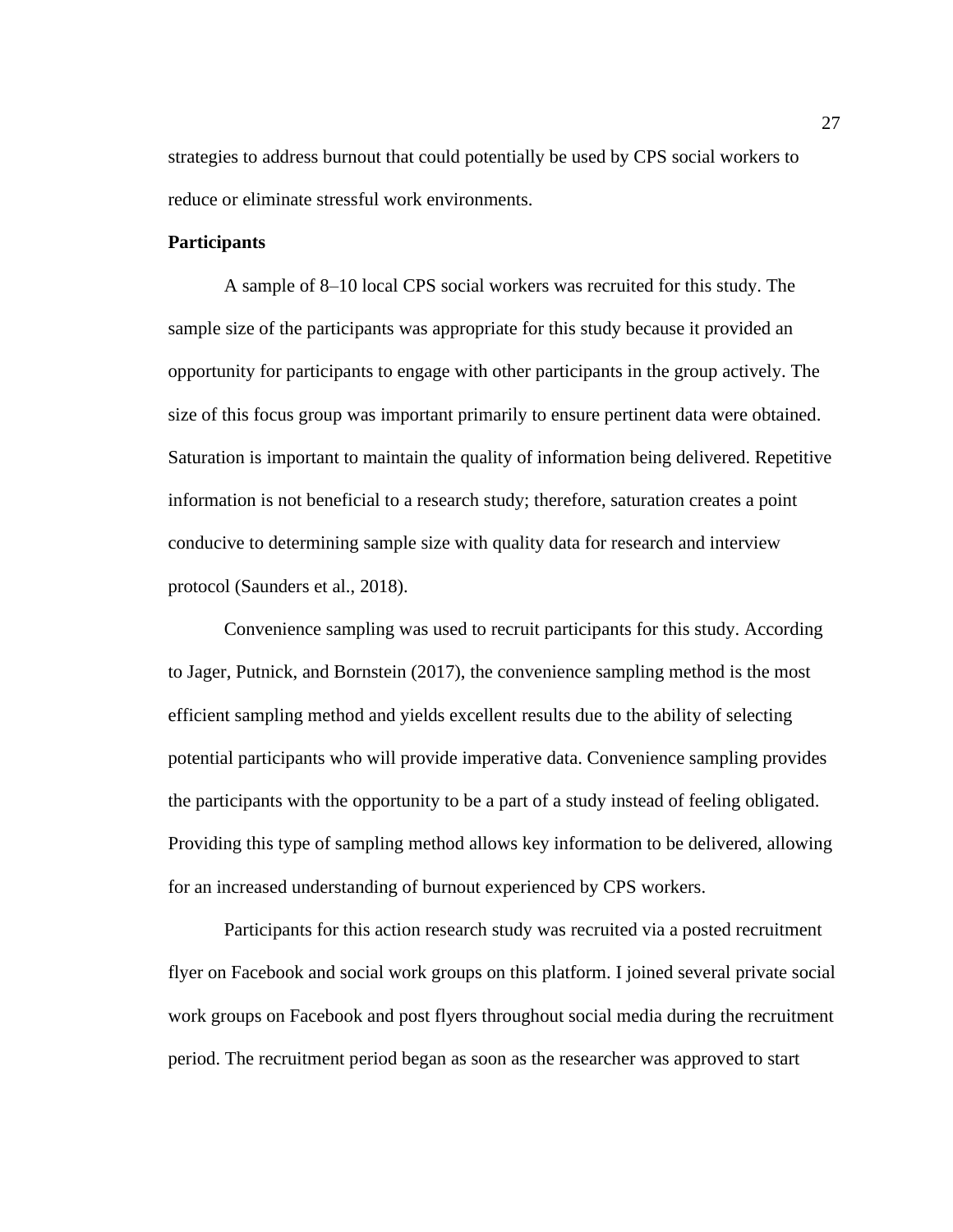collecting research data. The participants for this study were open to any religion, ethnicity, age, gender, or political affiliation. Open-ended questions were asked for this study to avoid any bias that may exist. Alkash and Al-Dersi (2017) suggest using openended questions when conducting interviews to ensure participants can express their viewpoints authentically and openly.

Convenience sampling was used in the recruitment efforts. This sampling allowed participants who are interested in this research topic to be a part of the individual interviews. The sampling method also allows those who schedule accommodates the selected interview time. This method provides a seamless process of gathering interested participants to provide valuable feedback. The economic feasibility of this sampling method is an advantage for this research study. If the convenience sampling method did not result in an adequate number of participants, a backup recruitment plan was to use purposeful sampling method.

The purposeful sampling method would recruit directly from those who work with CPS and are social workers. One advantage of using this sampling method was that the participants selected must have gainful experience and knowledge about organizational factors surrounding burnout.

#### **Instrumentation**

For this purpose, I collected the data by facilitating an individual interview using the interview protocol. This method, which I used, is an excellent way to gather data because clinicians can build upon each other experiences and feedback. I developed my interview protocol based on the research questions.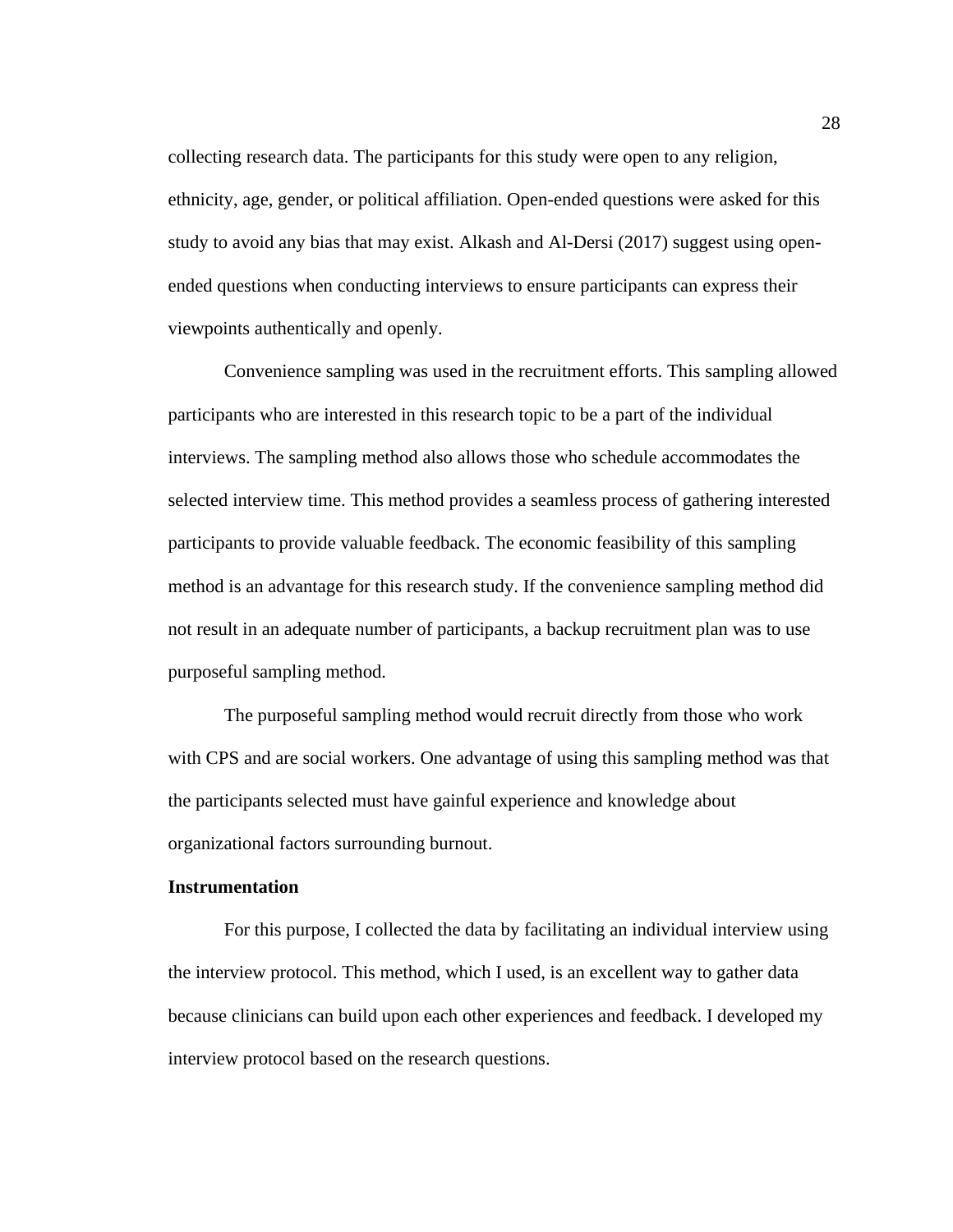I obtained permission from the CPS social workers by asking them to complete an informed consent form. I used open-ended questions throughout the interview protocol. I had 10 in-depth interview protocol questions. At the beginning of the interview, I asked each participant to state how long they have been working with CPS as a social worker. Furthermore, I had the ability to obtain information on each CPS social worker's level of experience that would guide the interview on the different level of expertise that was present.

#### **Data Analysis**

I collected the data by facilitating an individual interview using the interview protocol. This method was chosen because it allowed the social work participants to build upon each other experiences and feedback. Researchers describe the interview protocol method to construct and categorize potential interview questions (Yeong et al., 2018). I analyzed the data collected from my individual interviews using thematic analysis (Castleberry & Nolen, 2018). Thematic analysis is beneficial with organizing data based upon shared or similar experiences (Braun et al., 2019).

I audio record and transcribe data from each individual interview session verbatim. At the beginning of the individual interview session, I asked each participant to state their name and the population they have worked with. This initial information assisted me with identifying each participant's voice precisely when transcribing the recorded data. I used a Word table format to organize my data and separate it based on pattern codes. I later place each code under specific categories from the most relevant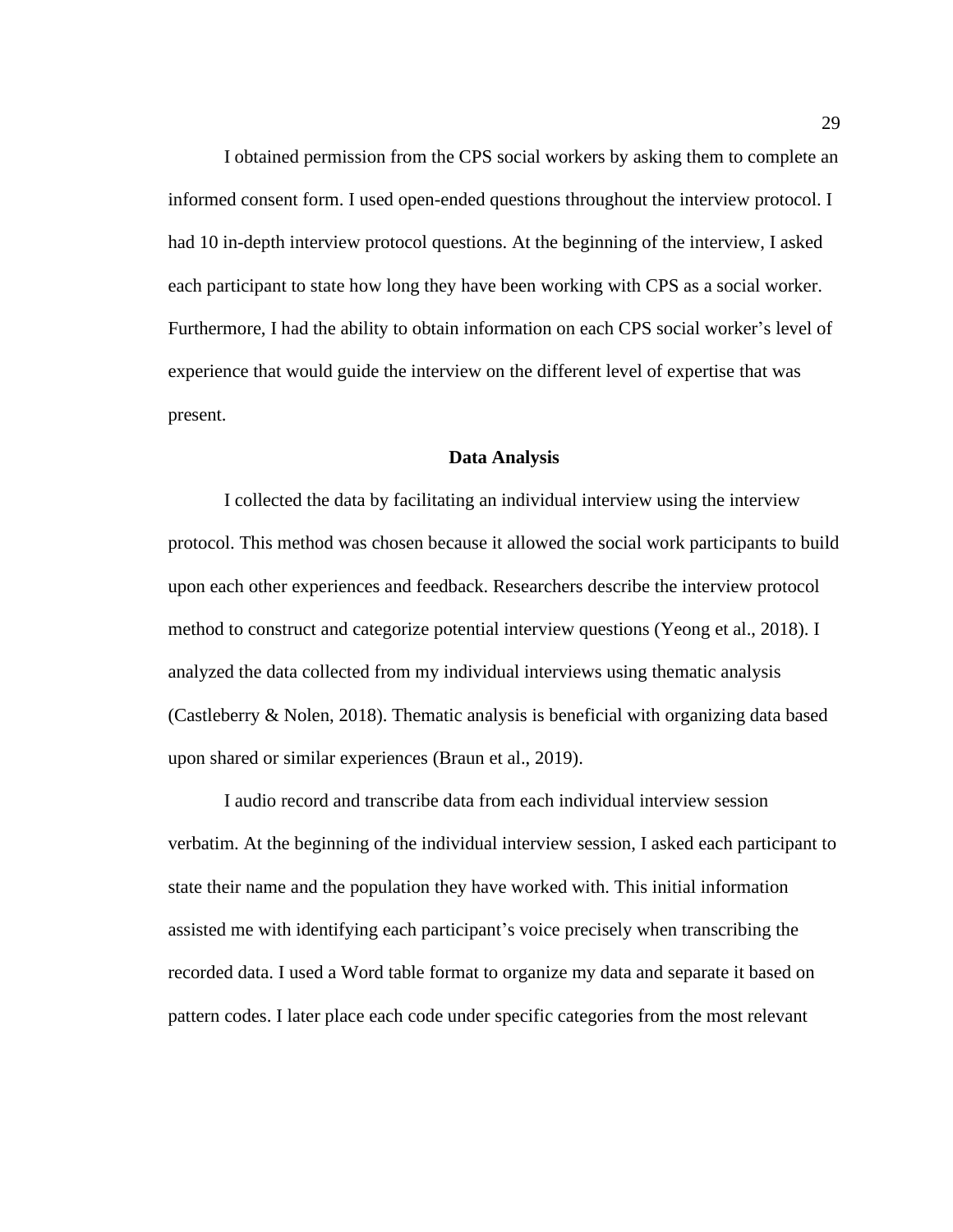patterns to the least relevant patterns (Vaughn & Turner, 2016). After I code and categorize responses, I analyzed and formulate themes.

Qualitative rigor is important when conducting this research study (Haber et al., 2017). Therefore, to validate my explanation of the data and to ensure credibility, I used the member checking method (see Smith & McGannon, 2018). Using the checking method supports truthfulness by allowing the participants to provide feedback to the information I transcribed (see Smith & McGannon, 2018). Moreover, I ensured accuracy by allowing each participant to review and verify the transcription to maintain credibility. Transferability describes the process whereby readers can determine if the findings from this research are transferable to any other setting (Haber et al., 2017). To assure transferability, I provided in-depth descriptive data that included but not limited to the individual interview sample size, socioeconomic status of participants, demographics, clinical background, interview questions, and procedures.

Dependability for this research study was supported though extensive documentation of data, methods, and designs used to formulate this study (see Korstjens & Moser, 2018). I ensured all documentation was consistent and aligns with procedures and guidelines to maintain reliability throughout the process of the study. Lastly, confirmability was critical when conducting this study to ensure all findings were guided based upon all respondents (see Abdalla, 2018). Furthermore, I reported and reflect on my role as the researcher as it relates to my analytical position for the findings to preserve respondents' experiences.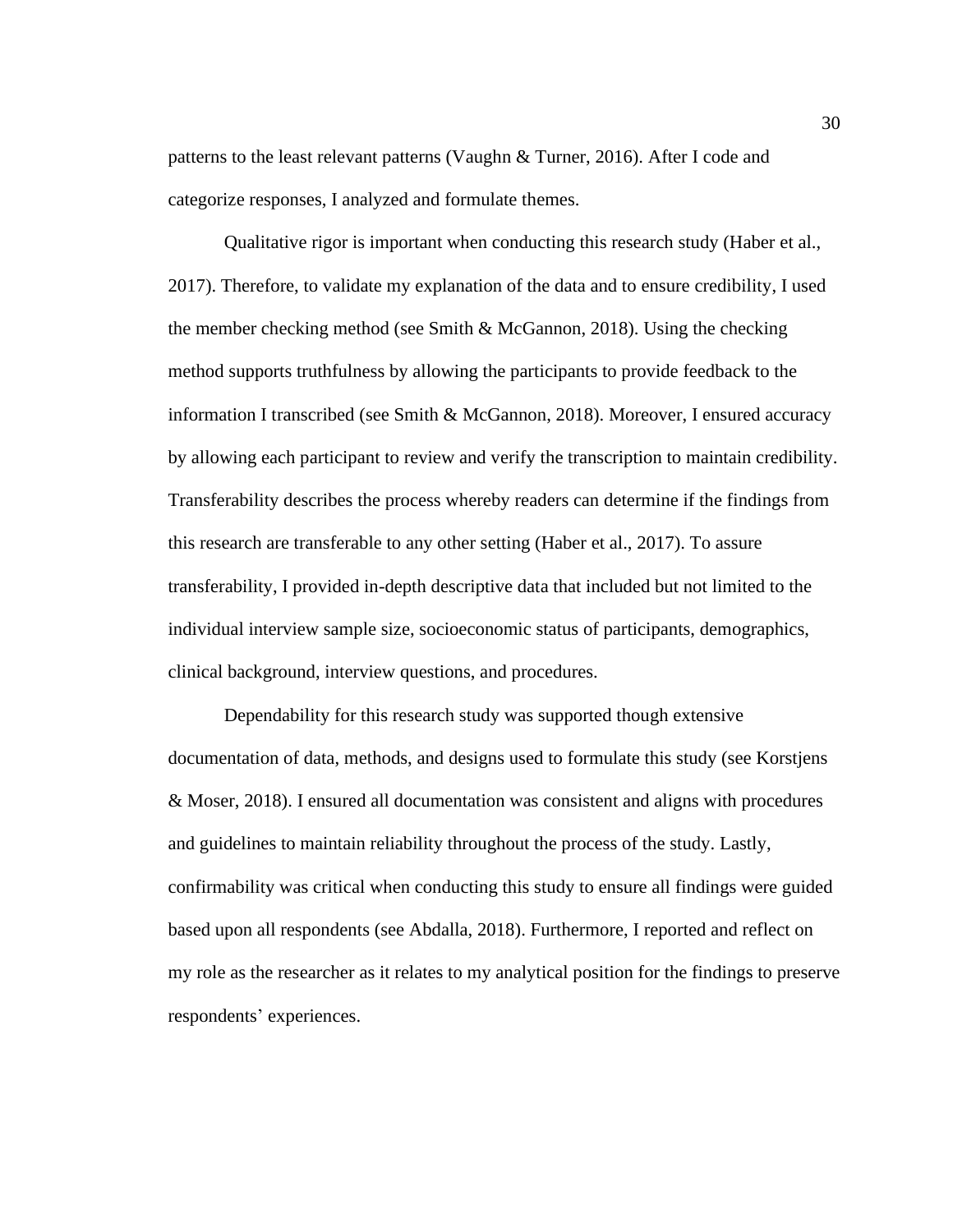## **Ethical Procedures**

It was essential to ensure that all ethical measures are taken throughout this research study. The IRB approval number for this research study is 07-10-20-0554413. Each participant who replied to the email and expresses interest to be a part of the research study received informed consent. According to the NASW Code of Ethics (2017), it is vital to provide informed consent to participants, which must be voluntary and written. The informed consent will include a description of the background of the study, procedures for participants who voluntarily agree to be a part of the study, and sample questions.

Additionally, the informed consent provided details on the nature of the study, the risk and benefits of being in the study, incentives, along with privacy guidelines for the research. Reducing and preventing ethical dilemmas was essential when conducting a research study (Winfield et al., 2017). The informed consent provided information ensuring participants understand they can stop participation at any time of the study. Before beginning the individual interview, participants had the opportunity to review the informed consent document and ask questions before deciding to agree to the form and participating in the interview session.

Participants of this research study was provided confidentiality, as stated in the privacy section of the informed consent. Each participant was given a pseudonym. Participant's information and data was secured using a serial lock safe box. Pertinent information, including but not limited to transcripts, data, notes, recording devices, was secured in the safe. Data and information were placed on a backup drive that was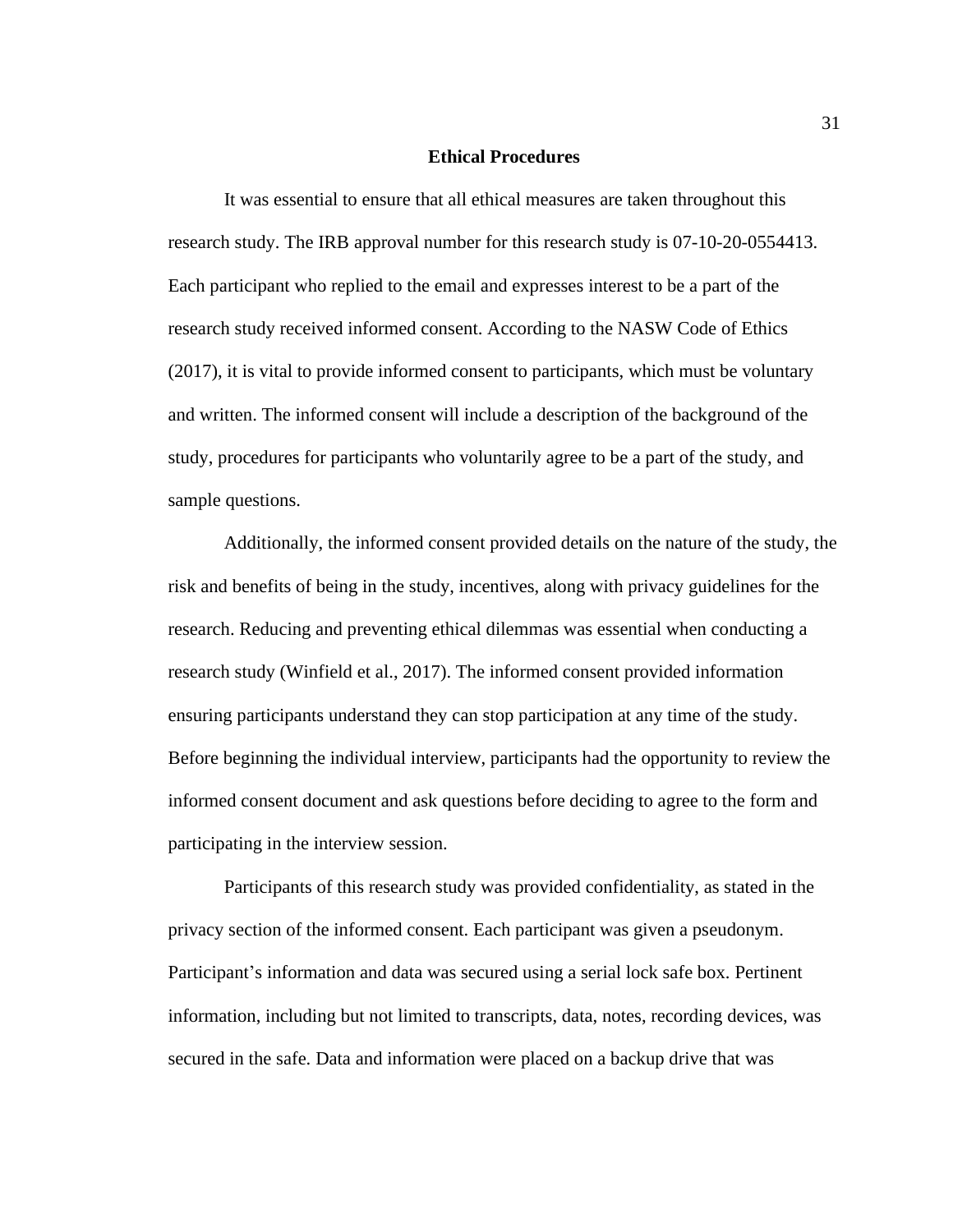password encrypted and maintained in the safe for 5 years as mandated by Walden University. Lastly, after 5 years, I will professionally shred all documents and factory reset any recording devices. I am a single researcher and the only individual that have access to secured data.

## **Summary**

This qualitative action research study explored social work burnout and organizational issues related to burnout among CPS social workers. Convenience sampling was used to recruit participants for the individual interview to provide information on CPS social worker experiences. The results of this study were discussed in the next section.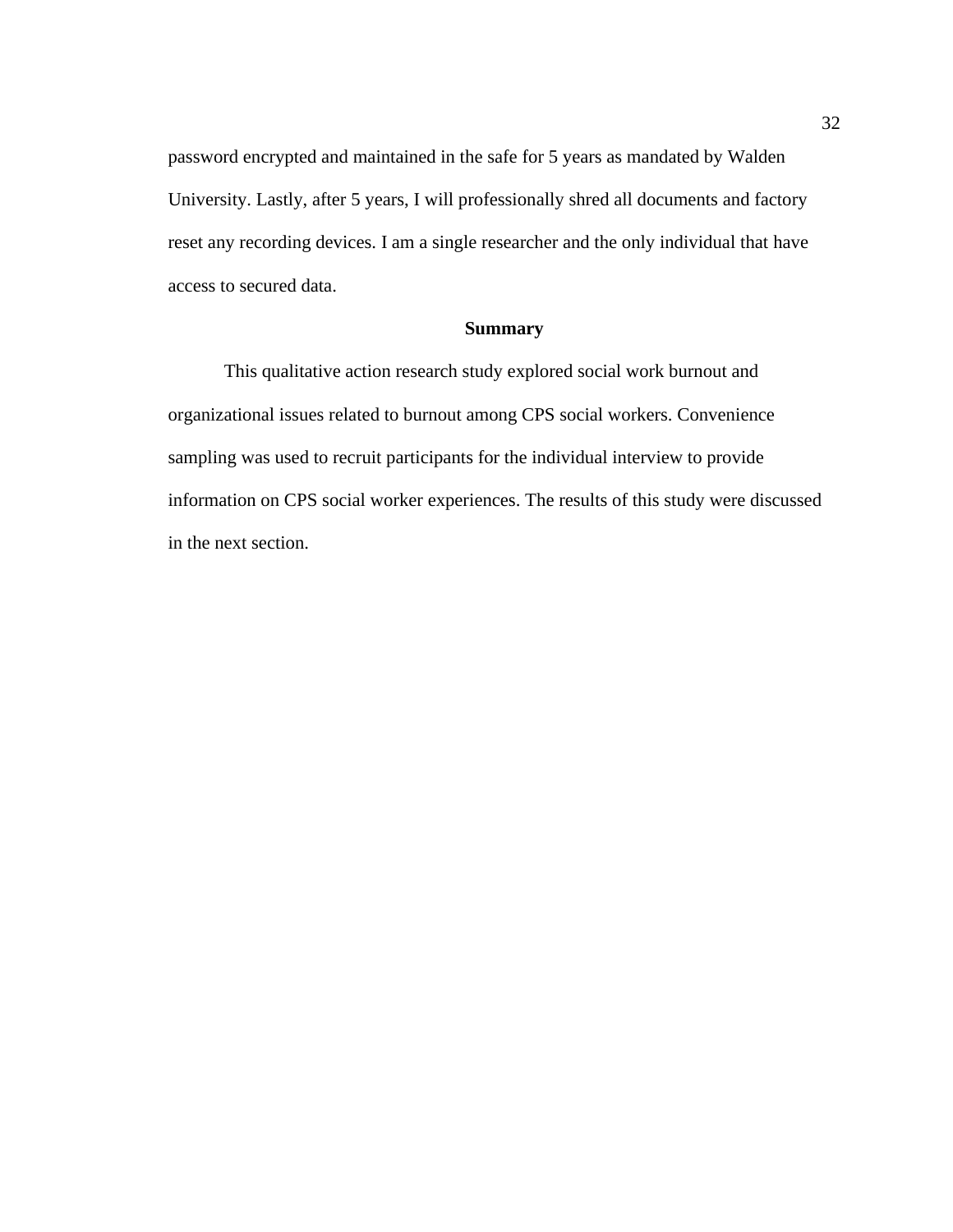## Section 3: Presentation of the Findings

The purpose of this qualitative action research study was to explore burnout among CPS social workers in a large urban community in Georgia. Seeking to explore burnout among these social workers can provide an exploration into the organizational factors surrounding the social worker's experience of burnout. Eight CPS social workers were interviewed to explore their experiences with burnout and the organizational factors surrounding their experiences with burnout. The research questions and subquestions guiding the interview questions were as follows:

RQ1: What are the experiences of CPS social workers in a large urban community in Georgia related to burnout?

RQ1a: What role does the organization play in the experience of burnout?

RQ2: What strategies do CPS social workers in a large urban community in Georgia use to address burnout?

RQ2a: What role does the organization play in the strategies used to address burnout?

Action research was used to gather information from the participating CPS social workers. Data were collected from interviews that were conducted with eight experienced CPS social workers who had worked for at least 2 years' experience in the field. Participants for this research study were recruited using social work community groups on Facebook. Recruitment specifically within a social work community group for state of Georgia employees on Facebook yielded tremendous response from potential participants. With each potential participant, I confirmed they were in a role as a CPS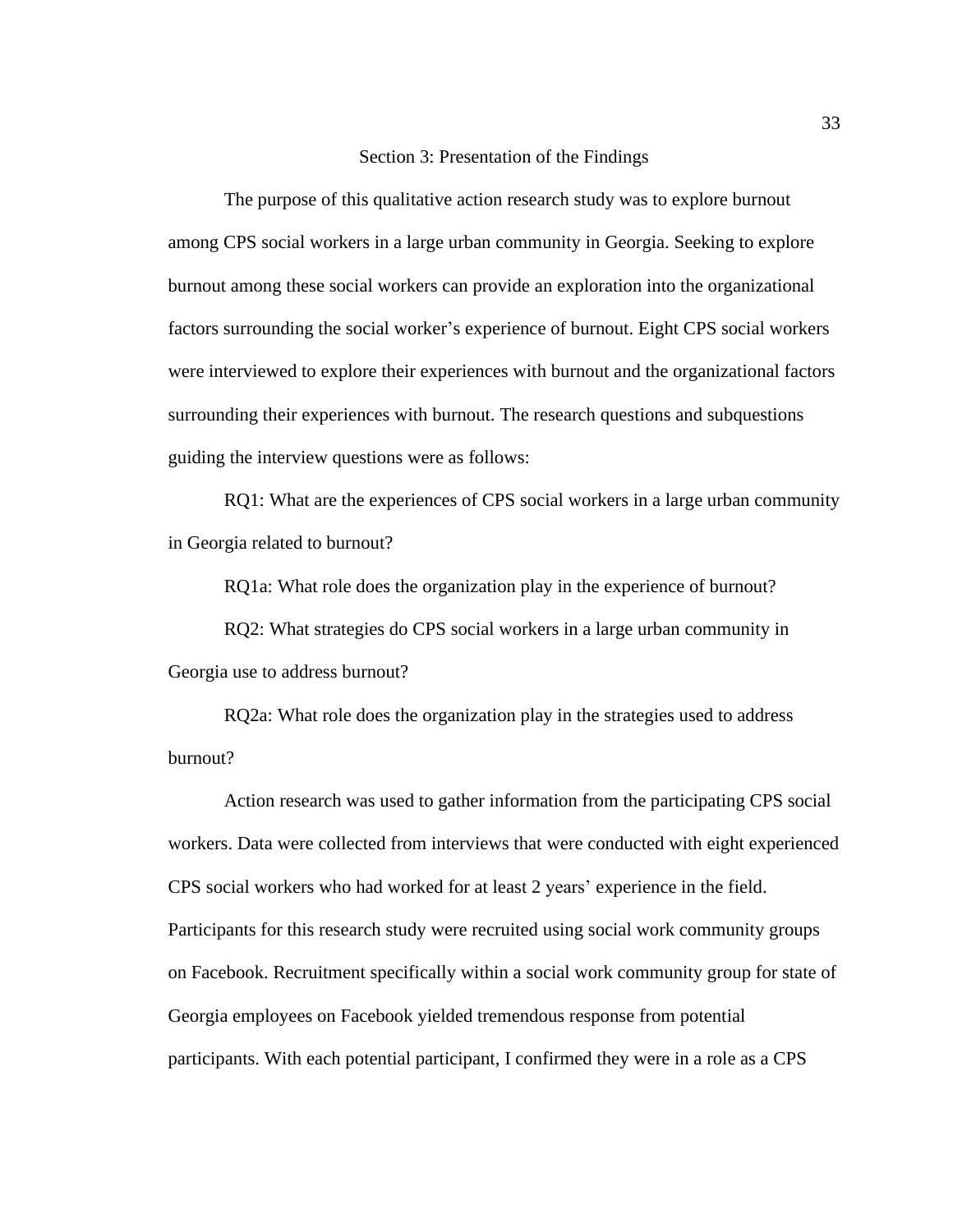social worker and that they met all other qualifications to participate in the study. For the research study, participants were individually interviewed using 10 open-ended interview questions that were formulated from an interview protocol (Appendix) intended for this research study that allowed for insightful feedback from each participant. Each interview was audio recorded to ensure accuracy. Throughout each interview, I also noted of vital points that were discussed in the interviews. Each participant was emailed a copy of the informed consent and a transcript of their interview after the interviews were completed.

In Section 3, I provide in-depth narrative on data analysis techniques used in this research study, including the findings from this study and an explanation of the validation and limitations of the research study. Section 3 will also include a summary regarding research questions and the identified themes.

## **Data Analysis Techniques**

Following IRB approval for this qualitative research study, I began recruiting potential participants during the month of July 2020. Using social media, I posted recruitment flyers in 10 different social work Facebook community groups that each had members ranging from 5,000-30,000. These initial recruitment efforts provided a few potential participants who met specific criteria for this study. From the initial recruitment, 5 CPS social workers who worked for the Georgia Department of Human Services met the criteria for the study and agreed to participate. two weeks following the initial recruitment, I reposted the recruitment flyer on Facebook in the social work community groups. During the second recruitment phase, three additional CPS social workers who met the criteria agreed to participate. After recruiting 8 CPS social workers who worked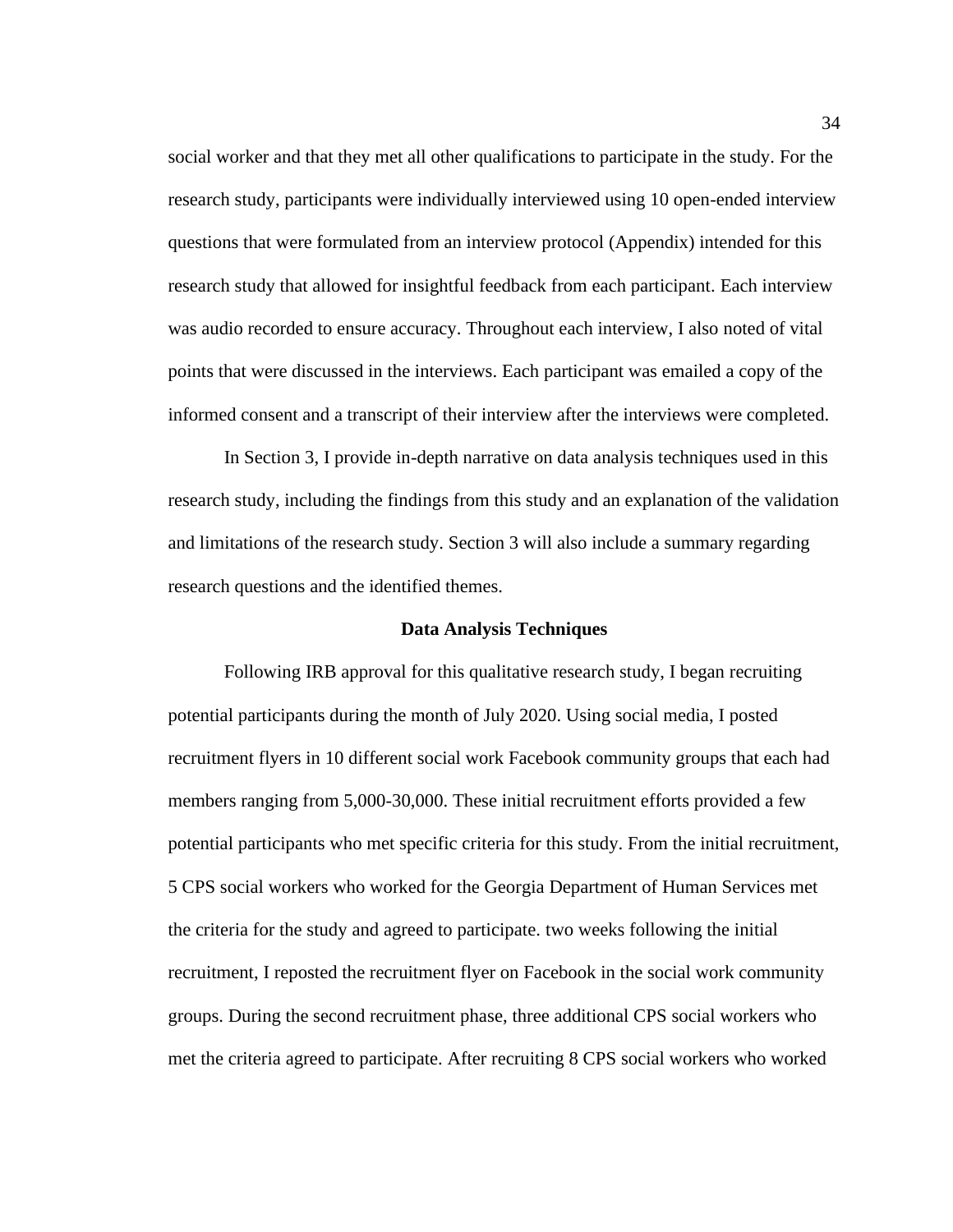in Georgia, each participant was emailed the informed consent that provided them more information about the study. Participants were given the opportunity to review the informed consent and ask any questions or express any concerns. Participants were asked to respond to the email acknowledging that they reviewed the informed consent and that after review they were consenting to participate in the research study. A scheduled interview time was established after each participant agreed to participate. The individual interviews were scheduled based on each participant's schedule. The individual interview sessions occurred online via Zoom rather than in person due to the ongoing COVID-19 pandemic.

Prior to beginning each interview, participants were given another opportunity to review the informed consent and discuss any questions or concerns. Each participant was informed of the use of audio recording and agreed to be audio recorded before the interview started. In facilitating the interviews, I simultaneously interviewed each participant while recording notes during the interview. After the end of each session, the audio recordings were uploaded to Rev.com for transcription. After the data from each interview were transcribed, the data were coded, and themes were identified. Participant transcriptions along with the notes I obtained during the interviews and the identified themes were emailed to each corresponding participant for them to review and confirm accuracy through member checking. It is important to ensure all data collected are accurate and validated through the member-checking process (see Smith & McGannon, 2018).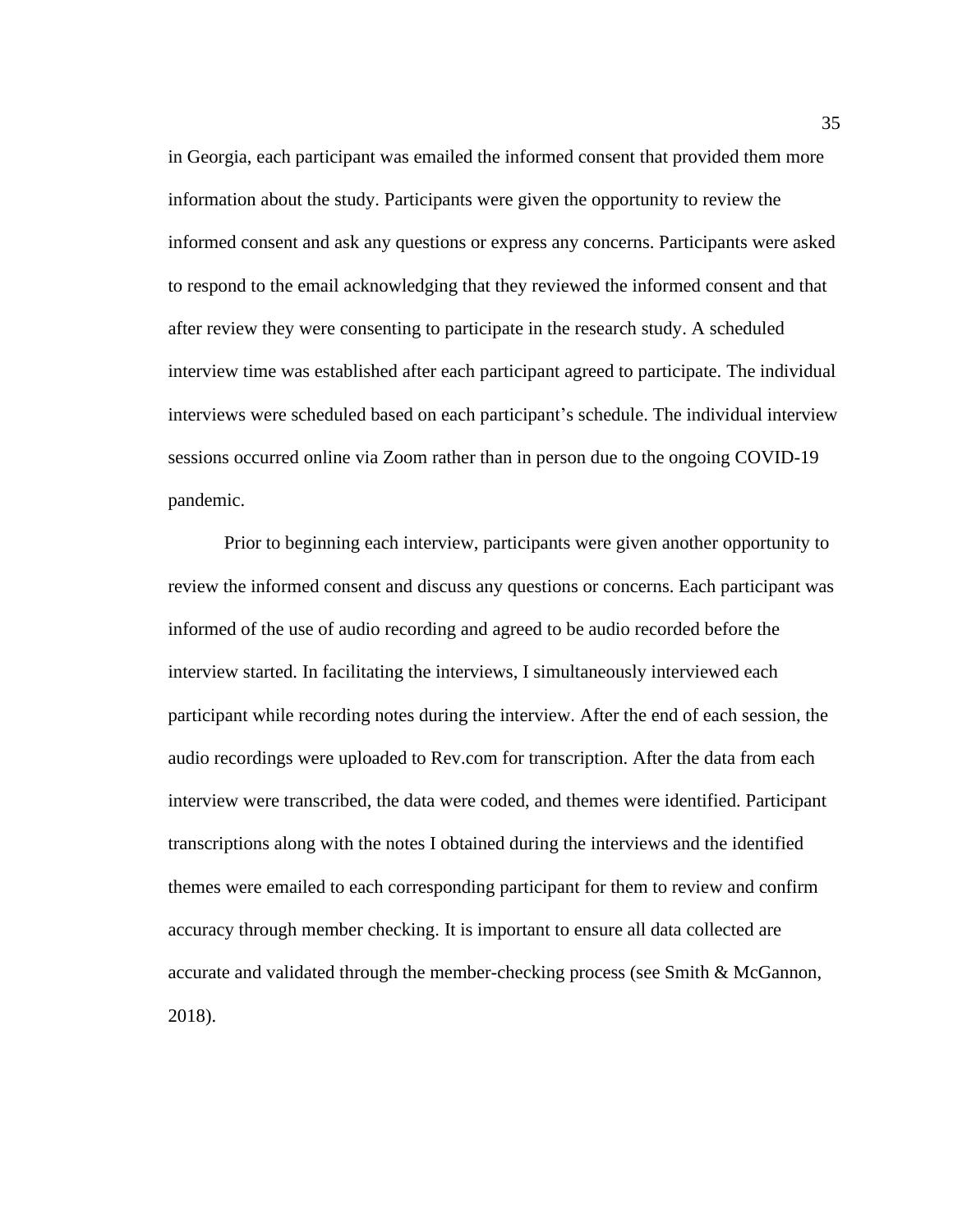To ensure the privacy of each participant in this research study, I did not use participants' authentic personal identification. To maintain confidentiality, each participant was assigned an alias that was used during the transcription and analysis of the data. When coding the data, the collected data were categorized based on information that was equivalent to other data collected using the content analysis method. The use of content analysis for identifying key words helped me analyze meanings of specific words (Stemler, 2015). I used direct phrases from participant interviews to formulate a theme chart in an MS Word document. Content analysis provided information on the psychological state of each person while identifying specific patterns in communication. The codes were color coded to explore comparison in this study. Four themes were generated from the coding of the collected data. The identified themes were (a) lack of positive social interaction, (b) physically and mentally exhausted from field work, (c) impact of stress on work demands, and (d) lack of incentives on the job.

#### **Validation Procedures**

I wanted to ensure qualitative rigor was maintained throughout the study; therefore, each finding was evaluated based on credibility and reliability (see Smith  $\&$ McGannon, 2018). Member checking was used throughout each interview session to validate information for this research study. Member checking was an important phase of validating information discussed during the session. I repeated participants' feedback after implementing the interview protocol to ensure accuracy was maintained. After incorporating member checking, data collected were transcribed. Reliability was vital in this research to measure data obtained. I reviewed notes, audio recordings, and transcripts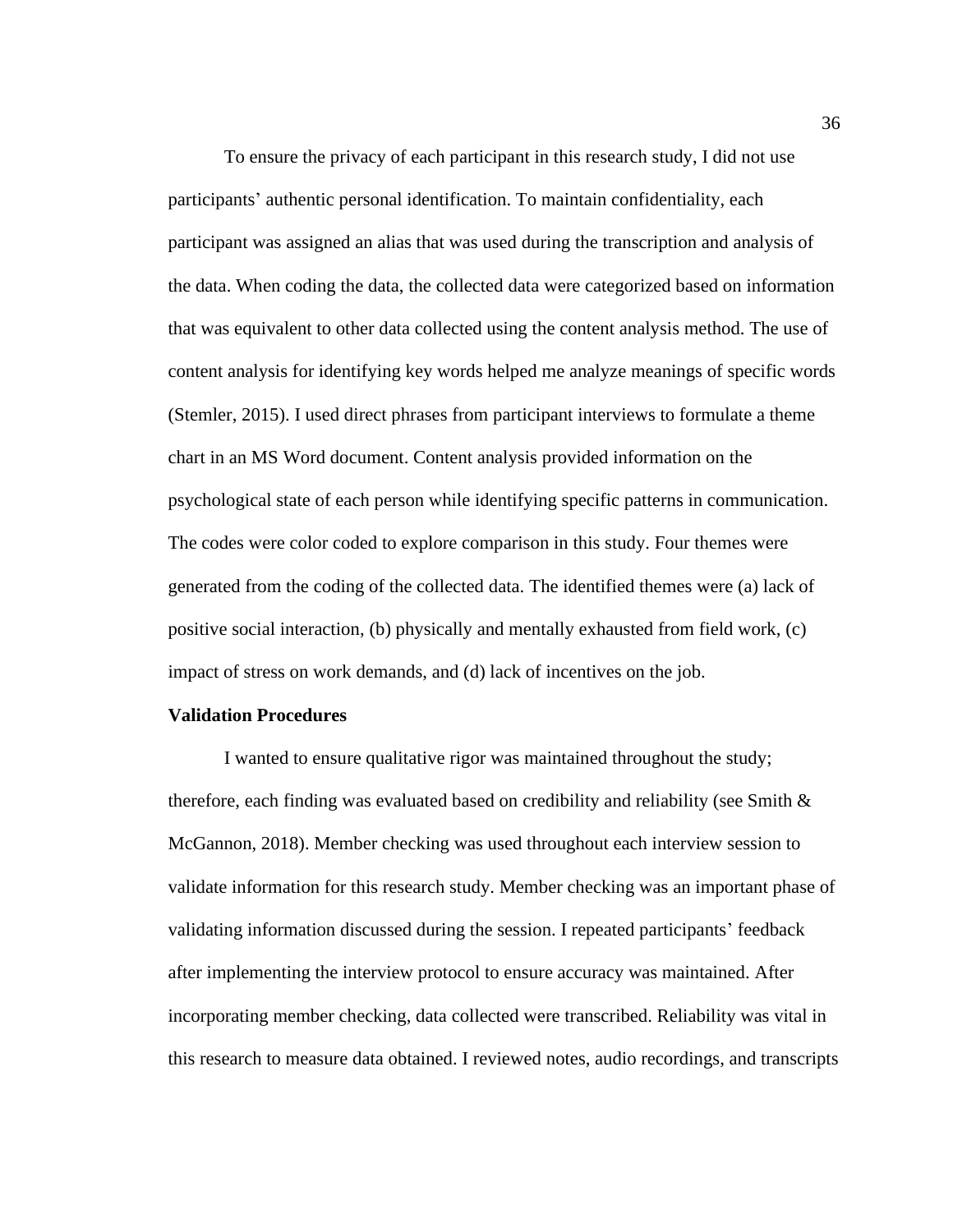several days after the study. Throughout this process of reviewing information, I identified comparisons of words or phrases noted in the data collected.

# **Limitations**

There was little to no issues while capturing data for this study. Furthermore, all participants were transparent and actively engaged during the interview sessions. Participants for this study had various lengths of experience. However, one limitation was that none of the participants had experience of 10 years or more.

# **Findings**

The findings for all interviews completed during the month of July 2020 are reported in this section. Data were collected throughout each interview through openended questions tailored to the research questions of this study. The data collected from the findings correspond directly with the research questions provided. The sample for this research study consisted of six women and two men of diverse races and ethnicities; all participants held a degree in social work and had 2 years or more experience working with the Georgia Department of Human Services as a CPS social worker. The findings from the data collected adhered to the following themes: lack of positive social interaction, physically and mentally exhausted from field work, impact of stress on work demands, and lack of incentives on the job.

The next section includes an overview of identified themes specifically from each individual interview. Feedback that assisted with the advent themes while facilitating the interview protocol is provided in the following section. The section wraps up with an indepth summary on results.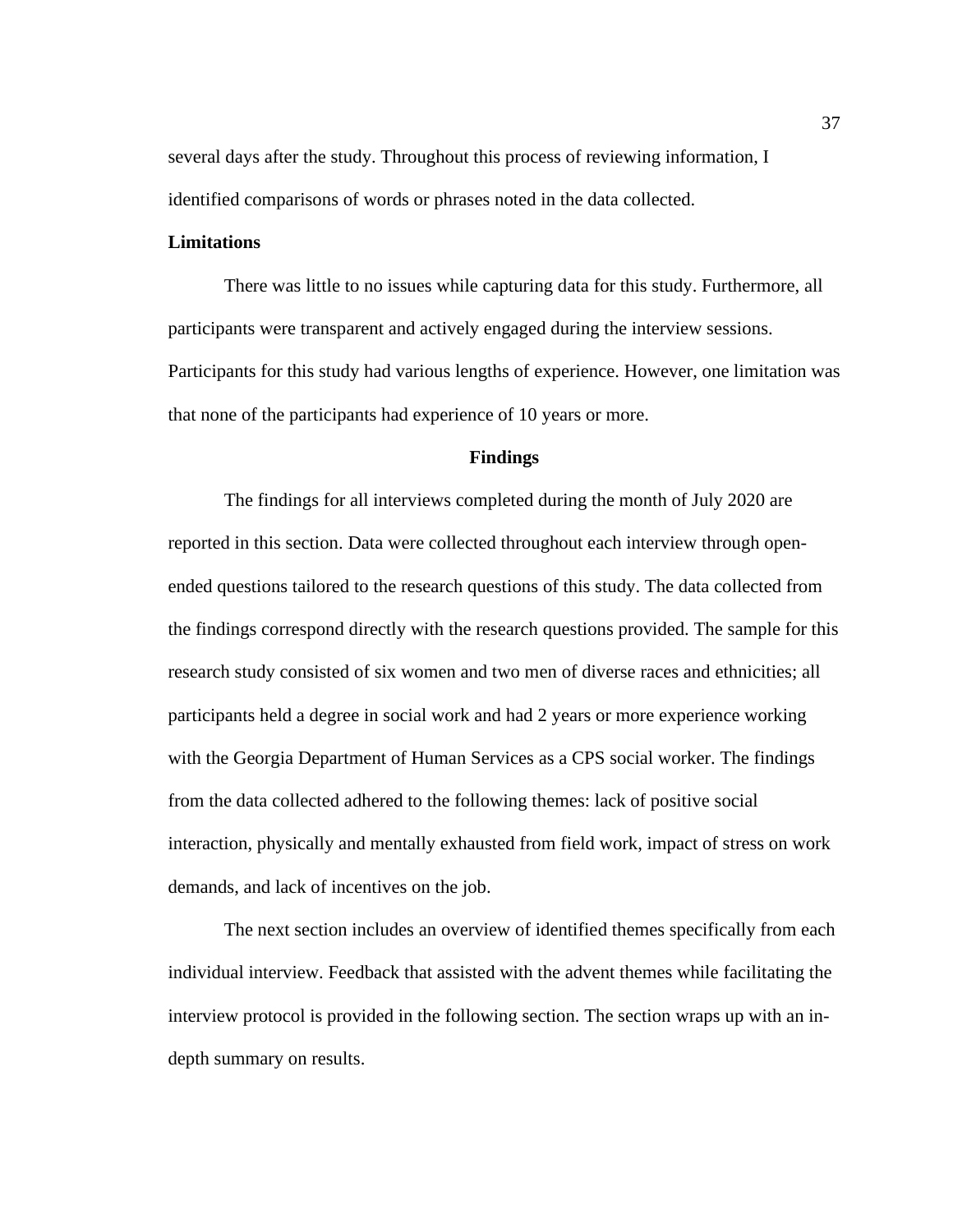## **Theme 1: Lack of Positive Social Interaction**

Positive social interaction is important on every level in the workplace that ultimately begins with leadership (Boekhorst, 2015). The individual interviews were facilitated, I asked each person about the length of employment as a CPS social worker and how would they classify their work life. The participants were asked what role do you believe an organization plays in the experience of burnout?

Tonya stated,

With that, you have your supervisor, your direct supervisor. And when you do not have a supervisor that is willing to assist you, that supportive, you can really experience the burnout because if you're going to this person, you're usually going to this person for that encouragement, prior to you becoming burned out. And if they are just not attentive and not being encouraging and give you some words of affirmation, then the burnout is, I believe is higher because you do not have that person that is willing to help you. And they could be experiencing burnout themselves, but as a supervisor or the organization itself, there are things that, they do have a role in that, in which they should assist us.

Desiree stated,

I feel as if they should get our input on things and see what is working and what is not working to try to make the job easier for us instead of people being burned out and finding another field or another job. And then they must replace the jobs and it is just like a cycle versus fixing the issue.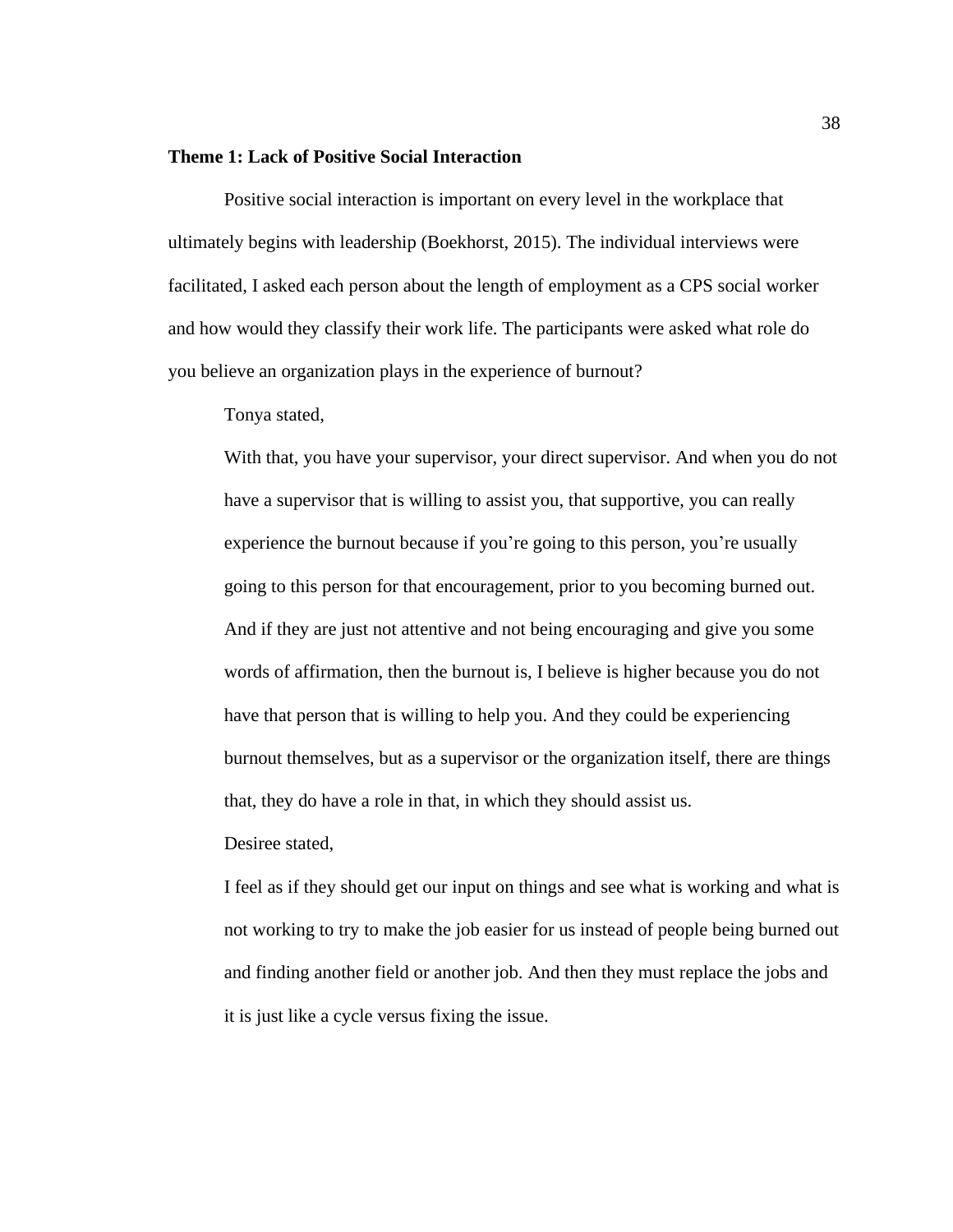### **Theme 2: Physically and Mentally Exhausted from the Workplace**

Exhaustion resulting from being physically and mentally overworked can play a significant impact of the performance of that worker (Salvagioni et al., 2017). Interview participants were asked how do they experience burnout in their role as a CPS social worker?

Desiree stated,

I experience burnout in my role because I feel as if my case load is too much. You must see 24 families a month. You must document it, you have to chase them down sometimes, put in service authorizations, reach out to this person and that person. And it is just a lot.

Tonya stated,

It is just constant stress, you worry about your clients, you want them to be safe, you want them to be protected, if there is a predator or whatnot. A lot of the times I take it home with me and I try not to, but when it comes to children, they really can't defend themselves. So just constantly thinking about it, worrying about it. And when I get to that point of overwhelming, I typically just start to, like I said, get stressed and just other physical things that starts to happen with my body. Anthony stated,

So, how I experienced burnout was that I was not taking care of myself. My burnout was that I was stress eating. Everyone deals with things in different ways, so my burnout would be stress eating and stress drinking. So, it would be those negative things to relieve stress. I did not have the right self-care, positive self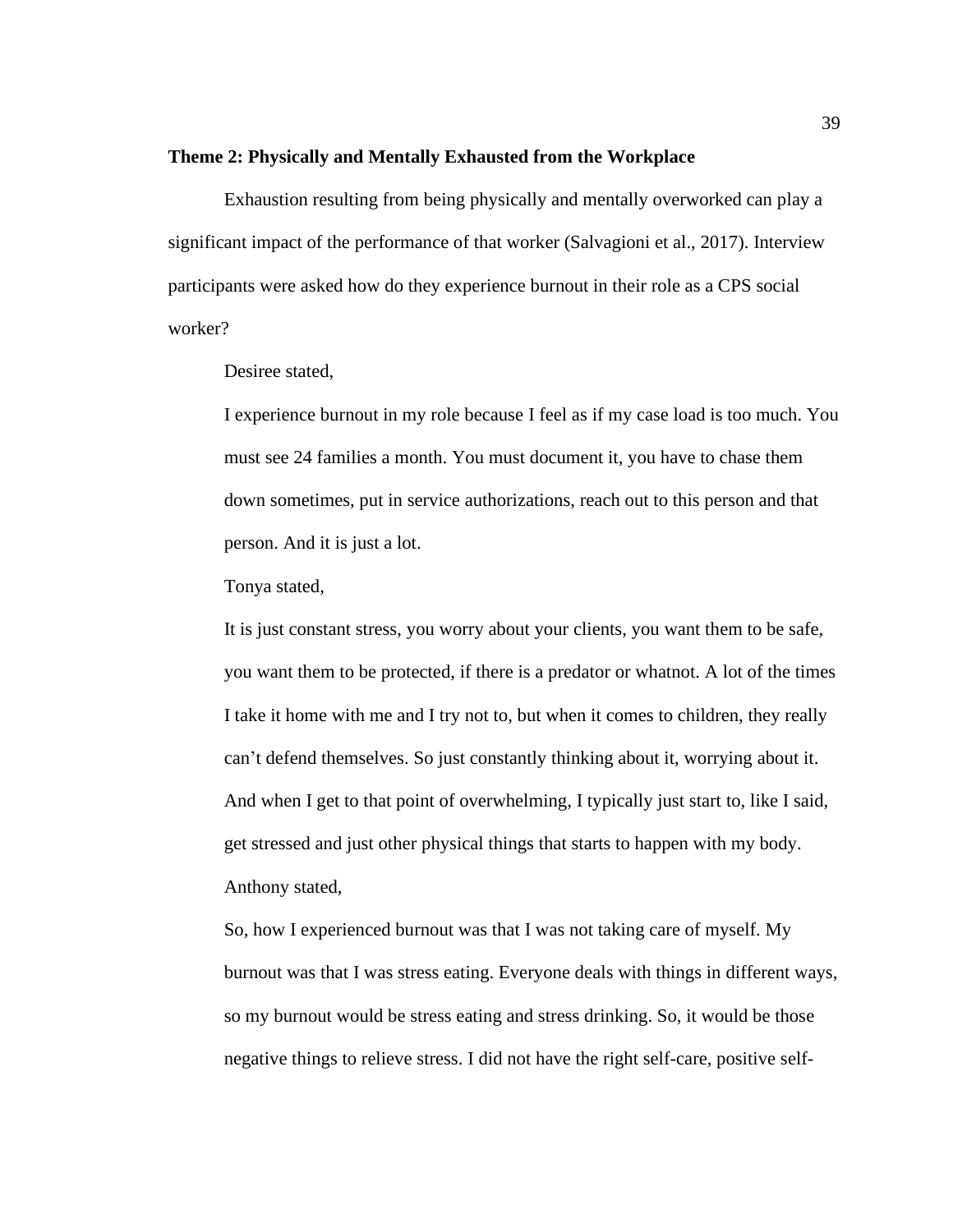care to deal with those issues. So, when I experienced the burn out, I was just in a real negative place and I could not be a good... I mean, I did my work, but I felt like I was not good overall, mentally, and emotionally.

Mike stated, "I am just mentally and physically exhausted to the point of no return. Right now, because of staffing issues, my caseload has increased tremendously and having a hard time keeping up with everything."

## **Theme 3: Impact of Stress on Work Demands**

Increase work demands placed additional stress on the employer which increases burnout (Salvagioni et al., 2017). Participants were asked what challenges does burnout create for CPS Social Workers in case management?

Claire stated,

I think one of the things is, you get tired. You get tired quick. It wears on your body, physically, you know, and people do not know that, but it is a long-term effect. And I dealt with now, I am always drain and just tired just working with so many caseloads. Sometimes it becomes overwhelming, you know, and I just really try to not get tired.

Tammy stated,

Like I said, physical and mental health, second guessing yourself always, not getting enough sleep and then that is when you start making mistakes. You start forgetting to do things. For lack of better words, it is almost like a paranoia type thing. You are so afraid that something is going to happen on your watch that you could have prevented, by simply remembering something. Or, like I said, did I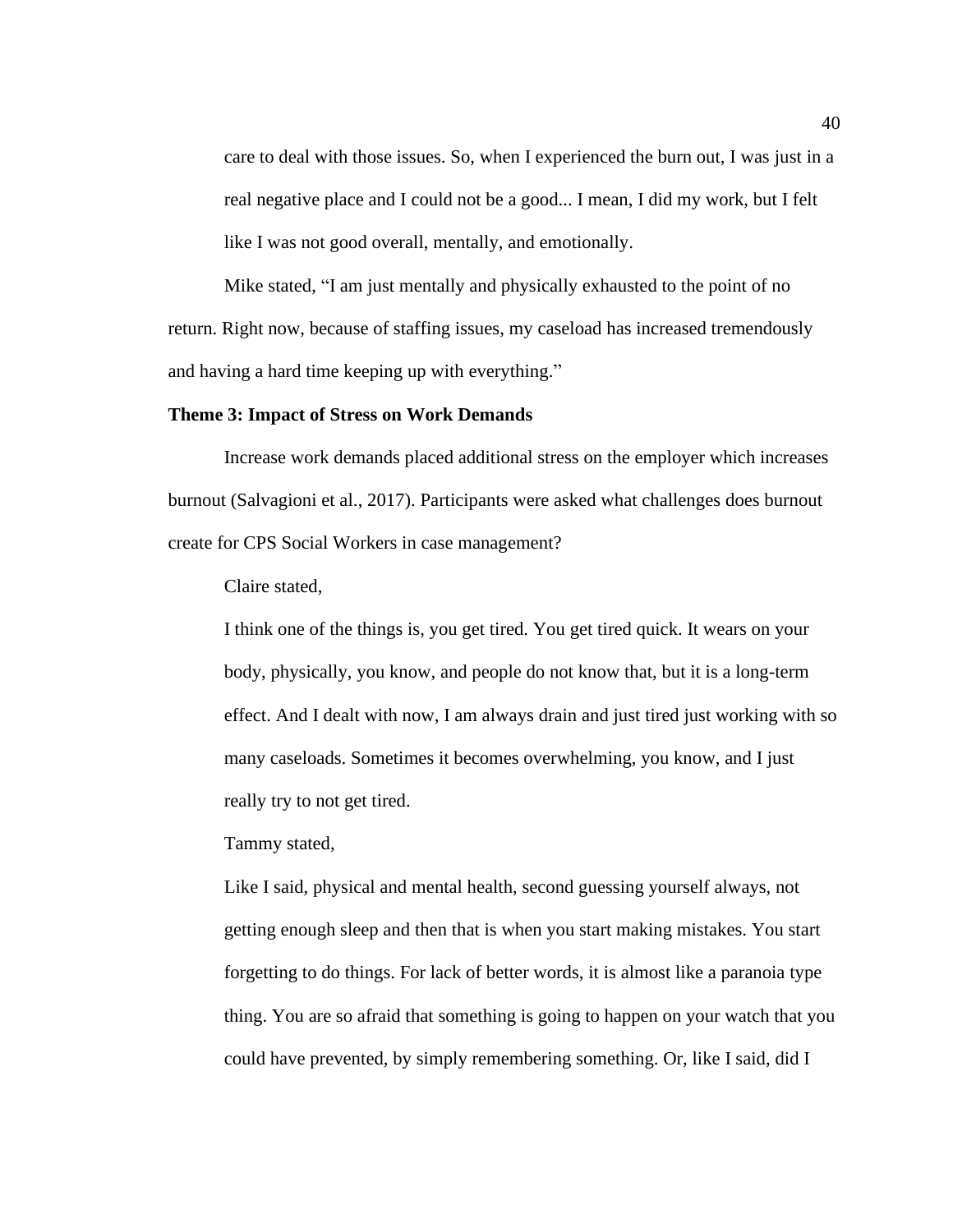make the right decision? Did I do enough in this area? Is that child going to be okay. Your weekend does not belong to you anymore. Your days and nights really do not belong to you. You are constantly reassessing and reassessing in your mind, which I think is a good thing.

#### Ann stated,

I think I hit on it a little bit, is a decrease in work performance. So, for example, that can mean that a worker might not show up to work on time because they feel like, "Okay, I've been ripping and running the previous day doing cases. And now time they get home, it is about seven or eight o'clock and then now it's time to prepare for their next day. So instead of coming to work on time, they might, like I say, arrive to work a little later. And then, of course, they might not give out their best work. And also, as far as work performance, like I say, if a person is not fully energized or mentally, emotional, or, like I say, physically, they cannot output to another person their best selves because they are, like I say, lacking in an area.

### Tonya stated,

Like I said before, some people have quit the jobs because of burnout. You must think about health issues because... I know for me there... Because of stress and burnout, I developed a diagnosis of high blood pressure. And just doing your job to the best of your ability, sometimes you just completely burn out. You are doing it, but it is almost like you are just going through the emotions of burnout.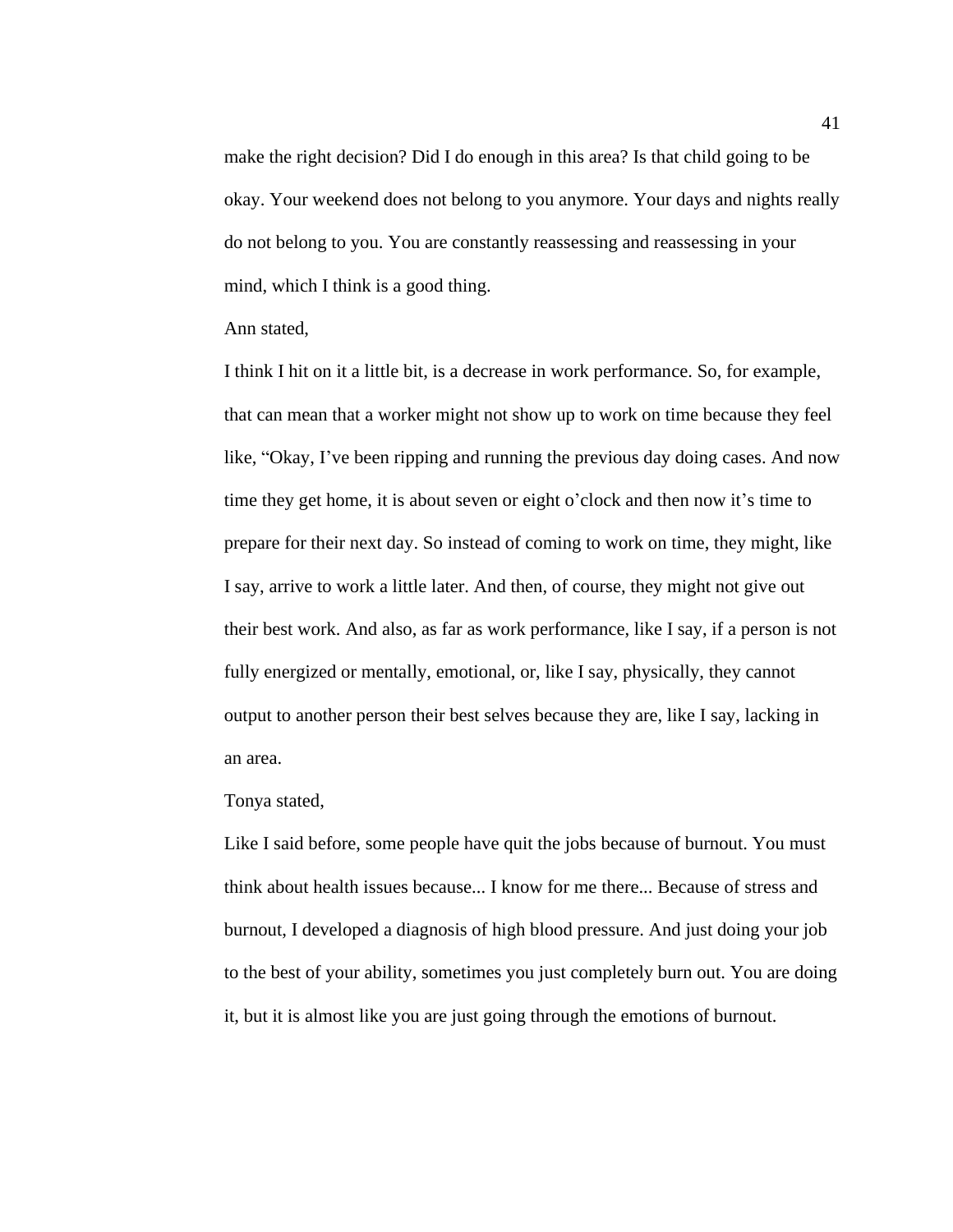## **Theme 4: Lack of Incentives on the Job**

Incorporating appropriate incentives boost the overall health performance within the employer while enhancing the moral of the workplace (Martinsson et al., 2016). Participants were asked how important is receiving a reward?

Tonya stated,

It is important because you know that you are doing the work and you're value yourselves. But sometimes you do want to be rewarded, get that recognition and the acknowledgement that others see your hard work that you do because it is extremely hard. And when you do not receive that acknowledgement or those rewards, it kind of makes you feel like no one cares. We can always sit and say, well, it does not bother me what other people say, but it does because when you are doing your job and you are exceeding, going above and beyond, you want and need that recognition.

Tammy stated, "As far as incentives, sometimes it's just a word that, 'Hey, you did a good job. That was a great job. That was a right decision that you made.'"

## **Unexpected Findings**

During the individual interviews Tonya stated, maybe having more trainings on it, just so that people understand and especially prior to you coming into the job. During the individual interview with Tammy she commented, "If you have family, if you have children, if you cannot leave work until seven, eight o'clock at night, where are your children going to be? So, I think you have to also have to plan for yourself in place."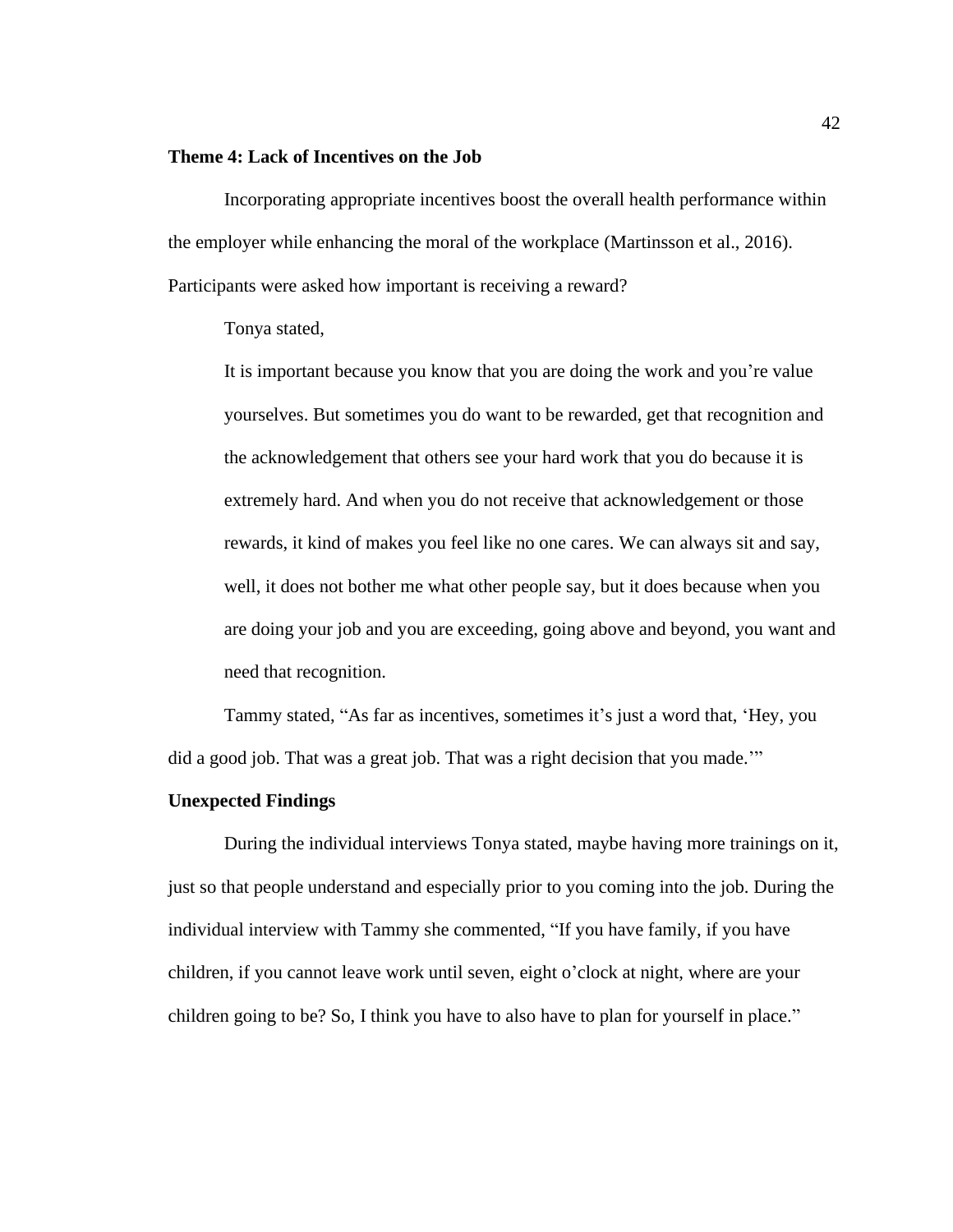### **Summary**

In summary, the in-depth exploration on the insight surrounding the experiences of CPS social workers related to burnout and the role of the organization surrounding burnout. The analytical view has provided clarity and information on the qualitative research questions discussed in the study. Implementing content analysis method guided the coding process in which four themes were identified. The four themes that played a tremendous role in this study are: lack of positive social interaction, physically and mentally exhausted from field work, impact of stress on work demands, and lack of incentives on the job. Overall, all interview participants concur that significant changes are needed within the organization to create a healthy work environment.

Section 4 will complete this qualitative research study. This next section will provide an overview on application for professional ethics in social work practice, recommendations for social work practice, implication for social change with a closing summary.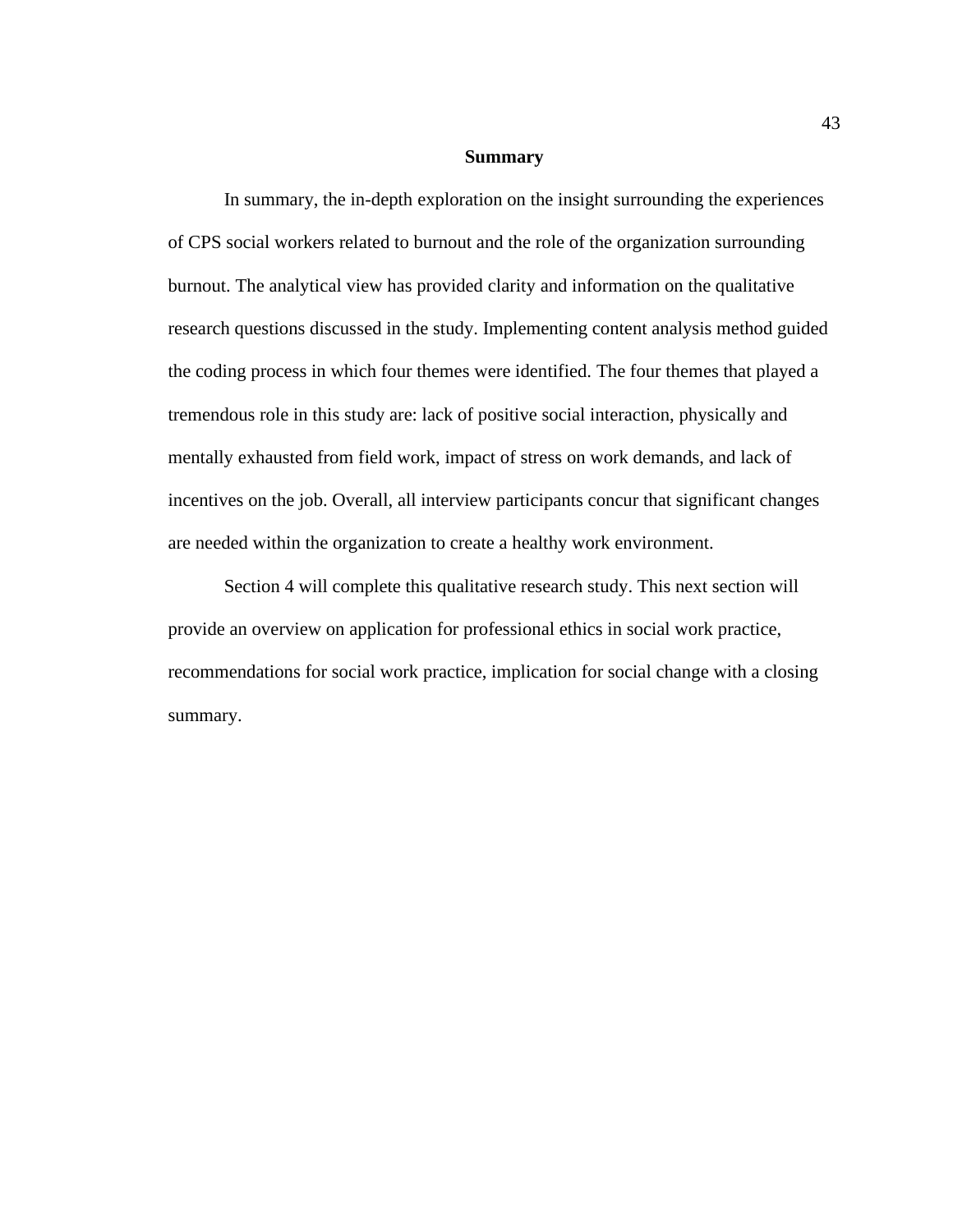Section 4: Application to Professional Practice and Implications for Social Change

This qualitative research study was performed to explore burnout among CPS social workers in a large urban community in Georgia. In seeking to explore burnout among these social workers, I also explored the organizational factors surrounding the social workers' experiences of burnout. Burnout has been experienced by CPS social workers, and incidence of burnout continue to rise significantly (Maslach & Schaufeli, 2017). CPS social worker participants were able to explore and provide in-depth information on the lack of positive social interaction, physical and mental exhaustion from fieldwork, the impact of stress on work demands, and lack of incentives on the job.

The key findings were pertinent within this research study. In the individual interviews, the lack of positive social interaction was discussed by each participant. Participants discussed ways to modify the lack of positive social interaction that started with leadership. Participants discussed being physically and mentally exhausted from fieldwork. Participants discussed increase levels of stress that causes burnout. Interview participants expressed the need to reduce responsibilities to alleviate physical and mental exhaustion. According to the participants, the impact of stress on work demands was reported to have a significant role on the increase of burnout among CPS social workers. Participants expressed the need to reduce high caseloads. Furthermore, participants expressed the lack of incentives on the job can be frustrating at times.

Understanding the experience of CPS social workers related to burnout is vital. Findings from this qualitative research study emphasize ubiquitous experiences that can assist with enhancing experiences among CPS social workers. CPS social workers morale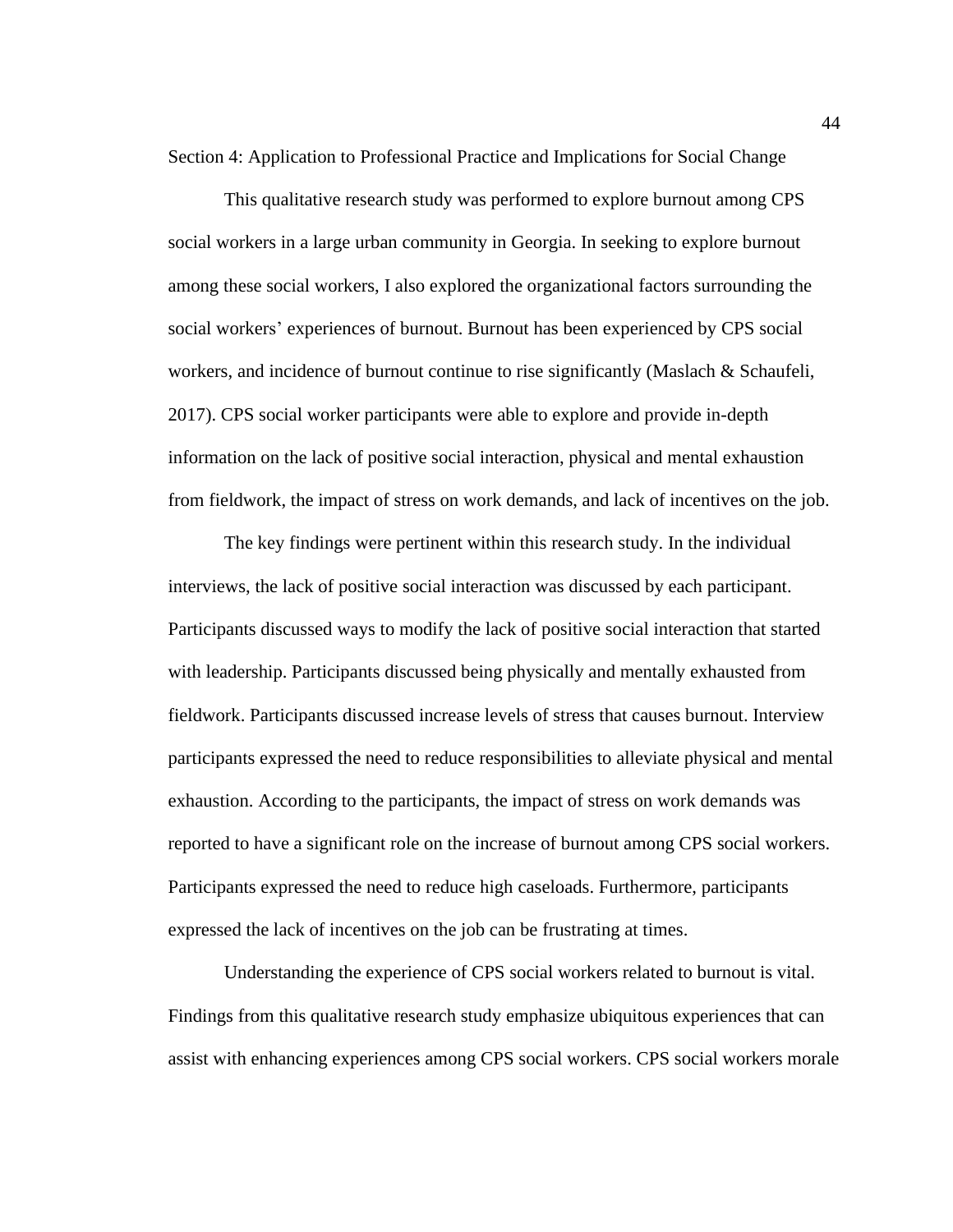have the potential to increase by providing an additional outlet throughout the month to engage with team members and upper leadership. The findings from this study can help increase attention surrounding the issue of burnout among CPS social workers. The information and data collected from this study can assist organizations will provide additional credibility on the need to implement changes within the organization through revamping roles and effectively communicating with employees. Social service organizations can benefit from this study by improving the overall well-being of social workers through enhancing and redesigning the hiring process for new employees and the follow-up process with existing employees.

The next section provides an exploration of the application of the study to professional ethics in social work practice. Recommendations for broader social work practice will be discussed, which include a plan to achieve change based on this study's findings. Lastly, implications for social change will be discussed.

#### **Application to Professional Ethics in Social Work Practice**

The findings from this study illustrate the importance of identifying burnout among CPS social workers to ensure the NASW code of ethics coincides with all core values of social work-related organizations, including child welfare organizations. Social work values play a major role in how workers assist communities. CPS social workers display the importance of human relationships by developing meaningful relationships in the community. CPS social workers often exceed expectations to support those they are serving in the community. Social workers tend to extend themselves at times, operating in burnout while attempting to carry out the ethical principles of their profession.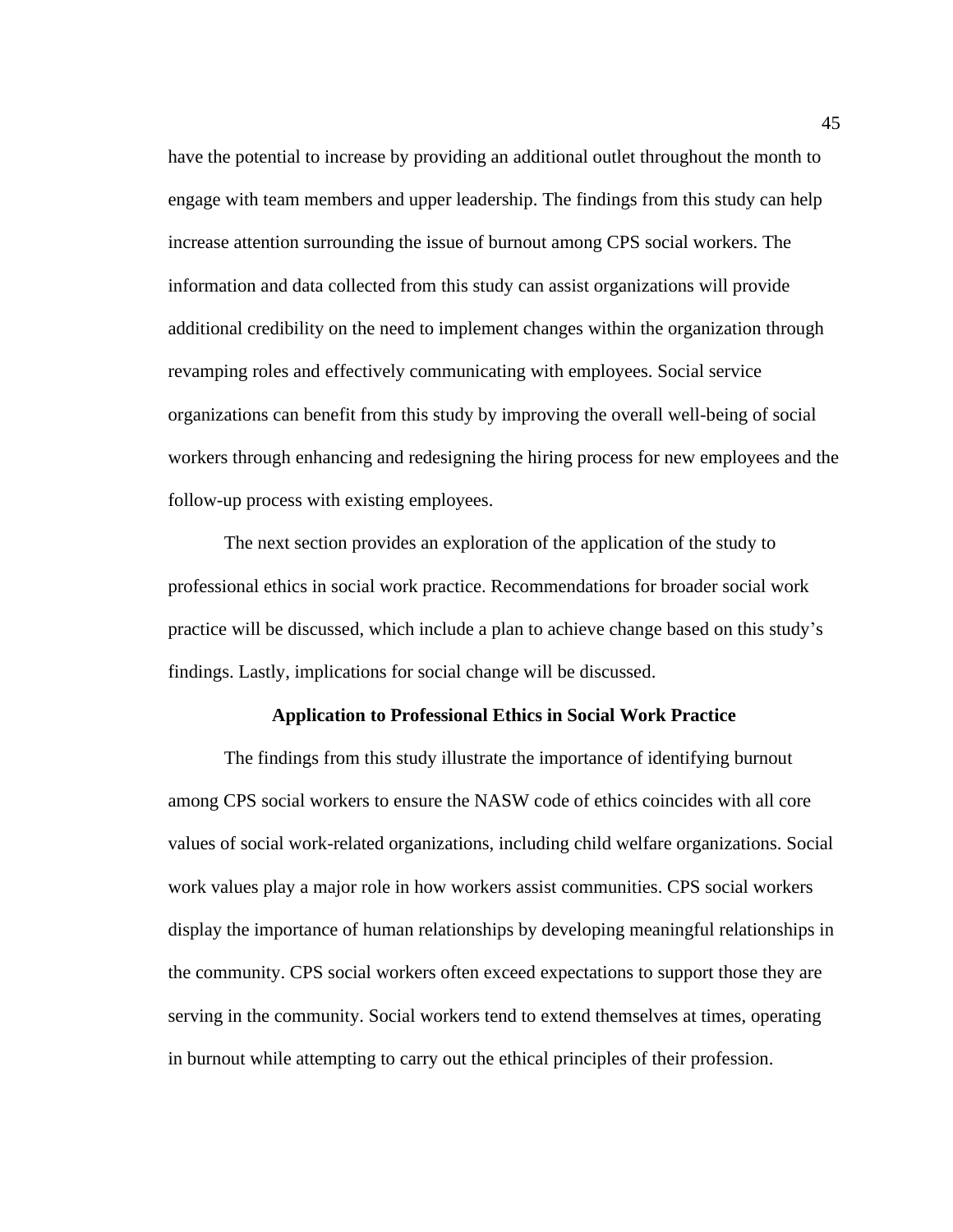Service is another social work principle that was identified within this study. Interview participants discussed how service delivery is important to them and ways they go about implementing this ethical principle. This ethical principle promotes social workers networking with community stakeholders to address specific social issues. Specifically, social workers exhibit service in the community by striving to locate resources to alleviate hardship within the community, which in turn places additional demands on the worker, resulting in burnout. Due to limited resources, social workers find themselves expending substantial time searching the community to locate needed resources to fulfill the services at the core of their professional practice.

Integrity is another significant principle that was identified in the data collected for this study. Participants expressed various ways this ethical principle plays a role in their daily work. This ethical principle focuses on social workers placing emphasis on being honest and trustworthy. Many become overwhelmed by the pressure and expectations of knowing integrity plays an influential part in social work practice, which can increase anxiety and cause burnout.

#### **Recommendations for Social Work Practice**

Based on the findings in this qualitative research study, I would recommend for the organization that employ CPS social workers to adjust duties and responsibilities while improving awareness surrounding burnout. During initial training, new CPS social workers should be educated on the challenges and barriers within the organization. This process is important so that a worker clearly understands the duties and roles assigned to them and the potential difficulties they may experience. Providing this type of guidance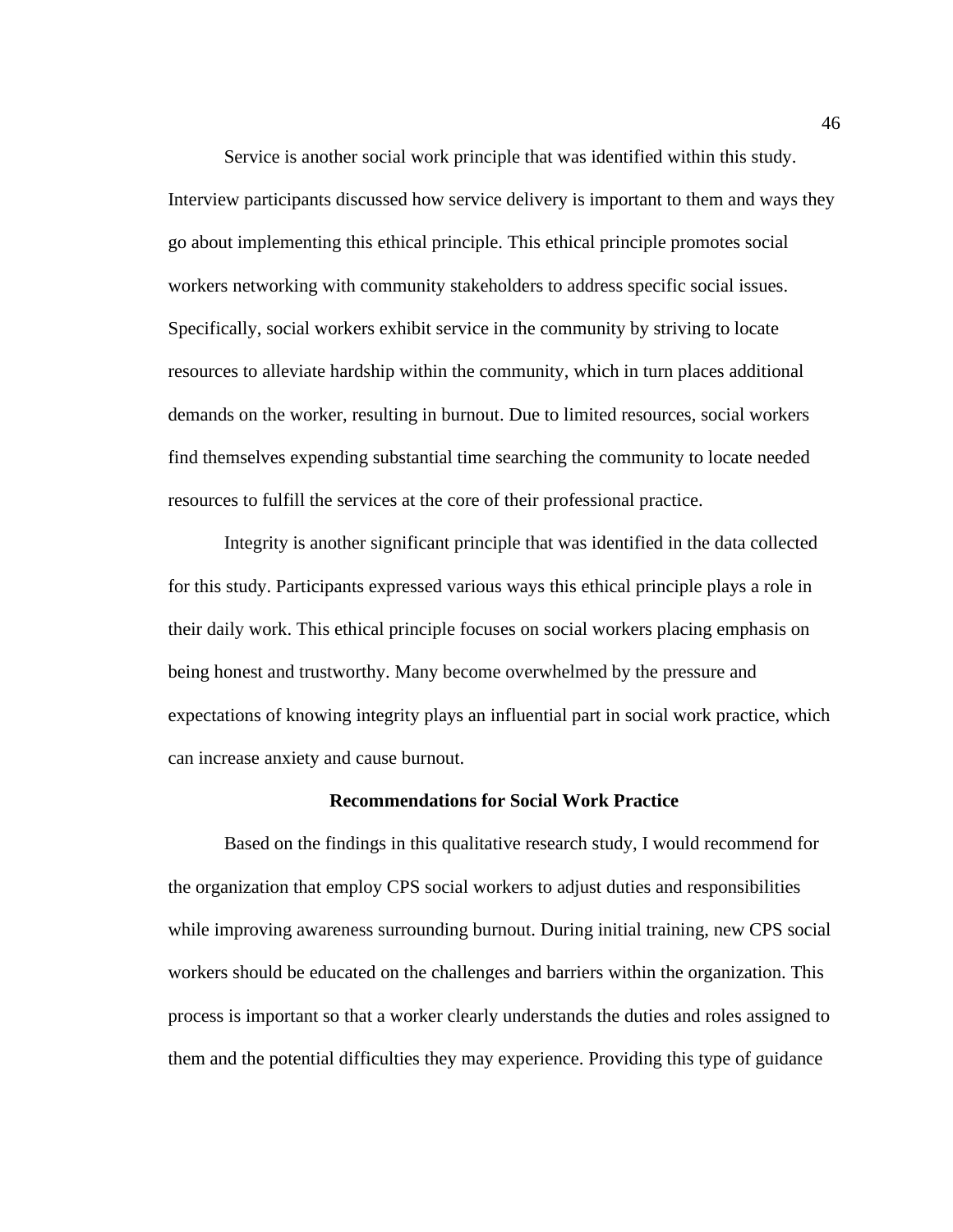and adjusting expectations among the workers may address burnout and turnover rates within the organization. Workers will better understand the challenges and expectations of the organization. This action step could reduce stress levels among workers and provide them the ability to map out a potential workday in advance, which can also help to decrease burnout.

Providing CPS social workers an opportunity to meet with upper leadership frequently, perhaps every two weeks, while providing complimentary snacks could assist in increasing positive social interactions, improving workplace culture, and alleviating suppressed stress. Workers would have the opportunity to debrief with managers and leadership while engaging with other workers. This action step could provide workers self-care and allow them time to engage with their coworkers. Therefore, this bi-weekly action step could increase morale and rebuild motivation within the workers.

# **Personal Application**

The findings of this action research study have influenced my role as a social work practitioner in various ways. I work currently with low-income pregnant mothers seeking assistance. I hope that sharing the findings from this study with leadership will assist with improving the morale of the company and workers. The findings have the potential to increase understanding and insight of CPS social workers and their experiences of burnout.

#### **Transferability**

Findings from the study to the field of clinical social work practice would be transferable. The findings from the study could heighten awareness of social work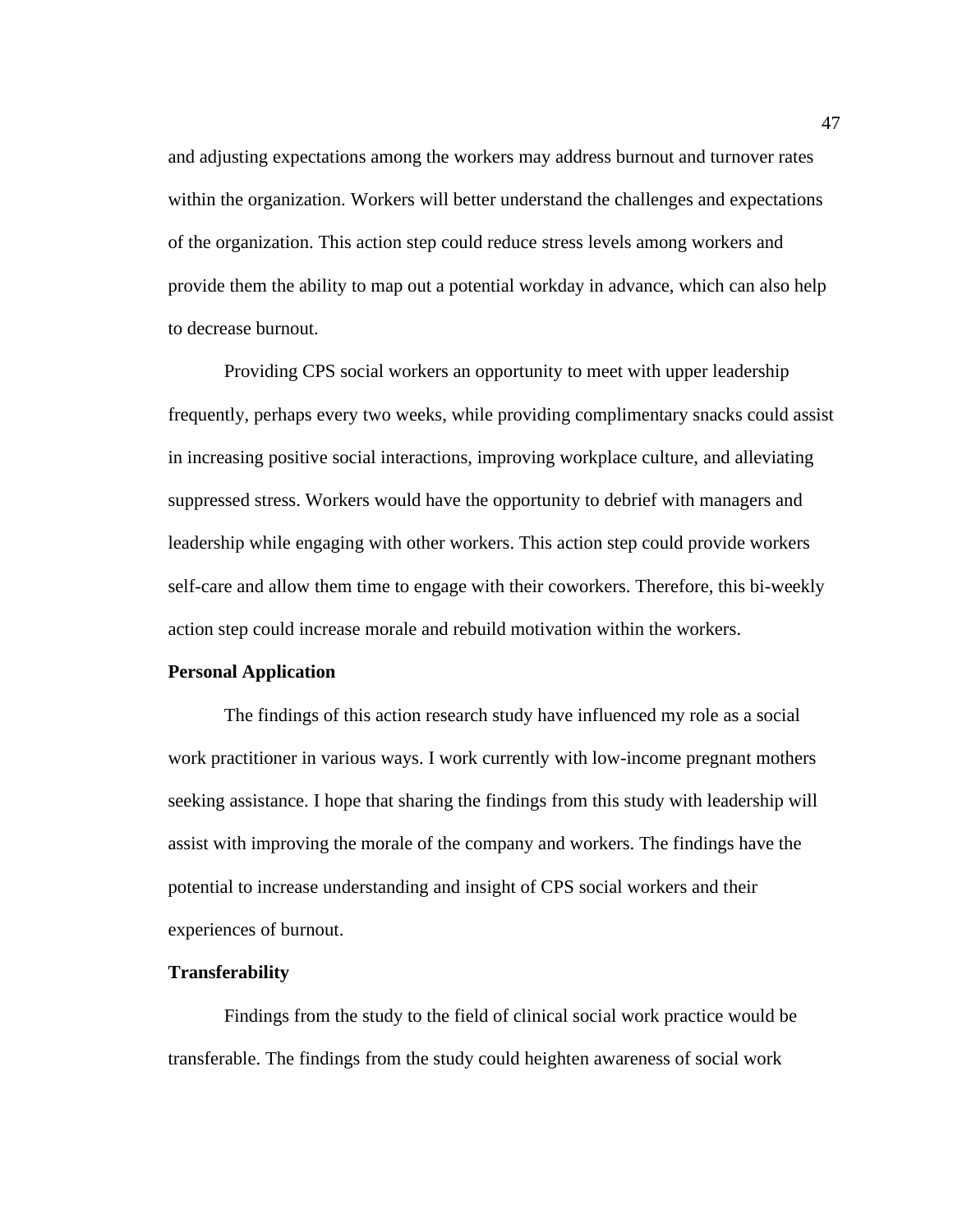burnout and organizational issues surrounding burnout. The study also increased understanding on the impact stress can have on a social worker. Furthermore, the findings could reposition not only CPS social workers but any worker within the social service profession.

# **Limitations**

In this research study, there was three limitations present in this study. First, the setting in which the individual interview took place. Each individual interview was conducted via zoom due to the ongoing pandemic crisis. Some participants encountered minor glitches sporadically from the zoom platform. A few participants experienced a slight pause during the interview attempting to correct the problem immediately. Therefore, they were not able to maintain constant focus at times during the interview.

Second, as mentioned, interviews were conducted via zoom, which limited the ability to successfully facilitate interviews face to face in a group setting as originally planned. Participants had the ability to provide feedback based upon their experiences. However, participants did not have the ability to provide feedback to each other. Face-toface sessions would have been ideal if a global pandemic crisis were not active during this period.

Third, all participants were recruited via a small social work group on social media. The participants were from various regions within the state and provided different experiences. Furthermore, using social workers from a specific region may have produced more similar experiences. Obtaining this information could have displayed more common patterns of CPS social worker experiences surrounding burnout.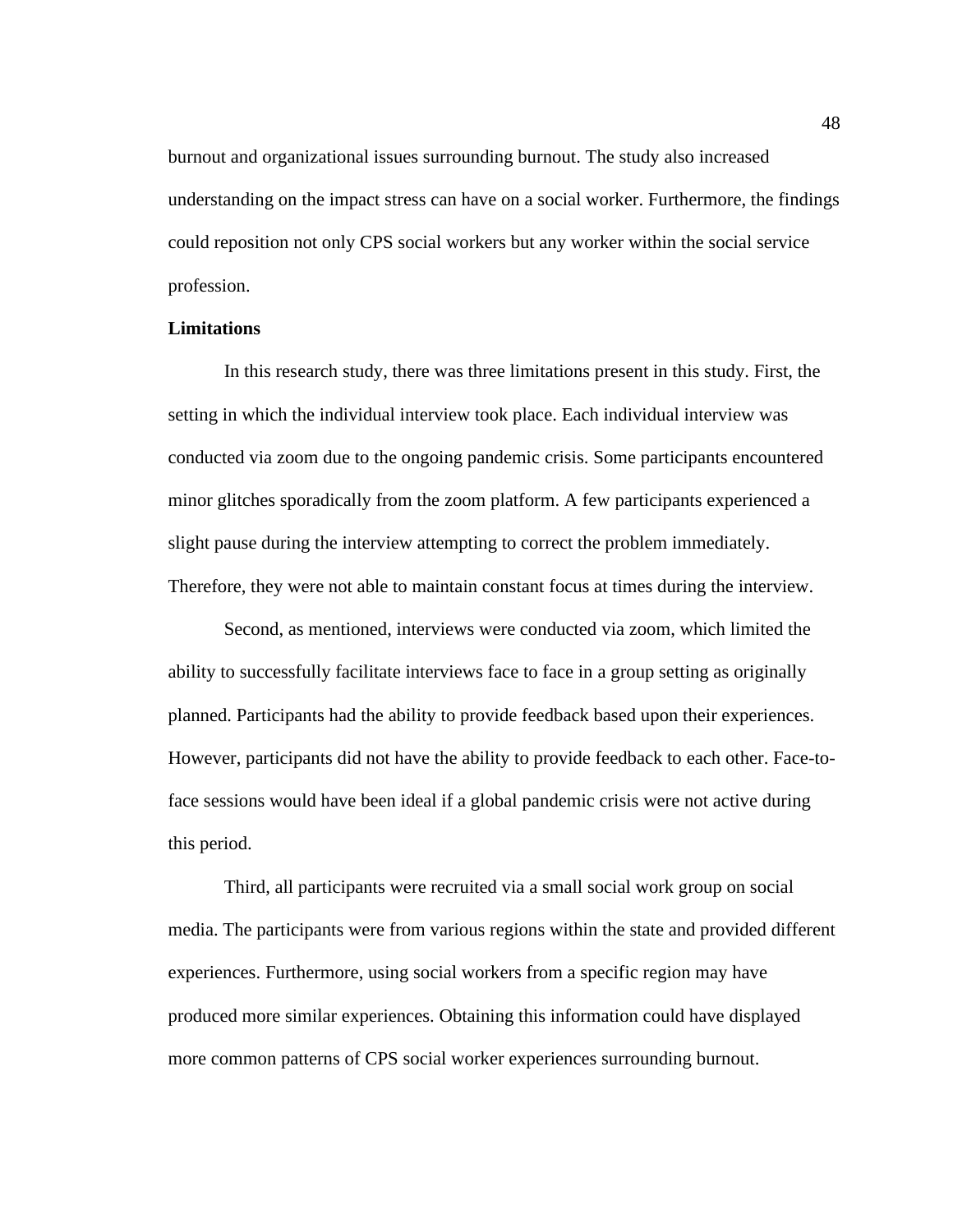## **Dissemination**

I will present the findings from this research study to the State of Georgia Department of Human Resources State Office. Further dissemination could be to present the findings to the local social service agencies to bring awareness to individuals who currently carry out similar work duties.

### **Implications for Social Change**

The findings from this study can make a positive impact, which would create social change within the micro, mezzo, and macro levels of this profession. Social workers may have the ability to understand their role and expectations within the micro level. The social change within the mezzo level can bring awareness to leadership about the experiences of CPS social workers. Heightening awareness with leadership could provide effective one-on-one training and increase incentives for workers. Ultimately, the macro level for social change would be advocating for the need to hire more CPS social workers while providing competitive salary compensation and benefits. If leadership implements change on the mezzo level, workers may be retained for longer stay with the company. Working together on each level is important for social change to be effective on each level.

Additionally, it is vital to ensure each worker understands their role and can meet the expectations of the organization so that stress levels are minimized to prevent burnout. The findings from this study are crucial for employers to address high turnover rates and increase retention. Implementation of the recommendations from this study could not only be used to reduce social workers stress levels but boost the morale of the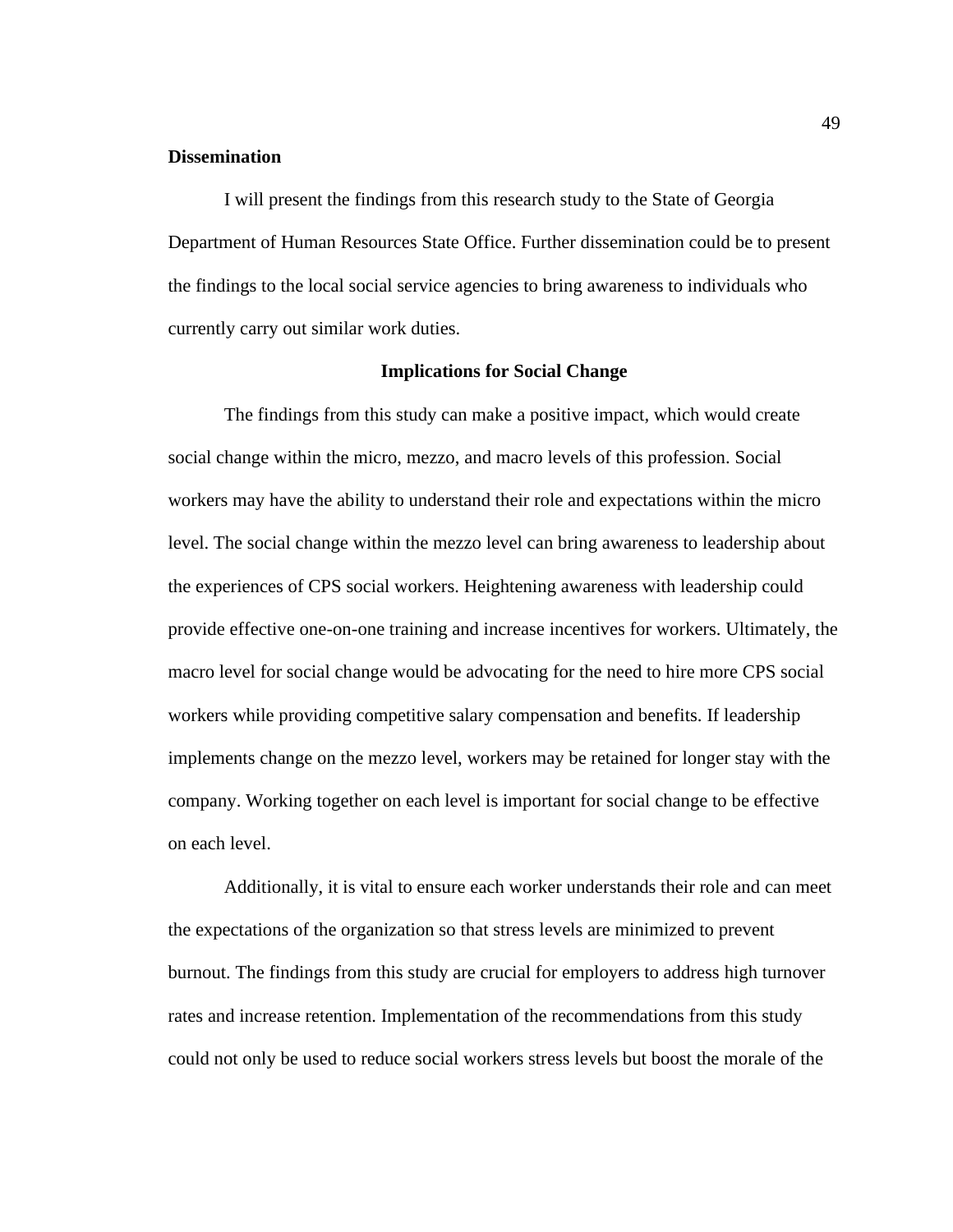worker while promoting self-care. By taking care of the social worker mentally, physically, and emotionally the worker can be more effective and productive. The more productive the worker performs, the outcome metrics for the organization have the potential for being met.

### **Summary**

In summary, this qualitative action research study noted the increase of burnout among CPS social workers. During individual interviews, participants expressed their experiences as a CPS social worker regarding burnout. Participant's insight and feedback guided this study with exploring barriers that exist for workers. CPS social workers emphasized that high case assignment and stress levels were experienced as a significant barrier for workers in this profession. The recommendation and action steps mentioned for this study are crucial building blocks for the success of CPS social workers and organizations.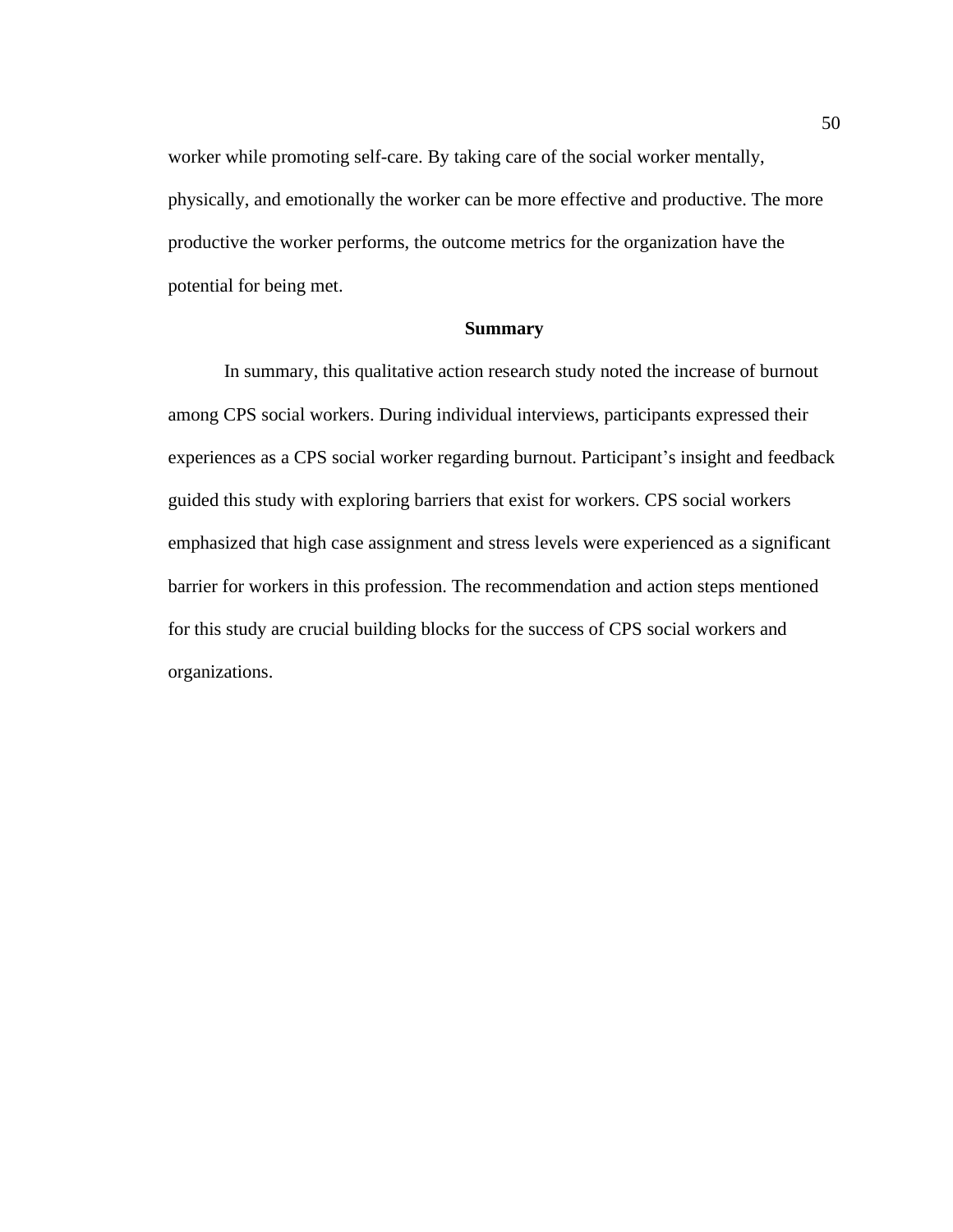- Aarons, G. A., Hurlburt, M., & Horwitz, S. M. (2011). Advancing a conceptual model of evidence-based practice implementation in public service sectors. *Administration and Policy in Mental Health, 38*(1), 4–23. https://doi.org/10.1007/s10488-010- 0327-7
- Abdalla, M. M., Oliveira, L. G. L., Azevedo, C. E. F., & Gonzalez, R. K. (2018). Quality in qualitative organizational research: Types of triangulation as a methodological alternative. *[Administration: teaching and research] Administração: ensino e pesquisa, 19*(1), 66–98. https://doi.org/10.13058/raep.2018.v19n1.578
- Alabama Criminal Justice Information Center. (2007). Statistical analysis center. Retrieved from https://www.alea.gov/sbi/criminal-justice-services/alabama-crimestatistics
- Alkash, K. A. M., & Al-Dersi, Z. E. M. (2017). Advantages of using PowerPoint presentation in EFL classroom & the status of its use in Sebha University. *International Journal of English Language and Translation Studies, 1*, 3–16. Retrieved from http://www.eltsjournal.org/
- Ellison, C. G., & Anderson, K. L. (2001). Religious involvement and domestic violence among U.S. couples. *Society for the Scientific Study of Religion, 40*(2), 269–286. https://doi.org/10.1111/0021-8294.00055
- Appel, P. W., Ellison, A. A., Jansky, H. K., & Oldak, R. (2004). Barriers to enrollment in drug abuse treatment and suggestions for reducing them: Opinions of drug injecting street outreach clients and other system stakeholders. *The American*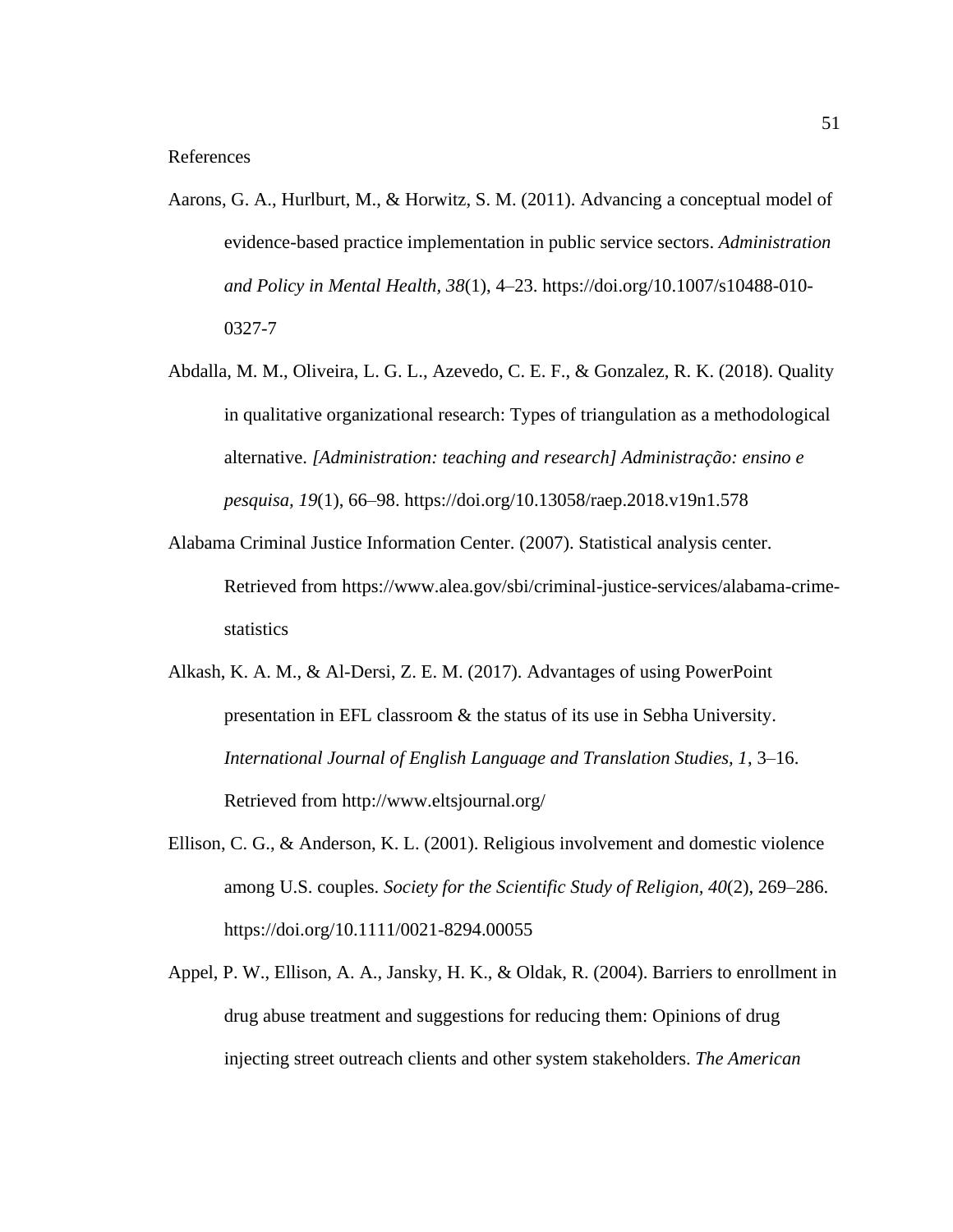*Journal of Drug and Alcohol Abuse, 30*(1), 129–153.

https://doi.org/10.1081/ADA-120029870

- Arches, J. (1991). Social structure, burnout, and job satisfaction. *Social Work, 36*(3), 202–206. https://doi.org/10.1093/sw/36.3.202
- Avby, G., Nilsen, P., & Ellström, P. E. (2017). Knowledge use and learning in everyday social work practice: a study in child investigation work. *Child & Family Social Work, 22*, 51–61. https://doi.org/10.1111/cfs.12227
- Barck-Holst, P., Nilsonne, Å., Hellgren, C., & Akerstedt, T. (2017). Reduced working hours and stress in the Swedish social services: A longitudinal study. *International Social Work, 60*(4), 897–913. https://doi.org/10.1177/0020872815580045
- Berrick, J. D., Barth, R. P., & Needell, B. (1994). A comparison of kinship foster homes and foster family homes: Implications for kinship foster care as family preservation. *Children and Youth Services Review, 16*(1), 33–63. https://doi.org/10.1016/0190-7409(94)90015-9
- Benbenishty, R., Davidson-Arad, B., López, M., Devaney, J., Spratt, T., Koopmans, C., ... Hayes, D. (2015). Decision making in child protection: An international comparative study on maltreatment substantiation, risk assessment and intervention recommendations, and the role of professionals' child welfare attitudes. *Child Abuse & Neglect, 49*, 63–75. https://doi.org/10.1016/j.chiabu.2015.03.015

Bianchi, R., Truchot, D., Laurent, E., Brisson, R., & Schonfeld, I. S. (2014). Is burnout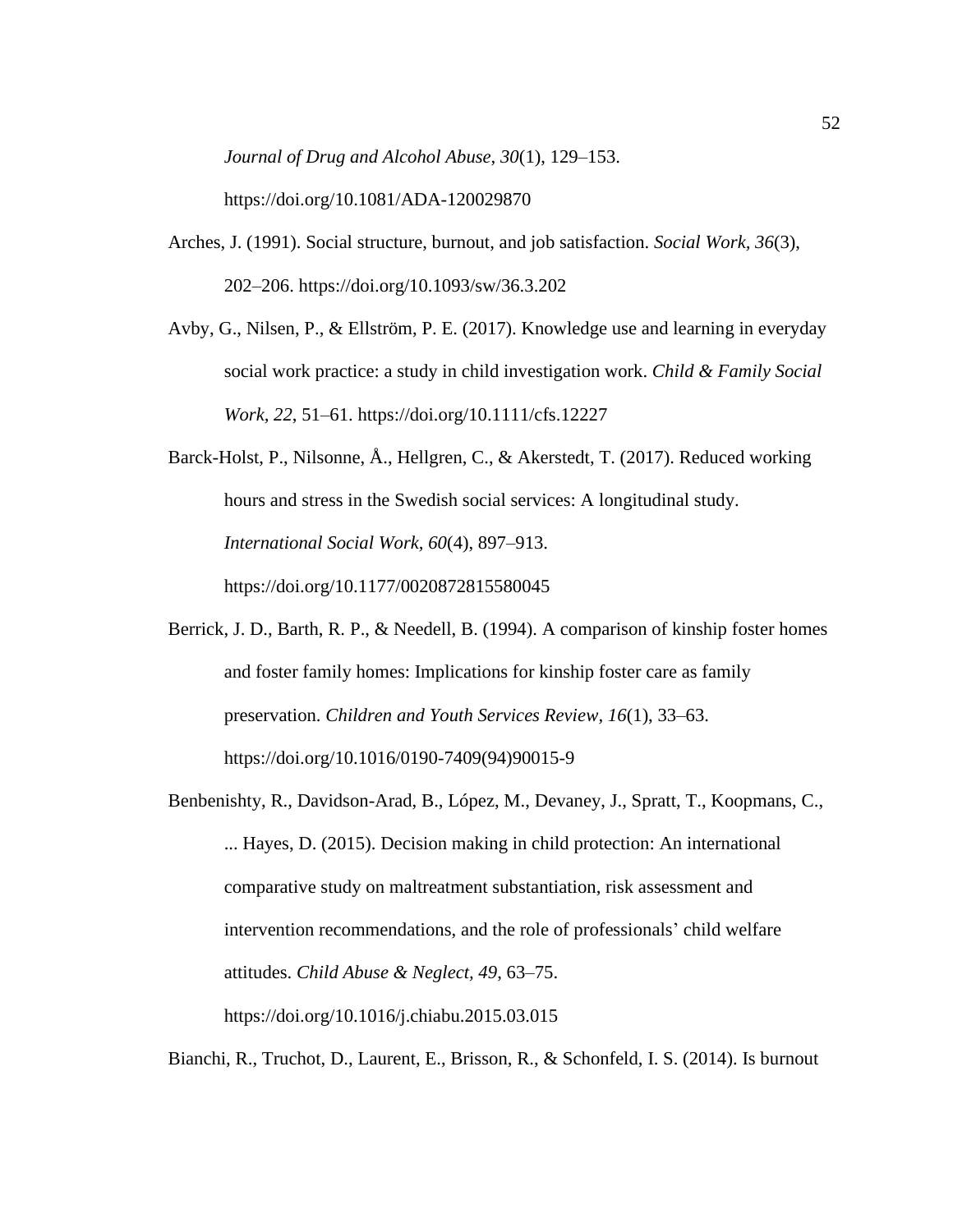solely job-related? A critical comment. *Scandinavian Journal of Psychology*, *55*(4), 357–361. https://doi.org/10.1111/sjop.12119

- Birnbaum, H. G., White, A. G., Schiller, M., Waldman, T., Cleveland, J. M., & Roland, C. L. (2011). Societal costs of prescription opioid abuse, dependence, and misuse in the United States. *Pain Medicine, 12*(4), 657–667. https://doi.org/10.1111/j.1526-4637.2011.01075.x
- Boekhorst, J. A. (2015). The role of authentic leadership in fostering workplace inclusion: A social information processing perspective. *Human Resource Management, 54*(2), 241–264. https://doi.org/10.1002/hrm.21669
- Bortoletto, N. (2017). Participatory action research in local development: an opportunity for social work. *European Journal of Social Work, 20*(4), 484–496. https://doi.org/10.1080/13691457.2016.1188770
- Bragin, M., Taaka, J., Adolphs, K., Gray, H., & Eibs, T. (2015). Measuring difficult-tomeasure concepts in clinical social work practice operationalizing psychosocial well-being among war-affected women: A case study in Northern Uganda. *Clinical Social Work Journal, 43*(4), 348–361. https://doi.org/10.1007/s10615- 014-0507-0
- Brassard, M. R., & Fiorvanti, C. M. (2015). School‐based child abuse prevention programs. *Psychology in the Schools, 52*(1), 40–60. https://doi.org/10.1002/pits.21811
- Braun, V., Clarke, V., Hayfield, N., & Terry, G. (2019). Thematic analysis. In P. Liamputtong (Ed.), *Handbook of research methods in health social sciences*, pp.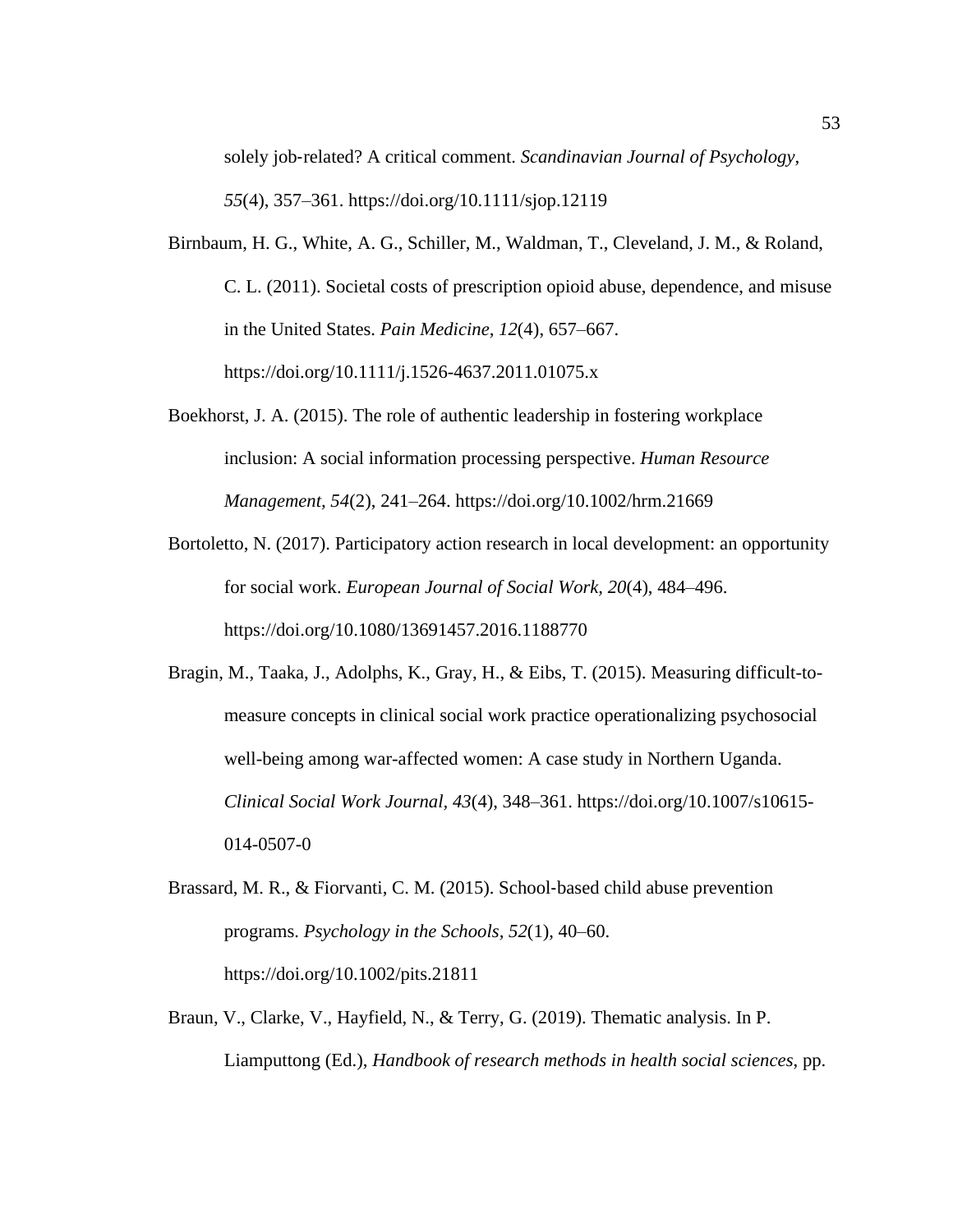843–860. Singapore: Springer.

- Bywaters, P., Brady, G., Sparks, T., Bos, E., Bunting, L., Daniel, B., ... Scourfield, J. (2015). Exploring inequities in child welfare and child protection services: Explaining the 'inverse intervention law.' *Children and Youth Services Review, 57*, 98–105. https://doi.org/10.1016/j.childyouth.2015.07.017
- Bywaters, P., Bunting, L., Davidson, G., Hanratty, J., Mason, W., McCartan, C., & Steils, N. (2016). *The relationship between poverty, child abuse, and neglect: An evidence review*. York, United Kingdom: Joseph Rowntree Foundation.
- Caras, A., & Sandu, A. (2014). The role of supervision in professional development of social work specialists. *Journal of Social Work Practice, 28*(1), 75–94. https://doi.org/10.1080/02650533.2012.763024
- Castleberry, A., & Nolen, A. (2018). Methodology matters: Thematic analysis of qualitative research data: Is it as easy as it sounds? *Currents in Pharmacy Teaching and Learning, 10*(6), 807-815.

https://doi.org/10.1016/j.cptl.2018.03.019

- Castillo-Montoya, M. (2016). Preparing for interview research: The interview protocol refinement framework. *The Qualitative Report, 21*(5), 811–831. Retrieved from https://nsuworks.nova.edu/tqr/
- Chambers, B., Moore, A. B., & Bachtel, D. (1998). *Role conflict, role ambiguity and job satisfaction of county extension agents in the Georgia cooperative extension service*. Adult Education Research Conference. San Antonio, TX.

Chenot, D., Benton, A. D., & Kim, H. (2009). The Influence of supervisor support, peer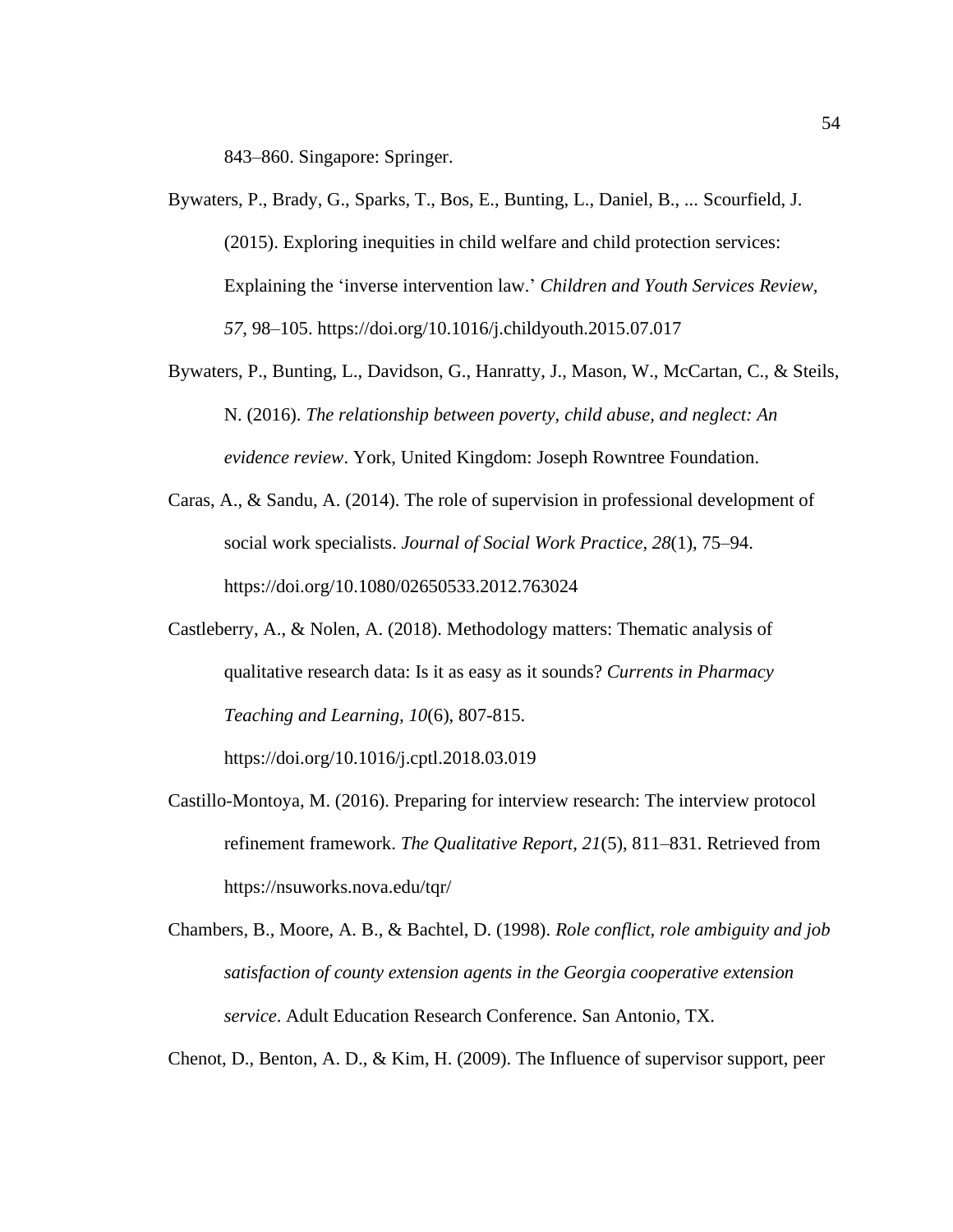support, and organizational culture among early career social workers in child welfare services. *Child Welfare*, 88(5), 129-147.

- Children and Domestic Violence, U.S. Department of Health and Human Services, Administration for Children and Families, Administration on Children, Youth and Families, *Children's Bureau*; (2003). Retrieved from http://www.childwelfare.gov
- Cho, Y. J., & Song, H. J. (2017). Determinants of turnover intention of social workers: Effects of emotional labor and organizational trust. P*ublic Personnel Management*, 46(1), 41-65.
- Clive, B. R. (2007). Introduction to the issue 'The economics of early childhood education' Economics of education. *Economics of Education Review*, 26(1), 1–2. https://doi.org/10.1016/j.econedurev.2006.07.002
- Cognitive-Affective Predictors of Women's Readiness to End Domestic Violence Relationships. *Journal of Interpersonal Violence*, 21(11), (2006). 1417-1439, https://doi.org 10.1177/0886260506292993
- Congress, E. P. (2017). What social workers should know about ethics: Understanding and resolving practice dilemmas. *Social work ethics*, 1(1), 1909-35.
- Conning, J., & Kevane, M. (2002). Community-based targeting mechanisms for social safety nets: A critical review. *World Development*, 30(3), 375-394.
- Coulton, C. J., Korbin, J. E., Su, M., & Chow, J. (1995). Community-level factors and child maltreatment rates. *Child Development*, 66(5), 1262-1276.
- Crain, L. (1992). One-parent household and achievement: Economic and behavioral explanations of a small effect. *Sociology of Education*, 65(1), 48–65.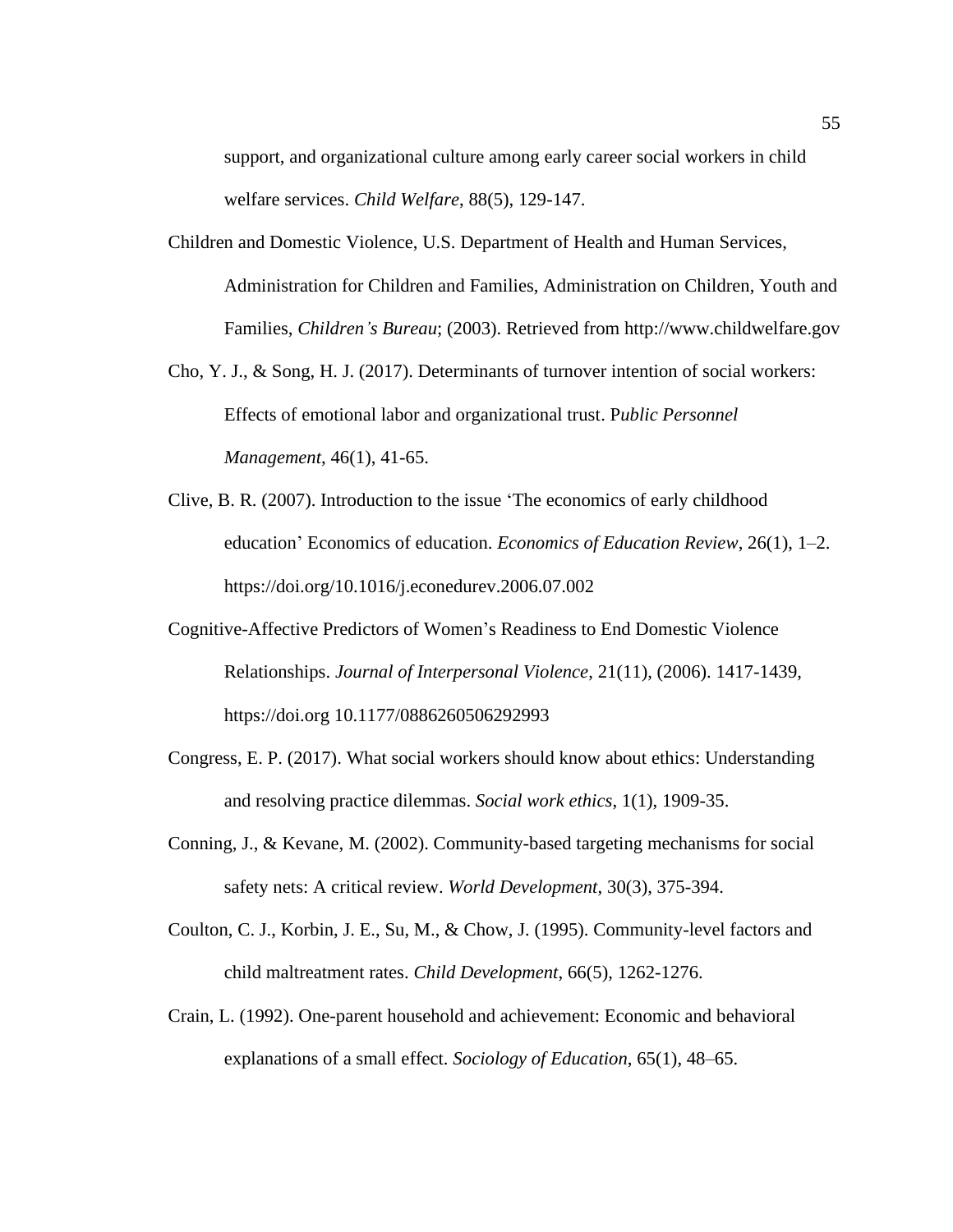https://doi.org/10.2307/2112692

- Crain, R., & Weisman, C. (1972). *Discrimination, Personality, and Achievement: A Survey of Northern Blacks*. New York: Academic Press.
- Creswell, J. W. (2007). *Qualitative Inquiry & Research Design. Choosing Among Five Approaches. (2nd ed.).* Thousand Oaks, CA: Sage Publications, Inc.
- Cronin, C. (2014). Using case study research as a rigorous form of inquiry. *Nurse researcher*, 21(5).
- Dagan, S. W., Ben-Porat, A., & Itzhaky, H. (2016). Child protection workers dealing with child abuse: The contribution of personal, social, and organizational resources to secondary traumatization. *Child Abuse & Neglect*, 51, 203-211.
- Demerouti, E., Bakker, A. B., Nachreiner, F., & Schaufeli, W. B. (2001). The job demands-resources model of burnout. *Journal of Applied Psychology*, 86(3), 499.
- Donisch, K., Bray, C., & Gewirtz, A. (2016). Child welfare, juvenile justice, mental health, and education providers' conceptualizations of trauma-informed practice. *Child Maltreatment*, 21(2), 125-134.
- Dougherty, M. A. (2010). *Psychological consultation and collaboration in school and community settings*. Belmont, CA: Cengage.
- Ellett, A. J., Ellis, J. I., & Westbrook, T. M. (2007). A qualitative study of 369 child welfare professionals' perspectives about factors contributing to employee retention and turnover. *Children and Youth Services Review*, 29(2), 264-281.
- Elizabeth, H. D. (2008). *Dimensions of human behavior: Person and environment*. Thousand Oaks, California: Sage Publications, Inc.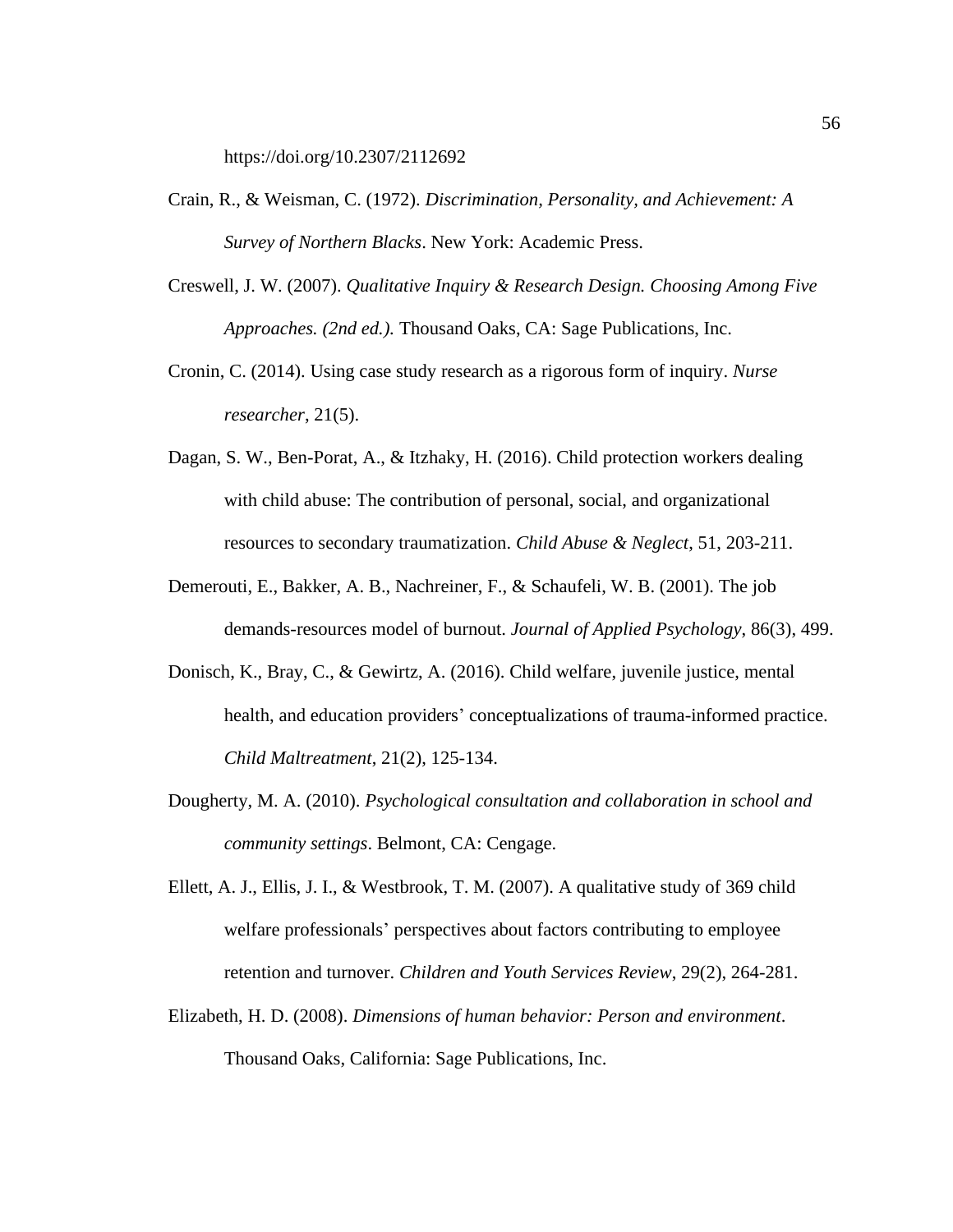Ferraro Kathleen, J., & Johnson Michael, P. (2000). Research on domestic violence in the 1990s: Making distinctions. *Journal of Marriage and the Family*, 62(4), 948–963. https://doi.org/10.1111/j.1741-3737.2000.00948.x

Fischer, G., Johnson, R. E., Eder, H., Jagsch, R., Peternell, A., Weninger, M., . . . Aschauer, H. N. (2000). Treatment of opioid-dependent pregnant women with buprenorphine. *Addiction (Abingdon, England)*, 95(2), 239–244. https://doi.org/10.1046/j.1360-0443

- Flores, G., Lin, H., Walker, C., Lee, M., Portillo, A., Henry, M., ... & Massey, K. (2016). A cross-sectional study of parental awareness of and reasons for lack of health insurance among minority children, and the impact on health, access to care, and unmet needs. *International Journal for Equity in Health*, 15(1), 44.
- Flores, G., Lin, H., Walker, C., Lee, M., Currie, J. M., Allgeyer, R., ... & Massey, K. (2017). The health and healthcare impact of providing insurance coverage to uninsured children: A prospective observational study. *BMC Public Health*, 17(1), 553.

Freudenberger, H. (1974). Staff burnout. *Journal of Social Issues*, 30, 159-165.

- Fugard, A. J., & Potts, H. W. (2015). Supporting thinking on sample sizes for thematic analyses: a quantitative tool. *International Journal of Social Research Methodology*, 18(6), 669-684. https://doi:10.1080/13645579.2015.1005453
- Gibbons, S. Murphy, D. & Joseph, S. (2011). Countertransference and growth in social workers. *Journal of Social Work Practice*, 25(1), 17-30. https://doi:10.1080/02650530903579246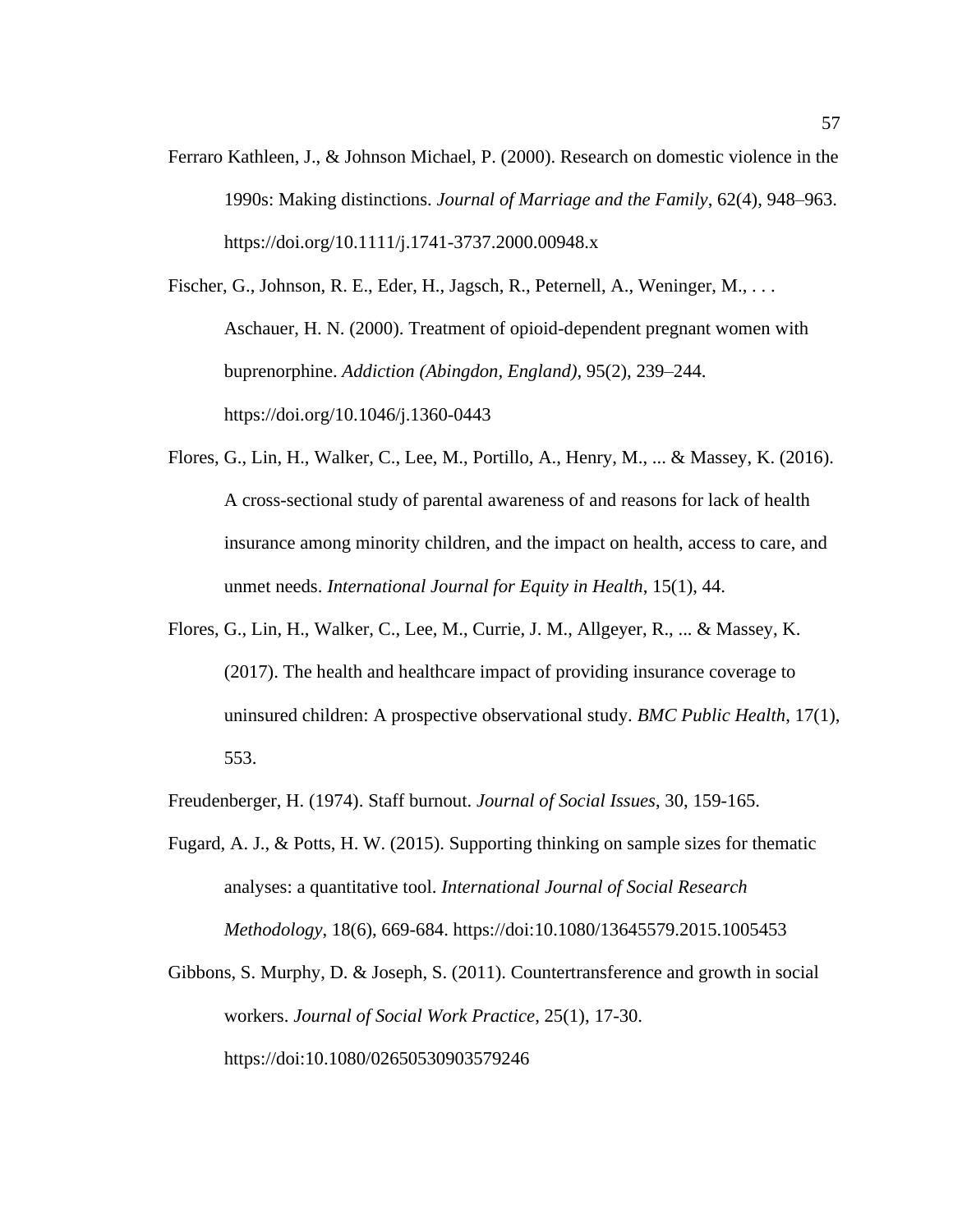- Given, L. M., Winkler, D., & Willson, R. (2014). *Qualitative research practice: Implications for the design and implementation of a research impact assessment exercise in Australia*. Charles Sturt University-Research Institute for Professional Practice, Learning & Education (RIPPLE).
- Greenbaum, J., Crawford-Jakubiak, J. E., & Committee on Child Abuse and Neglect. (2015). Child sex trafficking and commercial sexual exploitation: health care needs of victims. *Pediatrics*, 135(3), 566-574.
- Gould, M. S., Munfakh, J. L., Kleinman, M., & Lake, A. M. (2012). National suicide prevention lifeline: Enhancing mental health care for suicidal individuals and other people in crisis. *Suicide & Life-Threatening Behavior*, 42(1), 22–35. https://doi.org/10.1111/j.1943-278X.2011.00068.x
- Haber, J. A., Ellaway, R. H., Chun, R., & Lockyer, J. M. (2017). Exploring anesthesiologists' understanding of situational awareness: a qualitative study. *Canadian Journal of Anesthesia/Journal canadien d'anesthésie*, 64(8), 810-819.
- Hansen, G. V. (2017). "Fathers in Prison" program may create a basis for desistance among Norwegian prisoners. *Journal of Offender Rehabilitation*, 56(3), 173-187.
- Hayes, S. C., Wilson, K. G., Gifford, E. V., Bissett, R., Piasecki, M., Batten, S. V., ... Gregg, J. (2004). A preliminary trial of twelve-step facilitation and acceptance and commitment therapy with polysubstance-abusing methadone-maintained opiate addicts. *Behavior Therapy*, 35(4), 667–688. https://doi.org/10.1016/S0005- 7894(04)80014-5

Hayford, S. M., Epps, R. P., & Dahl-Regis, M. (1988). Behavior and development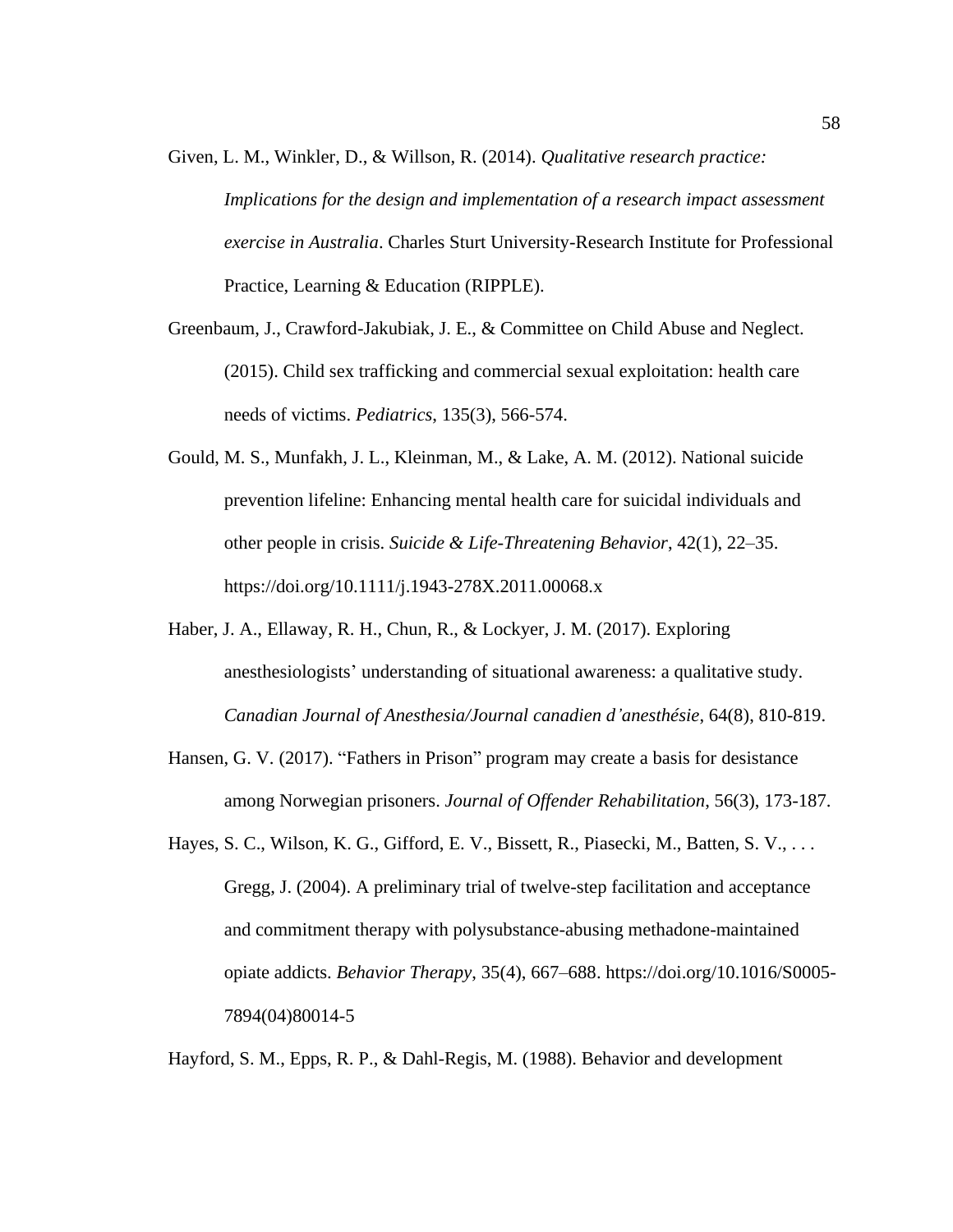patterns in children born to heroin-addicted and methadone-addicted mothers. *Journal of the National Medical Association*, 80(11), 1197–1200.

- Heise, L., & Garcia-Moreno, C. (2002). Violence by intimate partners. In E. Krug, L. L. Dahlberg, J. A. Mercy, . . . (Eds.), *World Report on Violence and Health* (pp. 87– 121). Geneva, Switzerland: World Health Organization.
- Herzog, E., & Sudia, C. (1973). *Children in fatherless families*. Chicago University of Chicago Press.
- Hussein, S., Moriarty, J., Stevens, M., Sharpe, E., & Manthorpe, J. (2014). Organizational factors, job satisfaction and intention to leave among newly qualified social workers in England. *Social Work Education*, 33(3), 381-396.
- Jager, J., Putnick, D. L., & Bornstein, M. H. (2017). II. More than just convenient: The scientific merits of homogeneous convenience samples. *Monographs of the Society for Research in Child Development*, 82(2), 13-30.Keith, V., & Finlay, B. (1988). The impact of parental divorce on children's educational attainment, martial timing, and the likelihood of divorce. *Journal of Marriage and the Family*, 50(1), 797–809. https://doi.org/10.2307/352648
- Khamisa, N., Oldenburg, B., Peltzer, K., & Ilic, D. (2015). Work related stress, burnout, job satisfaction and general health of nurses. *International Journal of Environmental Research and Public Health*, 12(1), 652-666.
- Kim, H., & Stoner, M. (2008). Burnout and turnover intention among social workers: Effects of role stress, job autonomy, and social support*. Administration in Social Work*, 32(3), 5-25.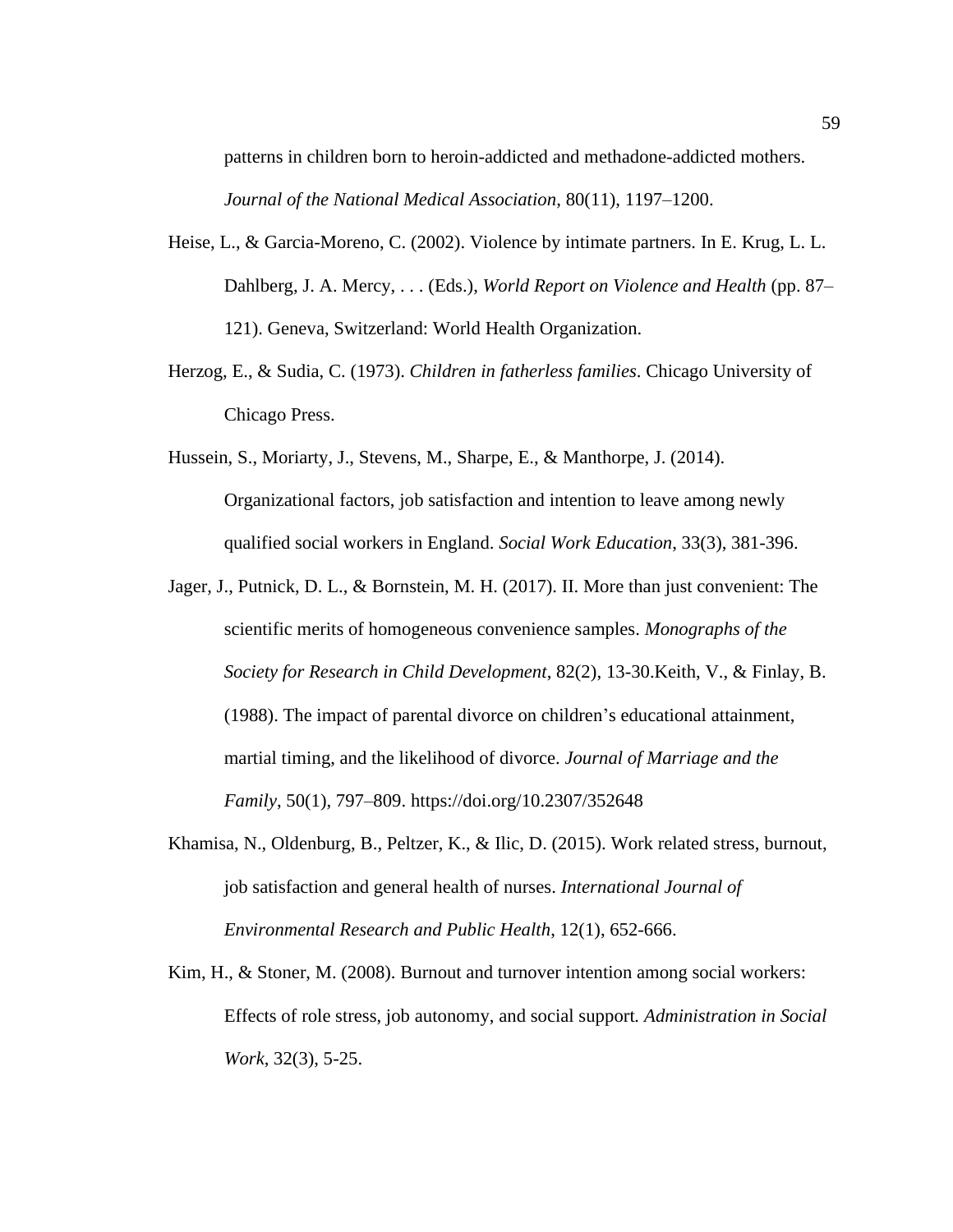- Kimes, A. T. (2016). *Burnout rates among social workers: a systematic review and synthesis*. Electronic Theses, Projects, and Dissertations. 398. Retrieved from https://scholarworks.lib.csusb.edu/etd/398
- Korstjens, I., & Moser, A. (2018). Series: Practical guidance to qualitative research. Part 4: trustworthiness and publishing. *European Journal of General Practice*, 24(1), 120-124.
- Laird, S. E., Morris, K., Archard, P., & Clawson, R. (2018). Changing practice: The possibilities and limits for reshaping social work practice. *Qualitative Social Work*, 17(4), 577-593.
- Laureate Education, Inc. (Executive Producer). (2008). *Prevention, intervention, and consultation: Intervention*. Baltimore: Author.
- Laverack, G., & Labonte, R. (2000). A planning framework for community empowerment goals within health promotion. *Health Policy and Planning*, 15(3), 255-262.
- Lidwall, U. (2015). Sick leave diagnoses and return to work: a Swedish register study. *Disability and Rehabilitation*, 37(5), 396-410.
- Lindberg A.B Donald Dr., MedlinePlus, National Library of Medicine. (2009).
- Retrieved from http://www.nlm.nih.gov/medlineplus/domesticviolence.html
- Lizano, E. L. (2015). Examining the impact of job burnout on the health and wellbeing of human service workers: A systematic review and synthesis. *Human Service Organizations: Management, Leadership & Governance*, 39(3), 167-181. https://doi:10.1080/23303131.2015.1014122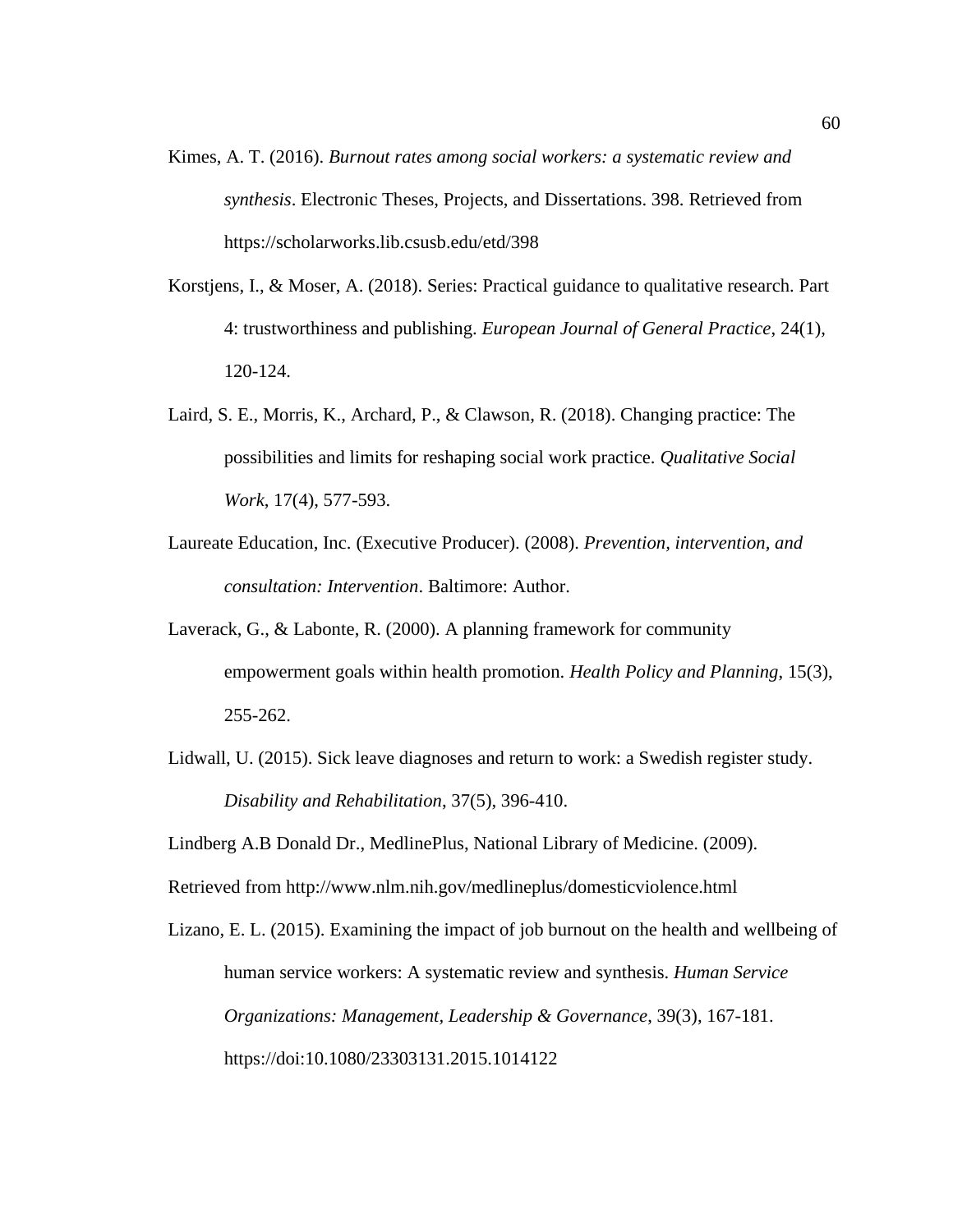- Lloyd, C., King, R., & Chenoweth, L. (2002). Social work, stress and burnout: A review. *Journal of Mental Health*, 11(3), 255-265. https://doi:10.1080/09638230020023642
- MacQueen, K. M., McLellan, E., Metzger, D. S., Kegeles, S., Strauss, R. P., Scotti, R., ... & Trotter, R. T. (2001). What is a community? An evidence-based definition for participatory public health. *American Journal of Public Health*, 91(12), 1929- 1938. Retrieved from https://www.ncbi.nlm.nih.gov/pmc/articles/PMC1446907/
- Maguire-Jack, K., & Negash, T. (2015). Barriers to access to child maltreatment prevention programs for families involved with child protective services. *Journal of Child Custody*, 12(2), 152–174.

https://doi.org/10.1080/15379418.2015.1057353

- Mandal, P.C. (2018). Qualitative research: Criteria of evaluation. *Qualitative research*,  $3(2)$ , 1-6.
- Manttari-van der Kulp, M. (2016). Moral distress among social workers. The role of insufficient resources. *International Journal Social Welfare*, 25, 86-97. https://doi:1111/ijsw.12163
- Martinsson, C., Lohela-Karlsson, M., Kwak, L., Bergström, G., & Hellman, T. (2016). What incentives influence employers to engage in workplace health interventions? *BMC Public Health*, 16(1), 854.
- Maslach, C., & Jackson, S. E. (1981). The measurement of experienced burnout. *Journal of Organizational Behavior*, 2(2), 99-113.

Maslach, C. (1982). *The cost of caring*. Englewood Cliffs, NJ: Prentice Hall.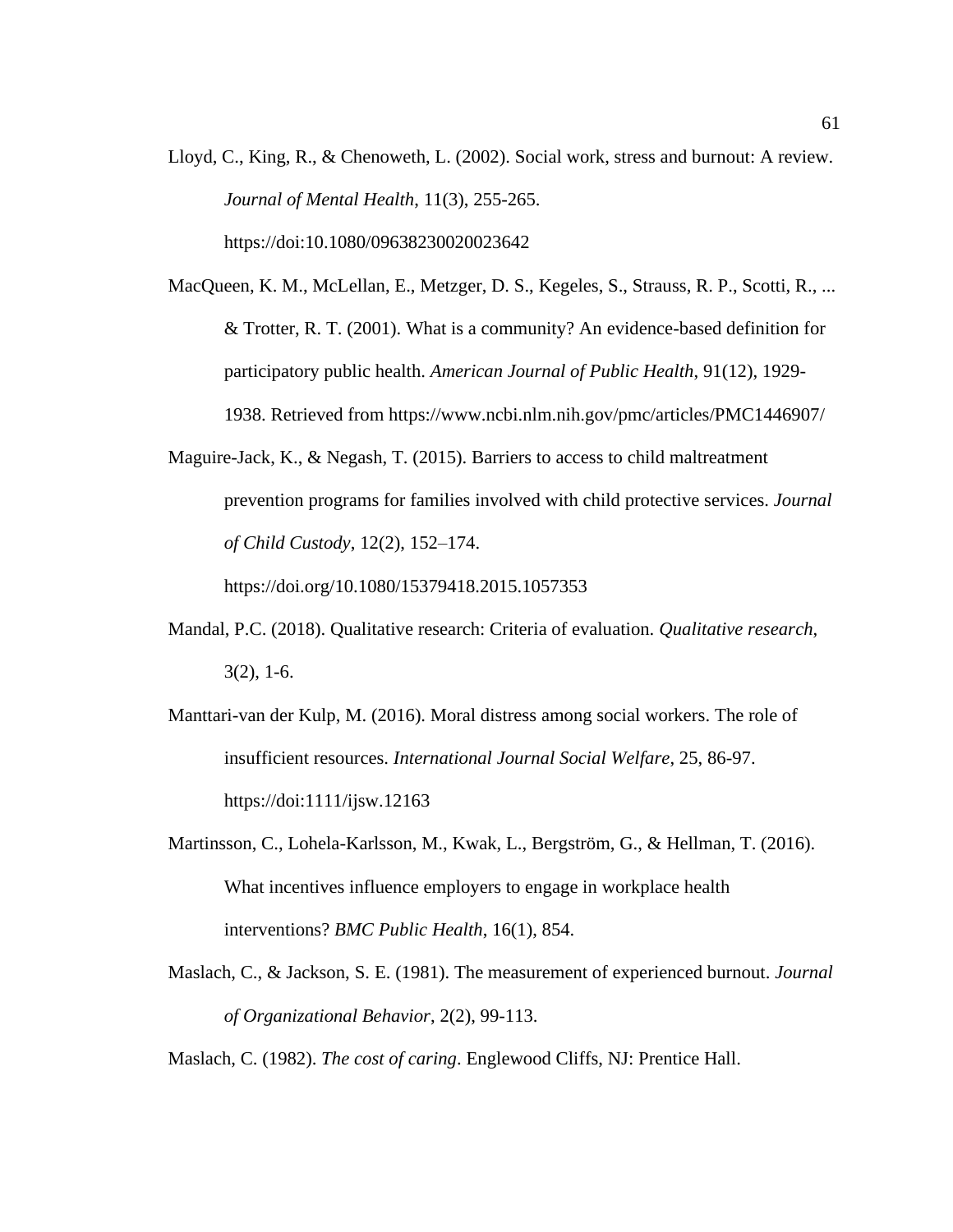- Maslach, C. (1998). *A multidimensional theory of burnout. In C. L. Cooper, Theories of organizational stress* (pp. 68-85). Oxford, UK: Oxford University Press.
- Maslach, C., & Leiter, M. P. (1997). *The truth about burnout: How organizations cause personal stress and what to do about it*. San Francisco, CA: Jossey-Bass.
- Maslach, C., & Leiter, M. P. (2016). Understanding the burnout experience: recent research and its implications for psychiatry. *World Psychiatry*, 15(2), 103-111.
- Maslach, C., Jackson, S. E., Rittschof, K. R., & Fortunato, V. J. (2016). Maslach Burnout Inventory–Human Services Survey. *Journal of Social Service Research*, 42(3), 372–385.
- Maslach, C., & Schaufeli, W. B. (2017). *Historical and conceptual development of burnout. In Professional burnout* (pp. 1-16). Routledge.
- McFadden, P., Campbell, A., & Taylor, B. (2014). Resilience and burnout in child protection social work: Individual and organisational themes from a systematic literature review. *The British Journal of Social Work*, 45(5), 1546-1563.
- Mc Lanahan, S., & Sandefur, G. (1994). *Growing up with a single parent: What hurts, what helps*. Cambridge, MA: Harvard University Press. McLellan, A. T., Lewis, D. C., O'Brien, C. P., & Kleber, H. D. (2000). Drug dependence, a chronic medical illness: Implications for treatment, insurance, and outcomes evaluation. *Journal of the American Medical Association*, 284(13), 1689–1695. https://doi.org/10.1001/jama.284.13.1689
- Miller, J.J., Lianekhammy, J., Pope, N., Lee, J., & Grise-Owens, E. (2017). Self-care among healthcare social workers: An exploratory study. *Social Work in Health*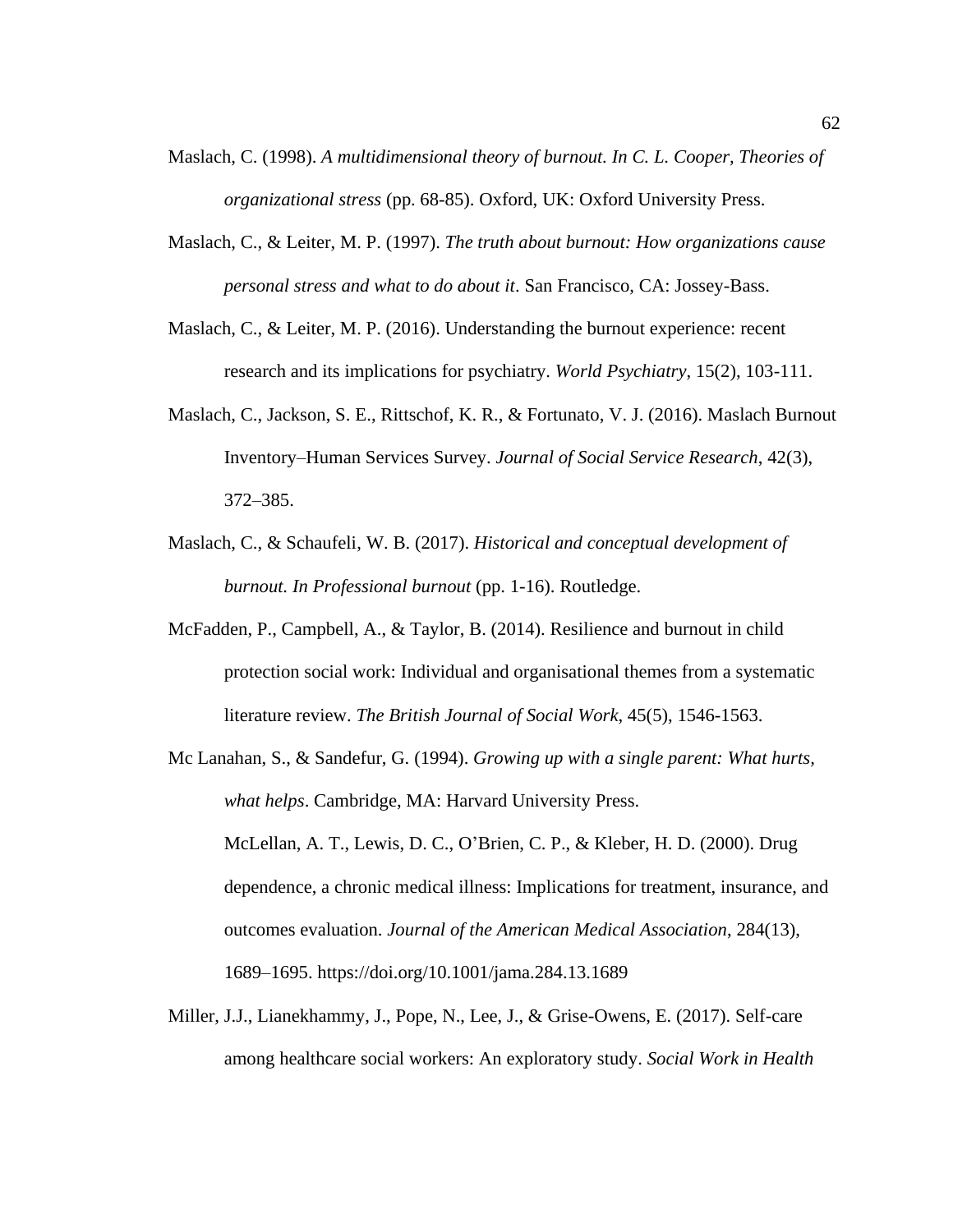*Care*, 56(10), 865-883. https://doi: 10.1080/00981389.2017.1371100

- Mizrahi, T., & Berger, C. (2005). A longitudinal look at social work leadership in hospitals: The impact of a changing healthcare system. *Health & Social Work*, 30(2), 155-165. doi:10.1093/hsw/30.2.155
- Montgomery, A., Georganta, K., Doulougeri, K., & Panagopoulou, E. (2015). *Burnout: why interventions fail and what can we do differently*. In Derailed Organizational Interventions for Stress and Well-Being (pp. 37-43). Springer, Dordrecht.
- National Association of Social Workers. (2018). *Code of ethics*. Washington, DC: NASW Press.
- National Center for Injury Prevention and Control. (2003). *Costs of Intimate Partner Violence against Women in the United States*. Atlanta, GA: Centers for Disease Control and Prevention.
- National Coalition against Domestic Violence.2005-2009. Retrieved from http://www.ncadv.org/files/DomesticViolenceFactSheet(National).pdf
- Newton, P., & Burgess, D. (2016). *Exploring types of educational action research: Implications for research validity*. In The Best Available Evidence (pp. 33-46). Brill Sense.
- Paradis, E., O'Brien, B., Nimmon, L., Bandiera, G., & Martimianakis, M. A. (2016). Design: selection of data collection methods. *Journal of Graduate Medical Education*, 8(2), 263-264.
- Patrick, S. W., Davis, M. M., Lehmann, C. U., & Cooper, W. O. (2015). Increasing incidence and geographic distribution of neonatal abstinence syndrome: United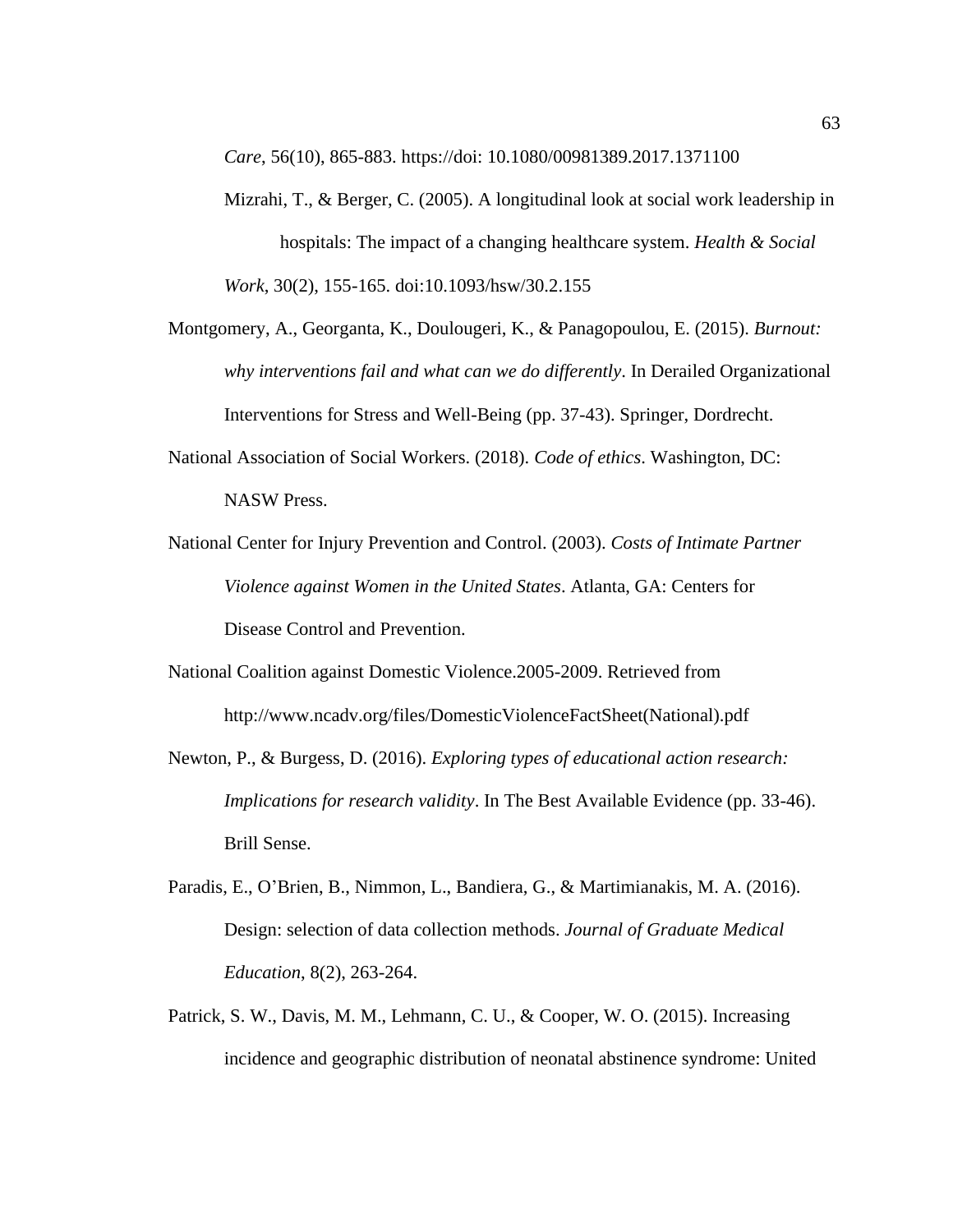States 2009 to 2012. *Journal of Perinatology*, 35(8), 650–655.

https://doi.org/10.1038/jp.2015.36

- Patton, M. (2015). *Qualitative Research & Evaluation Methods. (4th ed.)*. Thousand Oaks, CA: Sage Publications, Ltd.
- Pelton, L. H. (2015). The continuing role of material factors in child maltreatment and placement. *Child Abuse & Neglect*, 41, 30-39.
- Peters, C. (2017). Elevating financial capability in child welfare services: Early efforts in the grand challenge. *Journal of Children and Poverty*, 23(2), 177-187.
- Radey, M., Schelbe, L., McWey, L. M., & Holtrop, K. (2017). Me, myself and I: perceptions of social capital for mothers ageing out of the child welfare system. *Child & Family Social Work*, 22(2), 981-991.
- Rennison CM, Welchans S, Washington DC; Bureau of Justice Statistics,2003. Retrieved from http://ccadv.org
- Richmond, C. A., Ross, N. A., & Egeland, G. M. (2007). Social support and thriving health: A new approach to understanding the health of indigenous Canadians. *American Journal of Public Health*, 97(10), 1827-1833.
- Rittschof, K. R., & Fortunato, V. J. (2016). The influence of transformational leadership and job burnout on child protective services case managers' commitment and intent to quit. *Journal of Social Service Research*, 42(3), 372-385.
- Rizo‐Baeza, M., Mendiola‐Infante, S. V., Sepehri, A., Palazón‐Bru, A., Gil‐Guillén, V. F., & Cortés‐Castell, E. (2018). Burnout syndrome in nurses working in palliative care units: an analysis of associated factors. *Journal of Nursing Management*,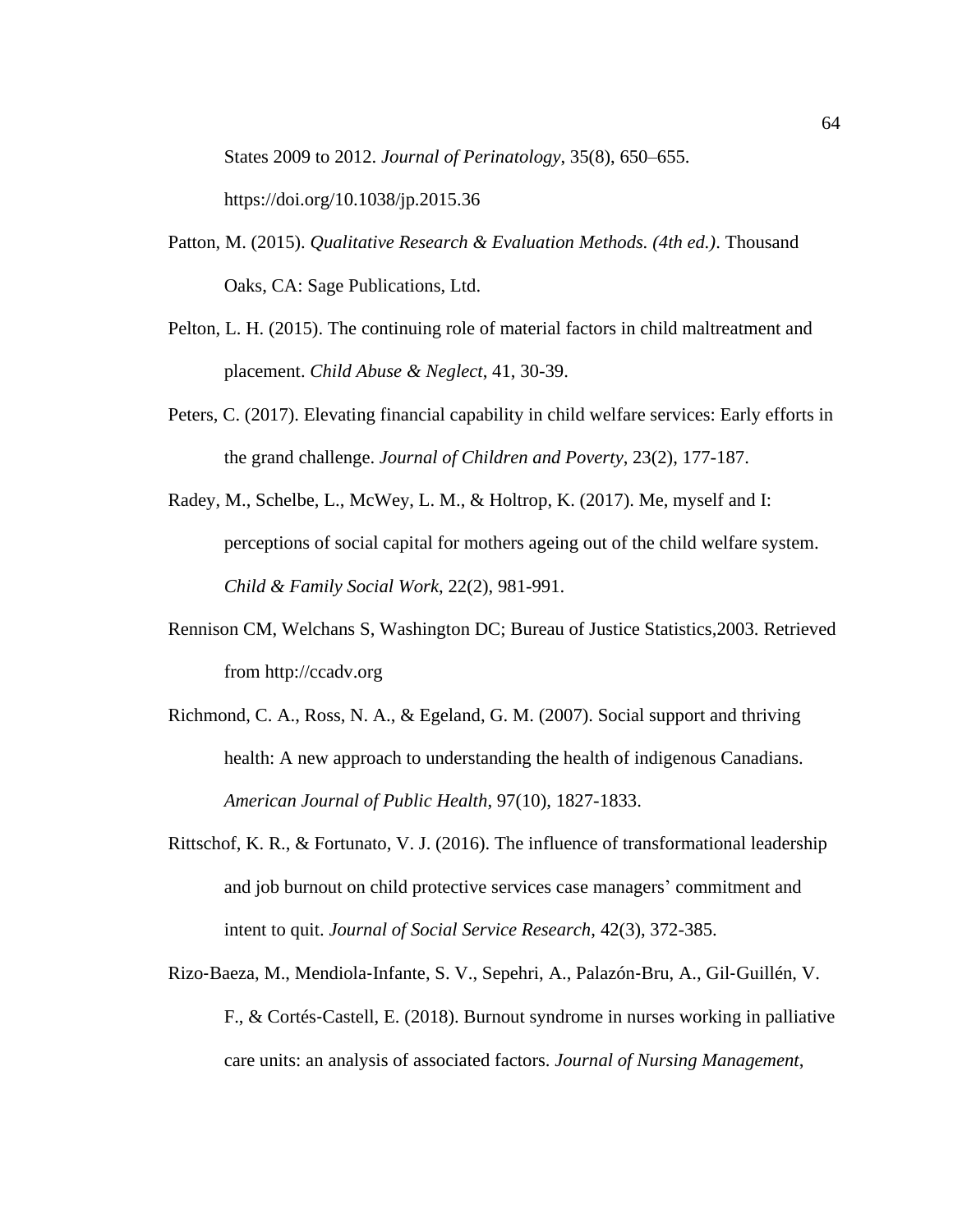26(1), 19-25.

Roberts, D. E. (1991). Punishing drug addicts who have babies: Women of color, equality, and the right of privacy. *Harvard Law Review*, 104(7), 1419–1482. https://doi.org/10.2307/1341597

Robertson, M. J. (1991). Homeless women with children. The role of alcohol and other drug abuse. *The American Psychologist*, 46(11), 1198–1204. https://doi.org/10.1037/0003-066X.46.11.1198

- Rombach, I., Burke, O., Jenkinson, C. P., Gray, A., & Rivero-Arias, O. (2016). Applying multiple imputation to multi-item patient reported outcome measures: advantages and disadvantages of imputing at the item, sub-scale or score level. *Health and Quality of Life Outcomes*, 14(1), 113.
- Salloum, A., Kondrat, D. C., Johnco, C., & Olson, K. R. (2015). The role of self-care on compassion satisfaction, burnout and secondary trauma among child welfare workers. *Children and Youth Services Review*, 49, 54-61
- Salvagioni, D. A. J., Melanda, F. N., Mesas, A. E., González, A. D., Gabani, F. L., & Andrade, S. M. D. (2017). Physical, psychological and occupational consequences of job burnout: A systematic review of prospective studies*. PloS one*, 12(10), e0185781.
- Samuel, T.Newsome, D. W. (2004). *Community and agency counseling*. Electronically reproduced by permission of Pearson Education, Inc. Upper Saddle River, New Jersey.

Samuels‐Kalow, M., Rhodes, K., Uspal, J., Reyes Smith, A., Hardy, E., & Mollen, C.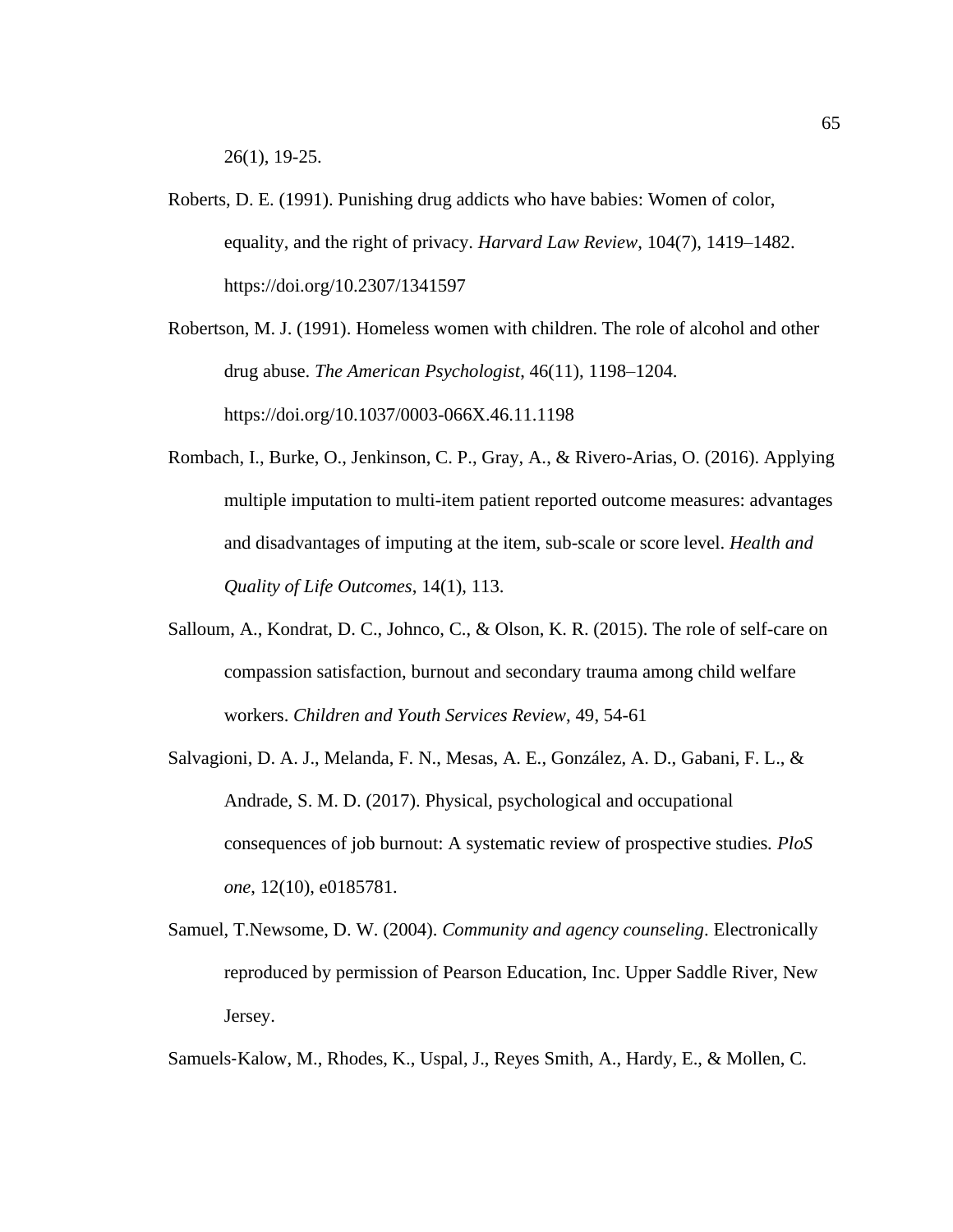(2016). Unmet needs at the time of emergency department discharge. *Academic Emergency Medicine*, 23(3), 279-287.

- Sánchez-Moreno, E., de La Fuente Roldán, I., Gallardo-Peralta, L. P., & Barrón López deRoda, A. (2015). Burnout, informal social support and psychological distress among social workers. *British Journal of Social Work*, 45(8), 2368-2386. https://doi:10.1093/bjsw/bcu084
- Sandra, S., & Weinberg, R. A. (1986). The early childhood enterprise: Care and education of the young. *The American Psychologist*, 41(10), 1140–1146. https://doi.org/10.1037/0003-066X.41.10.1140
- Saunders, B., Sim, J., Kingstone, T., Baker, S., Waterfield, J., Bartlam, B., ... & Jinks, C. (2018). Saturation in qualitative research: exploring its conceptualization and operationalization. *Quality & quantity*, 52(4), 1893-1907.
- Savaya, R., Gardner, F., & Stange, D. (2011). Stressful encounters with social work clients: A descriptive account based on critical incidents. *Social Work*, 56(1), 63- 71.
- Schafer, J., Caetano, R., & Clark, C. L. (1998). Rates of intimate partner violence in the United States. *American Journal of Public Health*, 88(11), 1702–1704. https://doi.org/10.2105/AJPH.88.11.1702
- Schelbe, L., Radey, M., & Panisch, L. S. (2017). Satisfactions and stressors experienced by recently hired frontline child welfare workers. *Children and Youth Services Review*, 78, 56-63.

Schneider, A., Hilbert, S., Hamann, J., Skadsem, S., Glaser, J., Löwe, B., & Bühner, M.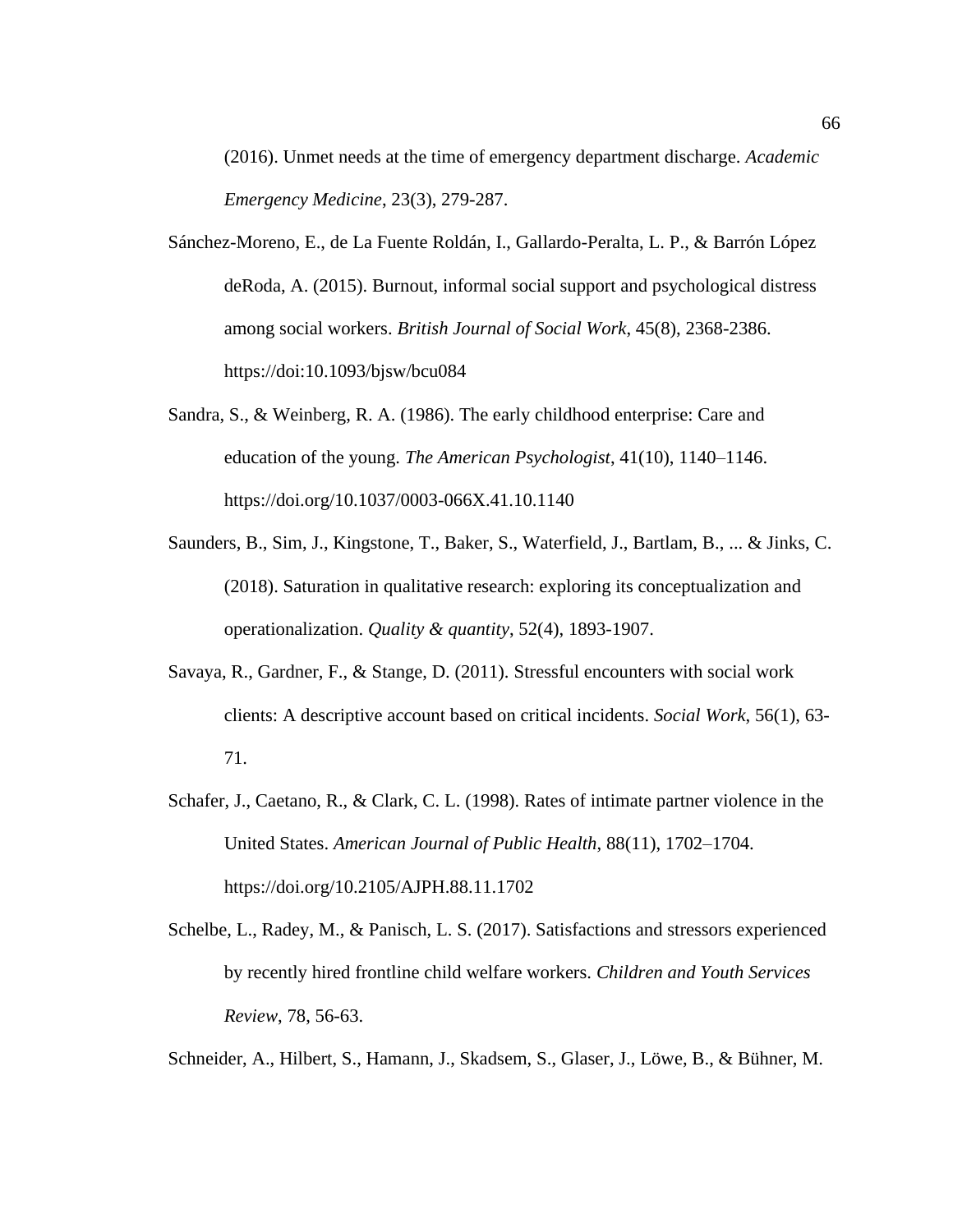(2017). The implications of psychological symptoms for length of sick leave: burnout, depression, and anxiety as predictors in a primary care setting. *Deutsches Aerzteblatt International*, 144(17), 291-297.

- Schwartz, R.H., Tiamiyu, M.F., & Dwyer, D.J. (2007). Social worker hope and perceived burnout: The effects of age, years in practice, and setting. *Administration in Social Work*, 31(4), 103-119. https://doi:10.1300/j147v31n04-08
- Shaefer, H. L., & Edin, K. (2013). Rising extreme poverty in the United States and the response of federal means-tested transfer programs. *The Social Service Review*, 87(2), 250–268. https://doi.org/10.1086/671012
- Seibert, D.C. (2005). Personal and occupational factors in burnout among practicing social workers: Implications for researchers, practitioners, and managers. *Journal of Social Service Research*, 32(2), 25-55. https://doi:10.1300/J079v32n02\_02
- Seymour, C. (2017). Introduction: *Children with Parents in Prison: Child Welfare Policy, Program, and Practice Issues*. In Children with parents in prison (pp. 1- 26). Routledge.
- Siebert, D. C. (2006). Personal and occupational factors in burnout among practicing social workers: Implications for researchers, practitioners, and managers. *Journal of Social Service Research*, 32(2), 25-44.
- Smith, B., & McGannon, K. R. (2018). Developing rigor in qualitative research: Problems and opportunities within sport and exercise psychology. *International review of sport and exercise psychology*, 11(1), 101-121.

State of Georgia. (2015). *Georgia child welfare reform council final report to the*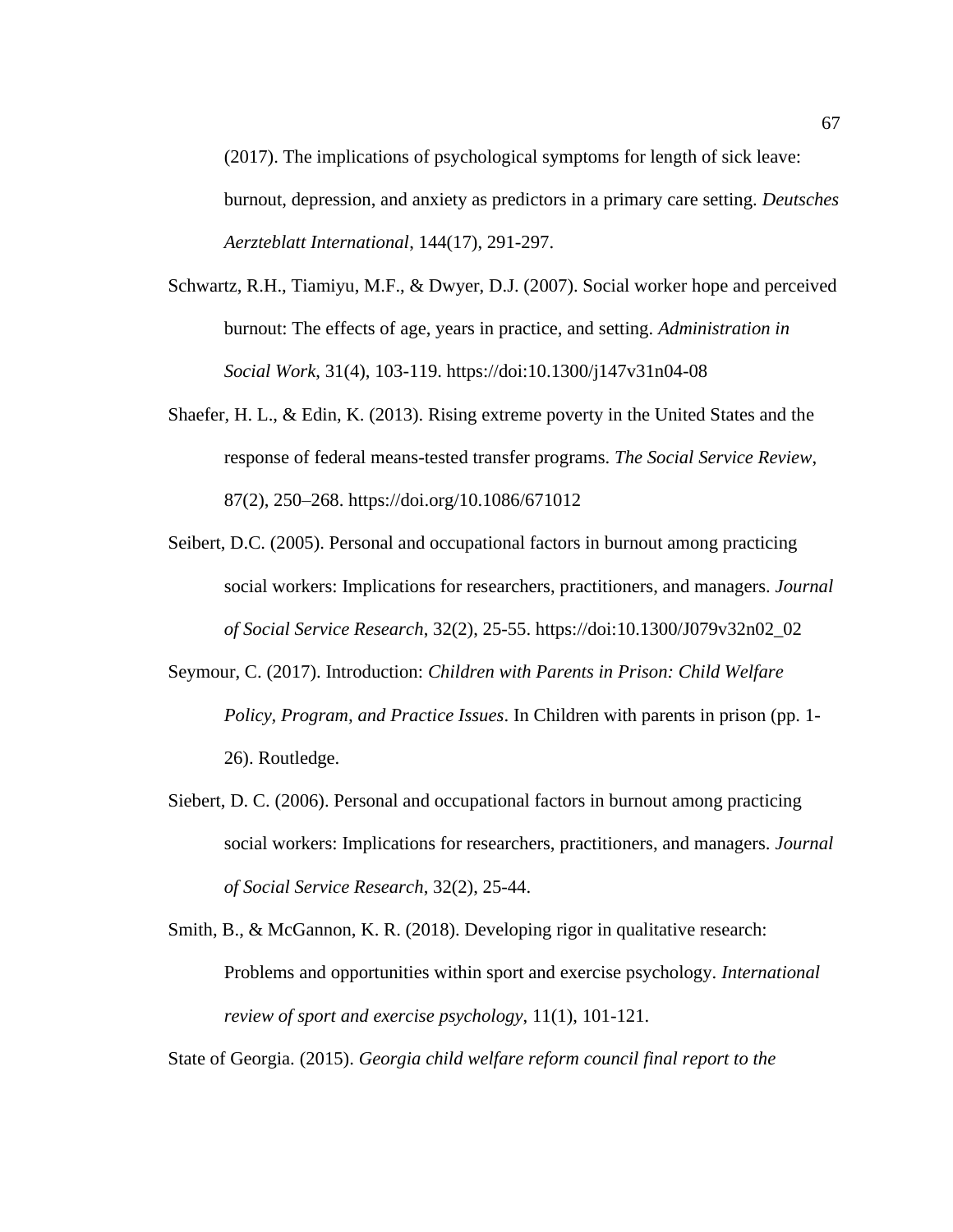*governor.* Retrieved from

http://gov.georgia.gov/sites/gov.georgia.gov/files/related\_files/press\_release/Chil d%20Welfare%20Reform%20Council%20Report%20FINAL.pdf State of Georgia. (2018). *Department of Human Services*. Retrieved fromhttps://dhs.georgia.gov/sites/dhs.georgia.gov/files/DHS%202018%20Annual %20report\_1.16.pdf

- Steinlin, C., Dölitzsch, C., Kind, N., Fischer, S., Schmeck, K., Fegert, J. M., & Schmid, M. (2017). The influence of sense of coherence, self-care and work satisfaction on secondary traumatic stress and burnout among child and youth residential care workers in Switzerland. *Child & Youth Services*, 38(2), 159-175. https://doi:10.1080/0145935X.2017.1297225
- Stemler, S. E. (2015). Content analysis. Emerging trends in the social and behavioral sciences: An Interdisciplinary, Searchable, and Linkable Resource, 1-14.
- Stringer, E. T. (2014). *Action research (4th ed.)*. Thousand Oaks, CA: Sage Publications, Inc.
- Strolin-Goltzman, J., McCarthy, M., Smith, B., Caringi, J., Bronstein, L., & Lawson, H. (2008). Should I stay or should I go? A comparison study of intention to leave among public child welfare systems with high and low turnover rates. *Child Welfare*, 87(4), 125–143.
- Teasdale, B., Clark, L. M., & Hinkle, J. C. (2012). Subprime lending foreclosures, crime, and neighborhood disorganization: Beyond internal dynamics. *American Journal of Criminal Justice*,37(2), 163–178. https://doi.org/10.1007/s12103-010-9093-z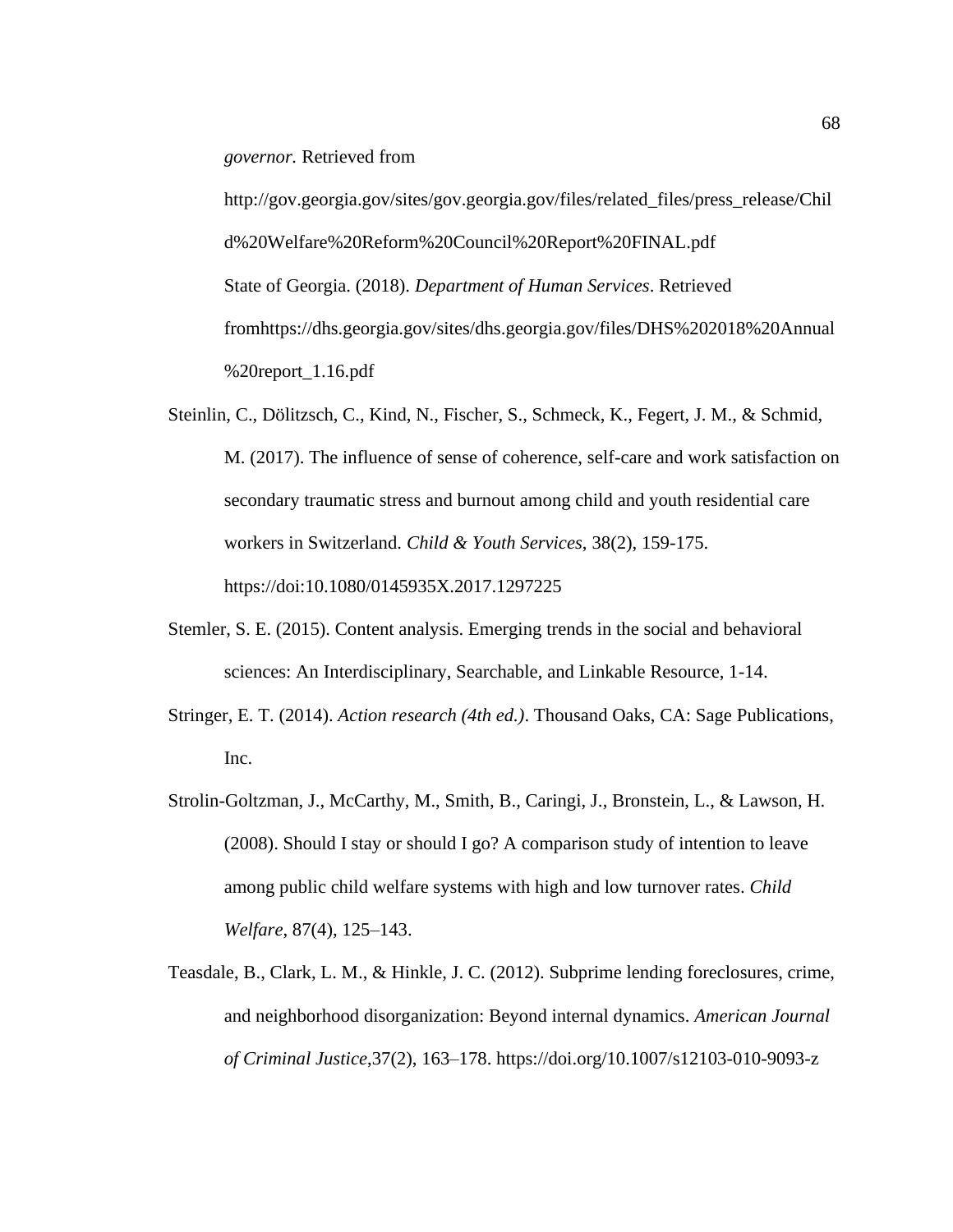Thoennes, Nancy &, Tjaden, Patricia*. Violence against Women Survey*.1998

- Ungar, M., McGrath, P., Black, D., Sketris, I., Whitman, S., & Liebenberg, L. (2015). Contribution of participatory action research to knowledge mobilization in mental health services for children and families. *Qualitative Social Work*, 14(5), 599-615. https://doi:10.1177/1473325014566842
- U.S. Department of Human Services, Administration for Children, Youth and Families (2013). *Child Maltreatment 2003*. Washington, D.C.: U.S. Government Printing **Office**
- Vaughn, P., & Turner, C. (2016). Decoding via coding: Analyzing qualitative text data through thematic coding and survey methodologies*. Journal of Library 91 Administration*, 56(1), 41-51. https://doi:10.1080/01930826.2015.1105035
- Wagaman, M. A., Geiger, J. M., Shockley, C., & Segal, E. A. (2015). The role of empathy in burnout, compassion satisfaction, and secondary traumatic stress among social workers. *Social Work*, 60(3), 201-209.
- Wandersman, A., & Nation, M. (1998). Urban neighborhoods and mental health: Psychological contributions to understanding toxicity, resilience, and interventions. *American Psychologist*, 53(6), 647.
- West, S. L., & O'Neal, K. K. (2004). Project D.A.R.E. outcome effectiveness revisited. *American Journal of Public Health*, 94(6), 1027–1029. https://doi.org/10.2105/AJPH.94.6.1027
- Wilt, S. & Olson, S. *Prevalence of Domestic Violence in the United States,1996*. JAMWA vol.51, no.3.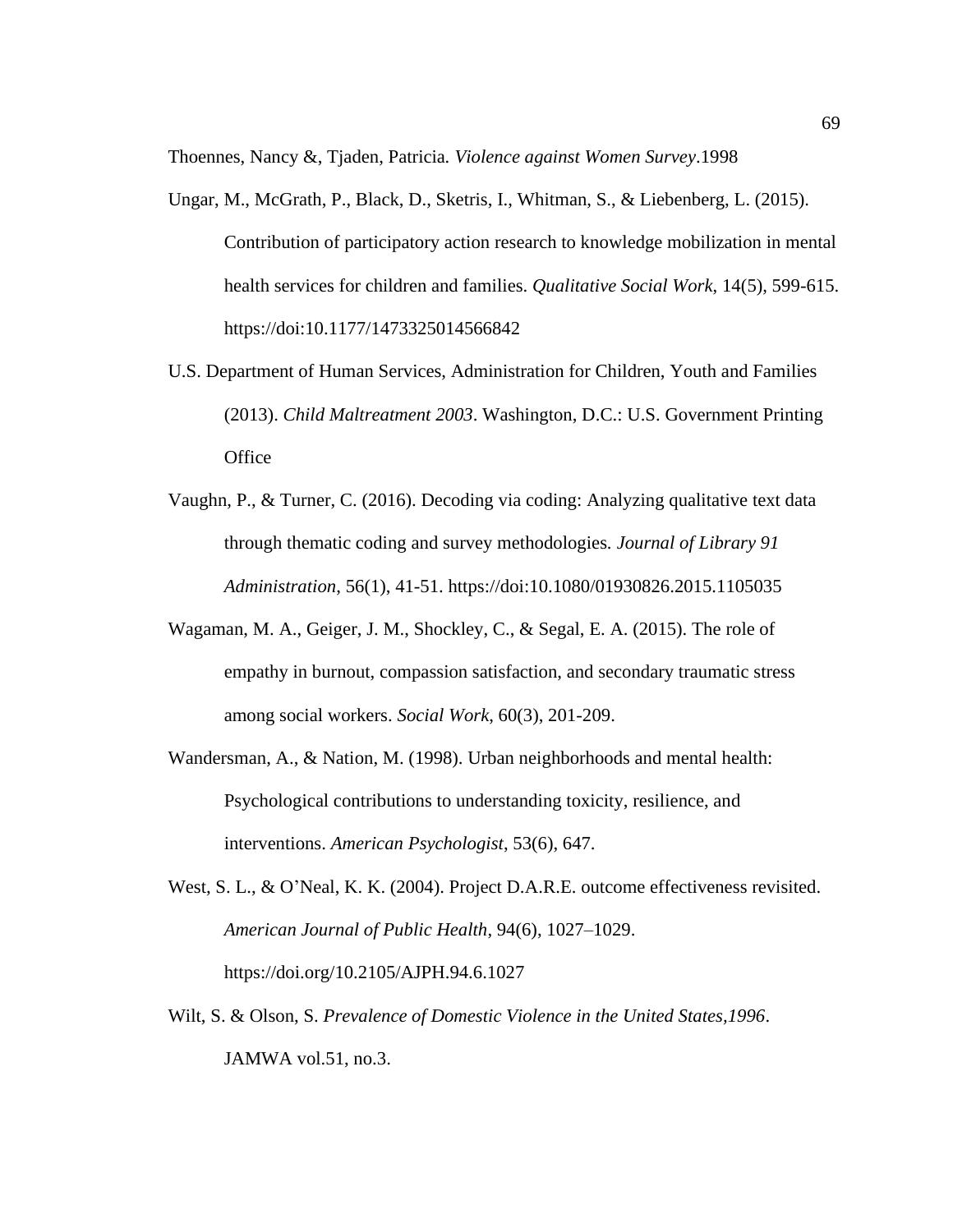- Williams, S. E. (2018). Organizational Culture, Supervision and Retention of Public Child Welfare Workers. *Journal of Sociology*, 6(2), 1-5.
- Winfield, C., Sparkman-Key, N., & Vajda, A. (2017). Professional Standards: Embracing Preventive Ethics in Human Services. *Journal of Human Services*, 37(1).

Winklbaur, B., Kopf, N., Ebner, N., Jung, E., Thau, K., & Fischer, G. (2008). Treating pregnant women dependent on opioids is not the same as treating pregnancy and opioid dependence: A knowledge synthesis for better treatment for women and neonates. *Addiction (Abingdon, England)*,103(9), 1429–1440. https://doi:10.1111/j.1360-0443.2008.02283.x

- Wittmayer, J. M., Schäpke, N., van Steenbergen, F., & Omann, I. (2014). Making sense of sustainability transitions locally: How action research contributes to addressing societal challenges. *Critical Policy Studies*, 8(4), 465-485.
- Woodhead, E. L., Northrop, L., & Edelstein, B. (2016). Stress, social support, and burnout among long-term care nursing staff. *Journal of Applied Gerontology*, 35(1), 84-105. https://doi:10.1177/0733464814542465
- Workers, N. A. (2008). *NASW code of ethics (Guide to the everyday professional conduct of social workers)*. Washington, DC: NASW.
- Yang, M. Y. (2015). The effect of material hardship on child protective service involvement. *Child Abuse & Neglect*, 41, 113-125.
- Yeong, M. L., Ismail, R., Ismail, N. H., & Hamzah, M. (2018). Interview protocol refinement: Fine-tuning qualitative research interview questions for multi-racial populations in Malaysia. *The Qualitative Report*, 23(11), 2700-2713.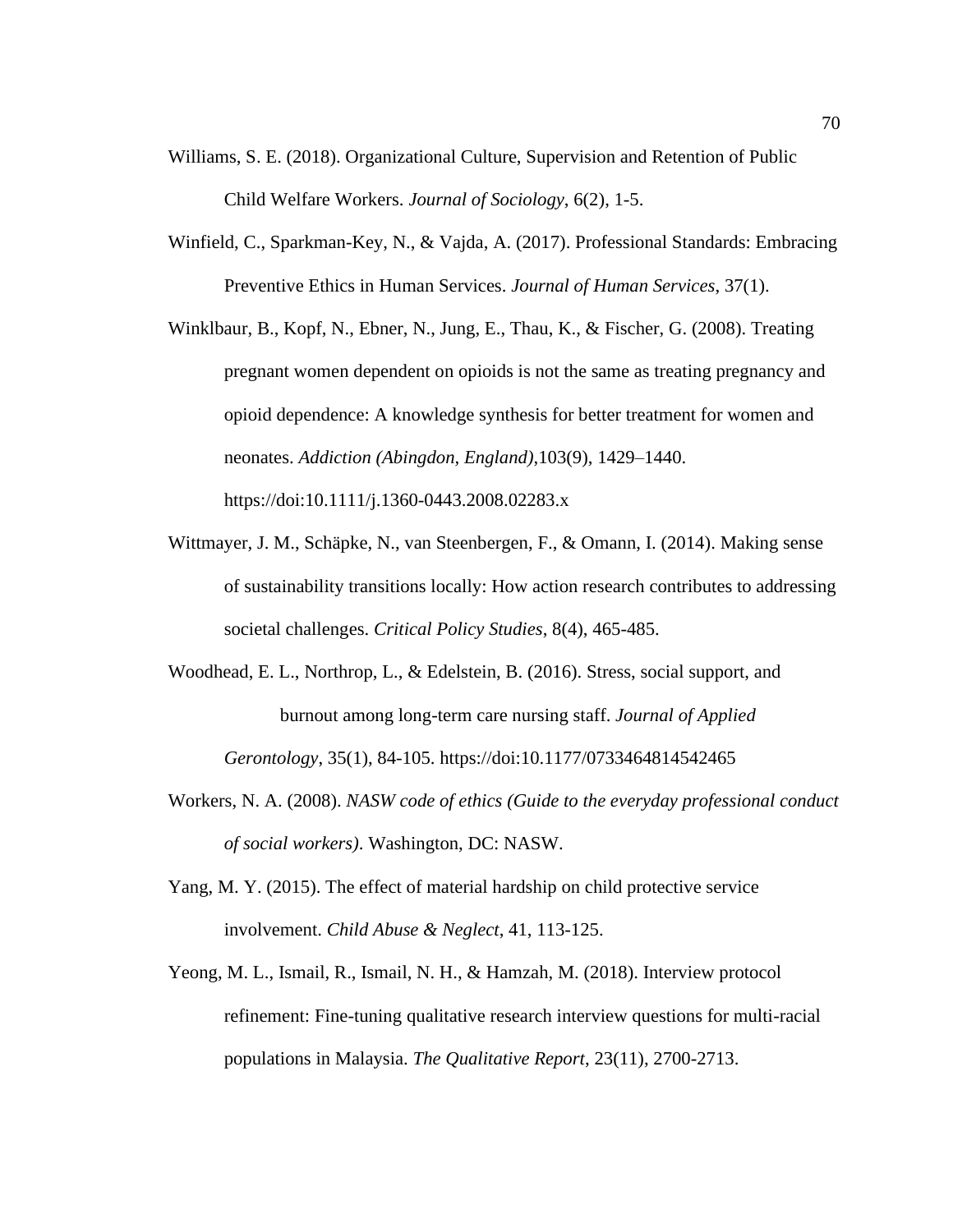Yurur, S., & Sarikaya, M. (2012). The effects of workload, role ambiguity, and social support on burnout among social workers in Turkey. *Administration in Social Work*, 36, 457-478. https://doi:10.1080/03643107.2011.613365

Zidane, Y. J., Hussein, B. A., Gudmundsson, J. Ø., & Ekambaram, A. (2016). Categorization of organizational factors and their impact on project performance. *Procedia-Social and Behavioral Sciences*, 226, 162-169.